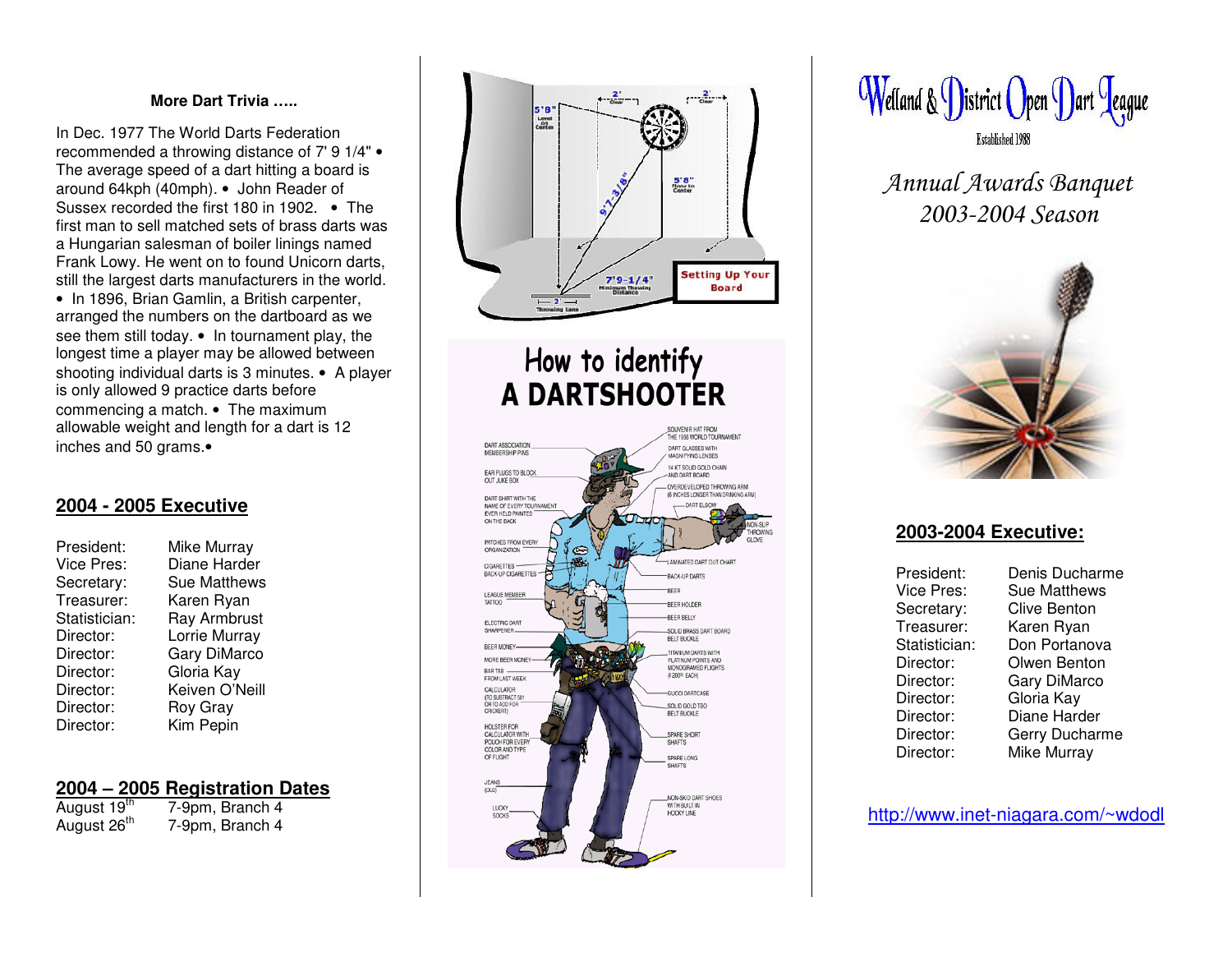### **Leag ueChampio ns**

| A-Division                                                                                                                 | <b>B-Division</b>                                                                                                            |
|----------------------------------------------------------------------------------------------------------------------------|------------------------------------------------------------------------------------------------------------------------------|
| <b>Temple Club Arc Angels</b>                                                                                              | <b>Bears Den Senators</b>                                                                                                    |
| • Ben Merry<br>• Mary Merry<br>• Alex Stamper<br>• Leslie Stamper<br>• Rob Garrison<br>• Janet Garrison<br>• Carole Rogers | • Don Portanova<br>• Christine Portanova<br>• Gary Di Marco<br>• Betty Cohoe<br>• Ray Brown<br>• Louise Brown<br>• Greg Byer |

### **Leag ueRunner-Up**

| A-Division                                                                                                              | <b>B-Division</b>                                                                                                 |
|-------------------------------------------------------------------------------------------------------------------------|-------------------------------------------------------------------------------------------------------------------|
| <b>Branch 613 Rockets</b>                                                                                               | <b>Branch 4 Road Runners</b>                                                                                      |
| • Clive Benton<br>• Olwen Benton<br>• Ray Armrust<br>• Gloria Kay<br>• Mike St.Amour<br>• Doris St.Amour<br>• Roni Webb | • Lucy Gauthier<br>• Gilles Mercier<br>• Keiven O'Neill<br>• Roger Fournier<br>• Natalie Fournier<br>• Diane Nagy |

### **Team Playoff Champions**

| A-Division                                                                                                                      | <b>B-Division</b>                                                                               |
|---------------------------------------------------------------------------------------------------------------------------------|-------------------------------------------------------------------------------------------------|
| <b>Temple Club Raiders</b>                                                                                                      | <b>Branch 4 Targets</b>                                                                         |
| • John Murray<br>• Mike Murray<br>• Lorrie Murray<br>• Ron Warnock<br>• Lorraine Guitard<br>• Gerome Bradowski<br>• Al Lobbezoo | • Elsie Bell<br>• Ken Dixon<br>• Pam Stanley<br>• Tony Stanley<br>• Kerri Dixon<br>• Tim Haymes |

### **T e a mPla y off Ru n n er-Up**

| A-Division                                                                                                                 | <b>B-Division</b>                                                                                                 |
|----------------------------------------------------------------------------------------------------------------------------|-------------------------------------------------------------------------------------------------------------------|
| <b>Temple Club Arc Angels</b>                                                                                              | <b>Branch 4 Road Runners</b>                                                                                      |
| • Ben Merry<br>• Mary Merry<br>• Alex Stamper<br>• Leslie Stamper<br>• Rob Garrison<br>• Janet Garrison<br>• Carole Rogers | • Lucy Gauthier<br>• Gilles Mercier<br>• Keiven O'Neill<br>• Roger Fournier<br>• Natalie Fournier<br>• Diane Nagy |

### **TeamSelect Tournament**

| Champions                                     | Runner-Up                     |
|-----------------------------------------------|-------------------------------|
| • Ben Merry<br>• Gloria Kay<br>• Derek Booker | • Ron Warnock<br>• Elsie Bell |

| <b>Memorial Tournament</b>                                                                                                      |                                                                                                                |
|---------------------------------------------------------------------------------------------------------------------------------|----------------------------------------------------------------------------------------------------------------|
| Champions                                                                                                                       | Runner-Up                                                                                                      |
| <b>Temple Club Raiders</b>                                                                                                      | <b>IP Knightley Silverados</b>                                                                                 |
| • John Murray<br>• Mike Murray<br>• Lorrie Murray<br>• Ron Warnock<br>• Lorraine Guitard<br>• Gerome Bradowski<br>• Al Lobbezoo | • Alison Ducharme<br>• Dennis Ducharme<br>• Kim Tanguay<br>• Kris Schaeffer<br>• Chip Barrow<br>• Howie Pullen |

### **Sweetheart Tournament**

| Champions       | Runner-Up        |
|-----------------|------------------|
| • Al Lobbezoo   | • Alex Stamper   |
| • Carole Rogers | • Leslie Stamper |

### **Doubles High/Low Champions**

| A-Division     | <b>B-Division</b> |
|----------------|-------------------|
| • Alex Stamper | • Keiven O'Neill  |
| • Mary Merry   | Dee Kreamer       |

### Doubles High/Low Runner-Up

| A-Division       | <b>B-Division</b>    |
|------------------|----------------------|
| • Ron Warnock    | • Gary DiMarco       |
| • Doris St.Amour | $\bullet$ Elsie Bell |

### **Single s Cha mpio n**

| A-Division         | <b>B-Division</b> |
|--------------------|-------------------|
| • Lorraine Guitard | • Karen Ryan      |
| • Donal McKinnon   | • Don Portanova   |

### **Sin gle s R u n n er-U p**

| A-Division       | B-Division       |  |  |  |  |
|------------------|------------------|--|--|--|--|
| • Leslie Stamper | • Diane Harder   |  |  |  |  |
| • Ron Warnock    | • Blaine Brennan |  |  |  |  |

### **High Score Under 180**

| A-Division        | <b>B-Division</b>                                |
|-------------------|--------------------------------------------------|
| 177 – Ron Warnock | 144 – Christine Portanova<br>144 - Kurt Morrison |

### **Hig h Start**

| A-Division                                | <b>B-Division</b>  |
|-------------------------------------------|--------------------|
| 160 - Adam Warnock<br>160 – Rene Lacourse | 146 - Diane Harder |



#### **Hig h A v era g e** A-Division B-Division 44.16% 32.23% **Alex Stamper** Don Portanova

### **180Club**Ron Warnock (5) Adam **Adam Warnock** Alex Stamper (2) Roni Webb Kurt Morrison Kris Schaefer Ray Armbrust Mike Murray Al LobbezooBen Merry

#### **Most Improved Player** A-Division B-Division **Lorraine Guitard** Kerri Dixon

### **WDODLDart Leag ueTrivia (2 003-2004)**

There were 132 scores of 140 recorded by 37 different dart players… …Alex Stamper threw 22 of them.

On November 23rd, 2003, Kurt Morrison scored his first "180". He's still trying to find out just how many beers he needed for that score. Oh, and yes, he lost that match !!!!

### Most Team Wins:

A) 74 Arc Angels, 71 Rockets, 70 Raiders, 70 Rednecks B) 56 Senators, 52 Road Runners, 43 Outsiders, 42 Slickers

### Most Doubles Wins:

A) 72 Rockets, 67 Arc Angels, 67 Raiders, 64 Silverados B) 46 Senators, 46 Road Runners, 42 Rascals, 41 Slickers

### Most Singles Wins:

A) 73 Arc Angels, 68 Raiders, 62 Entities, 61 Rockets

B) 47 Road Runners, 46 Senators, 45 Outsiders, 44 Slickers

Most opponent dart flights hit during diddle – Blaine

Most times not found when it's their turn to throw - Blaine

Most darts hitting wires (all 3x20 of course) – Blaine

Most beer bottles misplaced (drank) – Blaine

Most unique throwing stance without falling over – Blaine

|--|--|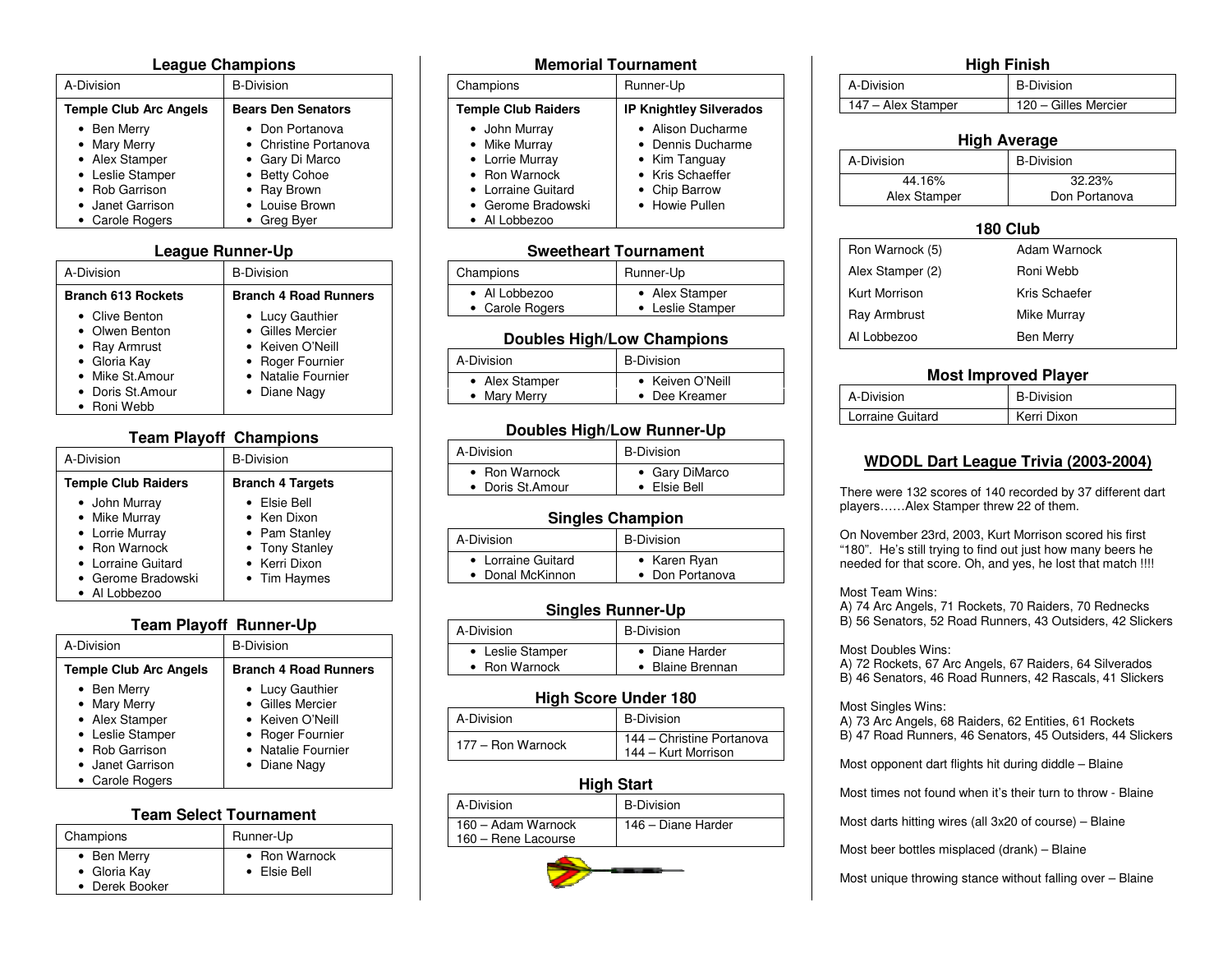

### **Established 1988**

|         | Raiders - Temple Club |          | 732-5141             |          | <b>Outsiders - Temple Club</b> |          | 732-5141 |
|---------|-----------------------|----------|----------------------|----------|--------------------------------|----------|----------|
| Capt.   | John Murray           | 735-2800 | limurph61@excite.com | Capt.    | Kurt Morrison                  | 384-0796 |          |
| Co-Capt | Mike Murrav           | 708-4126 |                      | Co-Capt. | Nick DiGaetano                 |          |          |
|         | Lorrie Murrav         |          |                      |          | Chauncey Morabito              |          |          |
|         | Gerome Bradowski      | 788-3364 |                      |          | Tanva Morrison                 |          |          |
|         | Lorraine Guitard      |          |                      |          | Korina Morrison                |          |          |
|         | Ron Warnock           | 735-0384 |                      |          | Maria McNamara                 |          |          |

|         | <b>Ron Warnock</b>          | 735-0384 |                      |          | Maria McNamara                   |           |                          |
|---------|-----------------------------|----------|----------------------|----------|----------------------------------|-----------|--------------------------|
|         |                             |          |                      |          | Asia Yarema                      |           |                          |
|         |                             |          |                      |          | Dean Camp                        |           |                          |
|         | Rockets - Br. 613, Fonthill |          |                      |          |                                  |           |                          |
| Capt.   | Clive Benton                | 735-1893 |                      |          | Senators - Bears Den, Thorold Rd |           | 788-2404                 |
|         |                             |          |                      |          |                                  | 732-5694. |                          |
| Co-Capt | <b>Ray Armbrust</b>         | 735-1118 | armbrust@niagara.com | Capt.    | Don Portanova                    | 988-9434c | donportanova@hotmail.com |
|         | Olwen Benton                |          |                      | Co-Capt. | <b>Gary DiMarco</b>              | 892-3520  | gar.bet@sympatico.ca     |
|         | Gloria Kav                  |          |                      |          | Ray Brown                        | 892-0496  |                          |
|         | Mike St. Amour              |          |                      |          | Louise Brown                     | 892-0496  |                          |

|          | Outsiders - Temple Club |          |  |  |
|----------|-------------------------|----------|--|--|
| Capt.    | <b>Kurt Morrison</b>    | 384-0796 |  |  |
| Co-Capt. | Nick DiGaetano          |          |  |  |
|          | Chauncey Morabito       |          |  |  |
|          | Tanya Morrison          |          |  |  |
|          | Korina Morrison         |          |  |  |
|          | Maria McNamara          |          |  |  |
|          | Asia Yarema             |          |  |  |
|          | Dean Camp               |          |  |  |
|          |                         |          |  |  |

| 4        | Senators - Bears Den, Thorold Rd |           | 788-2404                 |
|----------|----------------------------------|-----------|--------------------------|
|          |                                  | 732-5694, |                          |
| Capt.    | Don Portanova                    | 988-9434c | donportanova@hotmail.com |
| Co-Capt. | Gary DiMarco                     | 892-3520  | gar.bet@sympatico.ca     |
|          | Ray Brown                        | 892-0496  |                          |
|          | Louise Brown                     | 892-0496  |                          |
|          | Christine Portanova              | 732-5694  |                          |
|          | <b>Betty Cohoe</b>               | 892-3520  |                          |
|          | <b>Grey Byer</b>                 |           |                          |

| 5       | Slickers - Dain City Tavern    |          | 714-0028          |          |                            |           |                                |  |
|---------|--------------------------------|----------|-------------------|----------|----------------------------|-----------|--------------------------------|--|
| Capt.   | Karen Ryan                     | 714-4388 | kryan43@cogeco.ca |          |                            |           |                                |  |
| Co-Capt | <b>Bill Morgan</b><br>714-4388 |          |                   | b        | Rascals - Dain City Tavern |           | 714-0028                       |  |
|         |                                |          |                   |          |                            | 732-4816. |                                |  |
|         | <b>Blaine Brennan</b>          |          |                   | Capt.    | <b>Sue Matthews</b>        |           | 736-0898c smatthews4@cogeco.ca |  |
|         | Diane Harder                   |          |                   | Co-Capt. | <b>Roy Gray</b>            | 735-6901  |                                |  |
|         | Len Kreamer                    |          |                   |          | <b>Maddy Gagnon</b>        |           |                                |  |
|         | Dee Kreamer                    |          |                   |          | <b>Willie Muirhead</b>     |           |                                |  |
|         | Chris Pepin                    |          |                   |          | Brenda McFarlane           |           |                                |  |
|         | Kim Pepin                      |          |                   |          | Derek Booker               |           |                                |  |

Doris St. Amour Ronnie Webb

|         | Rednecks - Rack n Roll Billiards |          |                  | 732-6446 | 8        | Arc Angels - To       |
|---------|----------------------------------|----------|------------------|----------|----------|-----------------------|
|         |                                  |          |                  |          |          |                       |
| Capt.   | Remi Reil                        | 714-9648 | rriel1@cogeco.ca |          | Capt.    | <b>Mary Merry</b>     |
| Co-Capt | Rachel Riel                      | 734-3886 |                  |          | Co-Capt. | <b>Ben Merry</b>      |
|         | <b>Nick Nault</b>                |          |                  |          |          | Alex Stamper          |
|         | <b>Wendy Nault</b>               |          |                  |          |          | <b>Lesley Stamper</b> |
|         | Sandra Muise                     |          |                  |          |          | Rob Garrison          |
|         | Don MacKinnon                    |          |                  |          |          | Janet Garrison        |

| 9       | Silverados - Madison Ave Billiards, Seaway Mall |          |                    |         |                                                      |          |  |
|---------|-------------------------------------------------|----------|--------------------|---------|------------------------------------------------------|----------|--|
| Capt.   | Alison Ducharme                                 | 892-7526 | afindlay@cogeco.ca | 10      | <b>Entities - Madison Ave Billiards, Seaway Mall</b> |          |  |
| Co-Capt | Dennis Ducharme                                 | 892-7526 |                    | Capt.   | <b>Gerry Ducharme</b>                                | 788-3906 |  |
|         | Kim Tanguay                                     |          |                    | Co-Capt | <b>Brenda Semley</b>                                 | 734-4816 |  |
|         | Kris Schaefer                                   |          |                    |         | Adam Warnock                                         |          |  |
|         | <b>Eb Patrick</b>                               |          |                    |         | Marg Smagato                                         |          |  |
|         | Chip Barrow                                     |          |                    |         | Rene Lacourse                                        |          |  |
|         | Howie Pullen                                    |          |                    |         | Yvon Vocal                                           |          |  |
|         |                                                 |          |                    |         |                                                      |          |  |

| 11      | Targets - Branch 4, Welland Legion |          | 734-6601           |         |                                    |          |                   |          |
|---------|------------------------------------|----------|--------------------|---------|------------------------------------|----------|-------------------|----------|
| Capt.   | <b>Elsie Bell</b>                  | 892-5976 | eebell@niagara.com |         | Road Runner - Branch 4, Welland Le |          |                   | 734-6601 |
| Co-Capt | Ken Dixon                          | 735-1256 |                    | Capt.   | Lucy Gauthier                      | 734-4292 | patches@iaw.on.ca |          |
|         | Pam Stanley                        |          |                    | Co-Capt | Gilles Mercier                     |          |                   |          |
|         | <b>Tony Stanley</b>                |          |                    |         | Roger Fournier                     |          |                   |          |
|         | Kerri Dixon                        |          |                    |         | Keiven O'Neill                     |          |                   |          |
|         | Tim Haymes                         |          |                    |         | Diane Nagy                         |          |                   |          |
|         | Eddie Bell                         |          |                    |         | Natalie Fournier                   |          |                   |          |

| 6        | <b>Rascals - Dain City Tavern</b> |           | 714-0028             |
|----------|-----------------------------------|-----------|----------------------|
|          |                                   | 732-4816. |                      |
| Capt.    | Sue Matthews                      | 736-0898c | smatthews4@cogeco.ca |
| Co-Capt. | <b>Roy Gray</b>                   | 735-6901  |                      |
|          | Maddy Gagnon                      |           |                      |
|          | <b>Willie Muirhead</b>            |           |                      |
|          | <b>Brenda McFarlane</b>           |           |                      |
|          | Derek Booker                      |           |                      |

|      | Rednecks - Rack n Roll Billiards |          |                  | 732-6446 |          | Arc Angels - Temple Club |           |                           | 732-5141 |
|------|----------------------------------|----------|------------------|----------|----------|--------------------------|-----------|---------------------------|----------|
|      |                                  |          |                  |          |          |                          | 871-7891. |                           |          |
|      | Remi Reil                        | 714-9648 | rriel1@cogeco.ca |          | Capt.    | <b>Mary Merry</b>        |           | 651-6593c hhelp@becon.org |          |
| apt: | <b>Rachel Riel</b>               | 734-3886 |                  |          | Co-Capt. | <b>Ben Merry</b>         |           |                           |          |
|      | <b>Nick Nault</b>                |          |                  |          |          | Alex Stamper             |           |                           |          |
|      | <b>Wendy Nault</b>               |          |                  |          |          | Lesley Stamper           |           |                           |          |
|      | Sandra Muise                     |          |                  |          |          | <b>Rob Garrison</b>      |           |                           |          |
|      | Don MacKinnon                    |          |                  |          |          | Janet Garrison           |           |                           |          |
|      |                                  |          |                  |          |          | <b>Carol Rogers</b>      |           |                           |          |

| 10      | <b>Entities - Madison Ave Billiards, Seaway Mall</b> |          |  |
|---------|------------------------------------------------------|----------|--|
| Capt.   | Gerry Ducharme                                       | 788-3906 |  |
| Co-Capt | <b>Brenda Semley</b>                                 | 734-4816 |  |
|         | Adam Warnock                                         |          |  |
|         | Marg Smagato                                         |          |  |
|         | Rene Lacourse                                        |          |  |
|         | Yvon Vocal                                           |          |  |
|         | <b>Margaret Russell</b>                              |          |  |

| 12      | Road Runner - Branch 4, Welland Le |          |                   | 734-6601 |
|---------|------------------------------------|----------|-------------------|----------|
| Capt.   | Lucy Gauthier                      | 734-4292 | patches@iaw.on.ca |          |
| Co-Capt | <b>Gilles Mercier</b>              |          |                   |          |
|         | Roger Fournier                     |          |                   |          |
|         | Keiven O'Neill                     |          |                   |          |
|         | Diane Nagy                         |          |                   |          |
|         | Natalie Fournier                   |          |                   |          |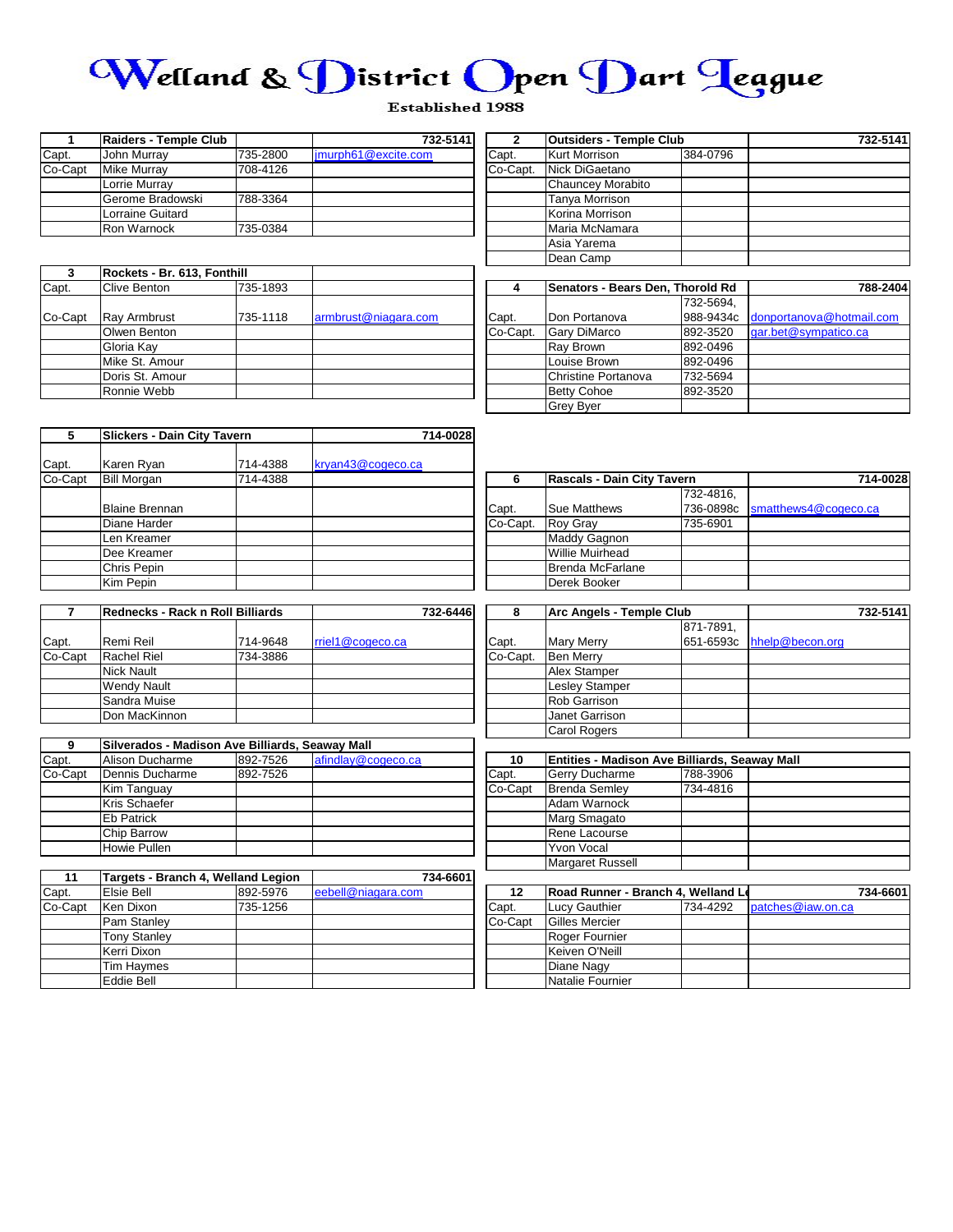# $\bm{\mathcal{W}}$ elland &  $\bm{\mathcal{D}}$ istrict  $\bm{\bigcirc}$ pen  $\bm{\mathcal{D}}$ art  $\bm{\mathcal{q}}$ eague

**Established 1988** 

*2003 - 2004*

Schedule **\*\*\* REVISED \*\*\***

### **http://www.inetniagara.com/~wdodl**

| Sep. 11           | Sep. 18                                                | Sep. 25                              | Oct. 2                                    | Oct. 9                                         | Oct. 16                   | Oct. 22                          | Oct. 23                        | Oct. 30                | Nov. 6                   |
|-------------------|--------------------------------------------------------|--------------------------------------|-------------------------------------------|------------------------------------------------|---------------------------|----------------------------------|--------------------------------|------------------------|--------------------------|
| <b>Wk1</b>        | Wk $\overline{2}$                                      | Wk <sub>3</sub>                      | Wk4                                       | Wk $5$                                         | Wk6                       |                                  | <b>Wk7</b>                     | Wk8                    | <b>Memorial</b>          |
| H/A               | H/A                                                    | H/A                                  | H/A                                       | H/A                                            | H/A                       |                                  | H/A                            | H/A                    | Tournmt.                 |
| 1 <sub>v</sub>    | 4 v 1                                                  | 1 <sub>v</sub> 6                     | 1 v 10                                    | $12 \vee 1$                                    | 9v1                       | Executive &<br>Captains Meeting. | 1 v 5                          | 1 v 7                  | <b>RCL #4</b>            |
| 3 v 4             | 6 v 2                                                  | 4 v 8                                | 8 v 12                                    | 10 v 11                                        | 11 v 7                    | 8:00pm                           | $7v$ 3                         | 5 <sub>v</sub> 9       | 7:00                     |
| 5 v 6             | $8v$ 3                                                 | 2 v 10                               | 6 v 11                                    | 8 v 9                                          | 5 v 12                    |                                  | 2 v 9                          | 3v11                   | <b>Register</b>          |
| $7v$ 8            | 10 <sub>v</sub> 5                                      | $12 \vee 3$                          | 9 v 4                                     | 6 v 7                                          | 3v10                      |                                  | 11 <sub>v</sub> 4              | 12 <sub>v</sub> 2      |                          |
| 9v10              | 7 v 12                                                 | 5 v 11                               | 7 <sub>v</sub> 2                          | 4 v 5                                          | 2 v 8                     |                                  | 6 v 12                         | 10 v 4                 | 7:30                     |
| 11 v 12           | 11 v 9                                                 | 9 v 7                                | 3 <sub>v</sub> 5                          | $2 \vee 3$                                     | 4 v 6                     |                                  | 10 <sub>v</sub>                | 8 <sub>v</sub> 6       | <b>Start</b>             |
| <b>Nov. 13</b>    | <b>Nov. 20</b>                                         | <b>Nov. 27</b>                       | Dec. 4                                    | Dec. 10                                        | <b>Dec. 11</b>            | Dec. 18                          | Dec. 25                        | Jan. 8                 | Jan. 15                  |
| <b>Wk 9</b>       | <b>Wk 10</b>                                           | <b>Wk 11</b>                         |                                           |                                                | <b>Wk 12</b>              | <b>Team</b>                      | Jan. 1/04                      | <b>Wk 13</b>           | <b>Wk 14</b>             |
| H/A               | H/A                                                    | H/A                                  |                                           | Captains Meeting.<br>8:00pm Dain City          | $\overline{H/I}$          | <b>Select</b>                    | <b>Christmas</b>               | H/A                    | H/A                      |
| 3 <sub>v</sub> 1  | $8v$ 1                                                 | 1 v 11                               |                                           |                                                | 2 <sub>v1</sub>           | <b>Tournmt</b>                   | <b>New Years</b>               | 1 <sub>v</sub> 4       | 6 v 1                    |
| 5 <sub>v</sub> 2  | 6 v 10                                                 | $\frac{1}{2}$ v 9                    |                                           |                                                | $4 \vee 3$                | <b>RCL Br 613</b>                | <b>Hollidays</b>               | $2 \vee 6$             | 8 <sub>v</sub> 4         |
| 4 v 7             | 4 v 12                                                 | 10 <sub>v</sub>                      | Make Up Night                             | Executive &<br>Tavern                          | 6v5                       | <b>Fonthill</b>                  |                                | 3 v 8                  | $\frac{10 \text{ v}}{2}$ |
| 9 v 6             | 11 <sub>v</sub> 2                                      | $5 \vee 8$                           |                                           |                                                | $8v$ 7                    |                                  |                                | 5v10                   | 3 v 12                   |
| 8 v 11            | 9 <sub>v</sub>                                         | 3 <sub>v</sub> 6                     |                                           |                                                | 10 <sub>v</sub>           | 7:00 Reg                         |                                | 12 v 7                 | 11 <sub>v</sub> 5        |
| 12 v 10           | 7v5                                                    | $\overline{2}$ v 4                   |                                           |                                                | 12 v 11                   | 7:30 Start                       |                                | 9v11                   | 7 v 9                    |
|                   |                                                        |                                      |                                           |                                                |                           |                                  |                                |                        |                          |
| <b>Jan. 22</b>    | Jan. 29                                                | Feb. 5                               |                                           | Feb. $19$                                      | <b>Feb. 26</b>            |                                  |                                | <b>Mar. 18</b>         | <b>Mar. 24</b>           |
| <b>Wk 15</b>      | <b>Wk 16</b>                                           | <b>Wk 17</b>                         | <b>Feb. 12</b><br><b>Wk 18</b>            | <b>Sweet</b>                                   | <b>Wk 19</b>              | <b>Mar. 4</b><br><b>Wk 20</b>    | <b>Mar. 11</b><br><b>Wk 21</b> | <b>Wk 22</b>           |                          |
| H/A               | H/A                                                    | H/A                                  | H/A                                       | <b>Heart</b>                                   | H/A                       | H/A                              | H/A                            | H/A                    |                          |
| 10 <sub>v</sub> 1 | 1 v 12                                                 | 1 <sub>v</sub>                       | 5 v 1                                     | Tournmt.                                       | 7 v 1                     | 1 <sub>v</sub>                   | 1 <sub>v</sub>                 | 11 <sub>v</sub> 1      |                          |
| $12 \vee 8$       | 11 v 10                                                | 7 v 11                               | 3v7                                       |                                                | 9 v 5                     | 2 v 5                            | 10 <sub>v</sub> 6              | $\overline{9 \vee 12}$ |                          |
| $11 \vee 6$       | 9 <sub>v</sub>                                         | 12 <sub>v</sub> 5                    | 9 <sub>v</sub> 2                          |                                                | 11 <sub>v</sub>           | 7 v 4                            | $\overline{12}$ v 4            | $\frac{1}{7}$ v 10     |                          |
| 4 v 9             | 7 <sub>v</sub> 6                                       | $10v$ 3                              | 4 v 11                                    |                                                | 2 v 12                    | 6 v 9                            | 2 v 11                         | 8 <sub>v</sub> 5       | Executive &<br>8:00pm    |
| 2 v 7             | 5 v 4                                                  | $8v$ 2                               | $\overline{12}$ v 6                       | 7:00 Reg                                       | 4 v 10                    | 11 <sub>v</sub>                  | 3 <sub>v</sub>                 | $6v$ 3                 |                          |
| 5v3               | 3 v 2                                                  | 6 v 4                                | 8 v 10                                    | 7:30 Start                                     | $6\sqrt{8}$               | $10\,\sqrt{12}$                  | 5 v 7                          | 4 v 2                  | Captains Meeting         |
|                   |                                                        |                                      |                                           |                                                |                           |                                  |                                |                        |                          |
| <b>Mar. 25</b>    | Apr. 1                                                 | Apr. 8<br><b>Bruno</b>               | Apr. 15                                   | <b>Apr. 22</b>                                 | <b>Apr. 28</b><br>Annual  | <b>TBA</b>                       | Annual Awards Banquet          |                        |                          |
|                   |                                                        |                                      |                                           | య                                              |                           |                                  |                                |                        |                          |
|                   |                                                        | <b>Conloigner</b><br><b>Memorial</b> |                                           |                                                | General<br><b>Meeting</b> |                                  |                                |                        |                          |
|                   |                                                        |                                      |                                           |                                                |                           |                                  |                                |                        |                          |
|                   | J                                                      | <b>Temple</b>                        |                                           |                                                |                           |                                  |                                |                        |                          |
| Make Up Night     | Division - Round<br>Robin to Knock-<br>Team Playoffs / | Club                                 | Hi/Low / Division<br><b>Drawn Doubles</b> | Female / Division<br>ournament Male<br>Singles |                           |                                  |                                |                        |                          |

| Make Up Night  | Round<br>Knock-<br><b>Playoffs</b><br>ā<br>Division -<br>Robin to I<br>Team | <b>Bruno</b><br><b>Conloigner</b><br><b>Memorial</b><br><b>Temple</b><br>Club<br>7:00 Reg<br>7:30 Start | Hi/Low / Division<br><b>Doubles</b><br>Drawn | య<br>Female / Division<br><b>Tournament Male</b><br>Singles | Annual<br>General<br><b>Meeting</b> | TBA                   | Annual Awards Banquet              |                |
|----------------|-----------------------------------------------------------------------------|---------------------------------------------------------------------------------------------------------|----------------------------------------------|-------------------------------------------------------------|-------------------------------------|-----------------------|------------------------------------|----------------|
|                |                                                                             |                                                                                                         |                                              |                                                             |                                     |                       |                                    | <b>Sponsor</b> |
| Team No.       | <b>Team Name</b>                                                            |                                                                                                         | <b>Captain</b>                               |                                                             | <b>Phone</b>                        | <b>Sponsor</b>        |                                    | <b>Phone</b>   |
|                | Raiders                                                                     |                                                                                                         | John Murray                                  |                                                             | 735-2800                            | <b>Temple Club</b>    |                                    | 732-5141       |
| $\overline{2}$ | <b>Outsiders</b>                                                            |                                                                                                         | <b>Kurt Morrison</b>                         |                                                             | 734-1554                            | Temple Club           |                                    | 732-5141       |
| 3              | Rockets                                                                     |                                                                                                         | Clive Benton                                 |                                                             | 735-1893                            |                       | Br. 613 Legion, Fonthill           | 892-6293       |
| 4              | Senators                                                                    |                                                                                                         | Don Portanova                                |                                                             | 732-5694                            |                       | Bears Den, Thorold Rd/Rice Rd.     | 788-2404       |
| 5              | <b>Slickers</b>                                                             |                                                                                                         | Karen Ryan                                   |                                                             | 714-4388                            | Dain City Tavern      |                                    | 714-0028       |
| 6              | Rascals                                                                     |                                                                                                         | <b>Sue Matthews</b>                          |                                                             | 732-4816                            | Dain City Tavern      |                                    | 714-0028       |
| 7              | Rednecks                                                                    |                                                                                                         | Remi Riel                                    |                                                             | 714-9648                            |                       | Rack n Roll Billiards, Niagara St. | 732-6446       |
| 8              | Arc Angels                                                                  |                                                                                                         | <b>Mary Merry</b>                            |                                                             | 871-7891                            | <b>Temple Club</b>    |                                    | 732-5141       |
| 9              | Silverado's                                                                 |                                                                                                         | Alison Ducharme                              |                                                             | 892-7526                            |                       | Madison Ave Billiards, Seaway Mall | 734-3941       |
| 10             | Entities                                                                    |                                                                                                         | Gerry Ducharme                               |                                                             | 788-3906                            |                       | Madison Ave Billiards, Seaway Mall | 734-3941       |
| 11             | Targets                                                                     |                                                                                                         | Elsie Bell                                   |                                                             | 892-5976                            | Br. 4 Legion, Welland |                                    | 734-6601       |
| 12             | <b>Road Runners</b>                                                         |                                                                                                         | Lucy Gauthier                                |                                                             | 734-4292                            | Br. 4 Legion, Welland |                                    | 734-6601       |

### **Executive Directors**

**President** Dennis Ducharme Clwen Benton Communication Cary DiMarco Communication Communication Communication C<br>
Communication Communication Communication Communication Communication Communication Communication Communicati **Vice Pres.** Sue Matthews Gloria Kay **Gramma Constructs** Diane Harder **Secretary** Clive Benton **Gerry Ducharme** Gerry Ducharme Mike Murray *Treasurer* Karen Ryan *Statistics* Don Portanova

*Completed Scoresheets are to be dropped of at Br. #4 by the winning team before Tuesday of the following week. Updated stats will be posted to web site weekly* **http://www.inetniagara.com/~wdodl**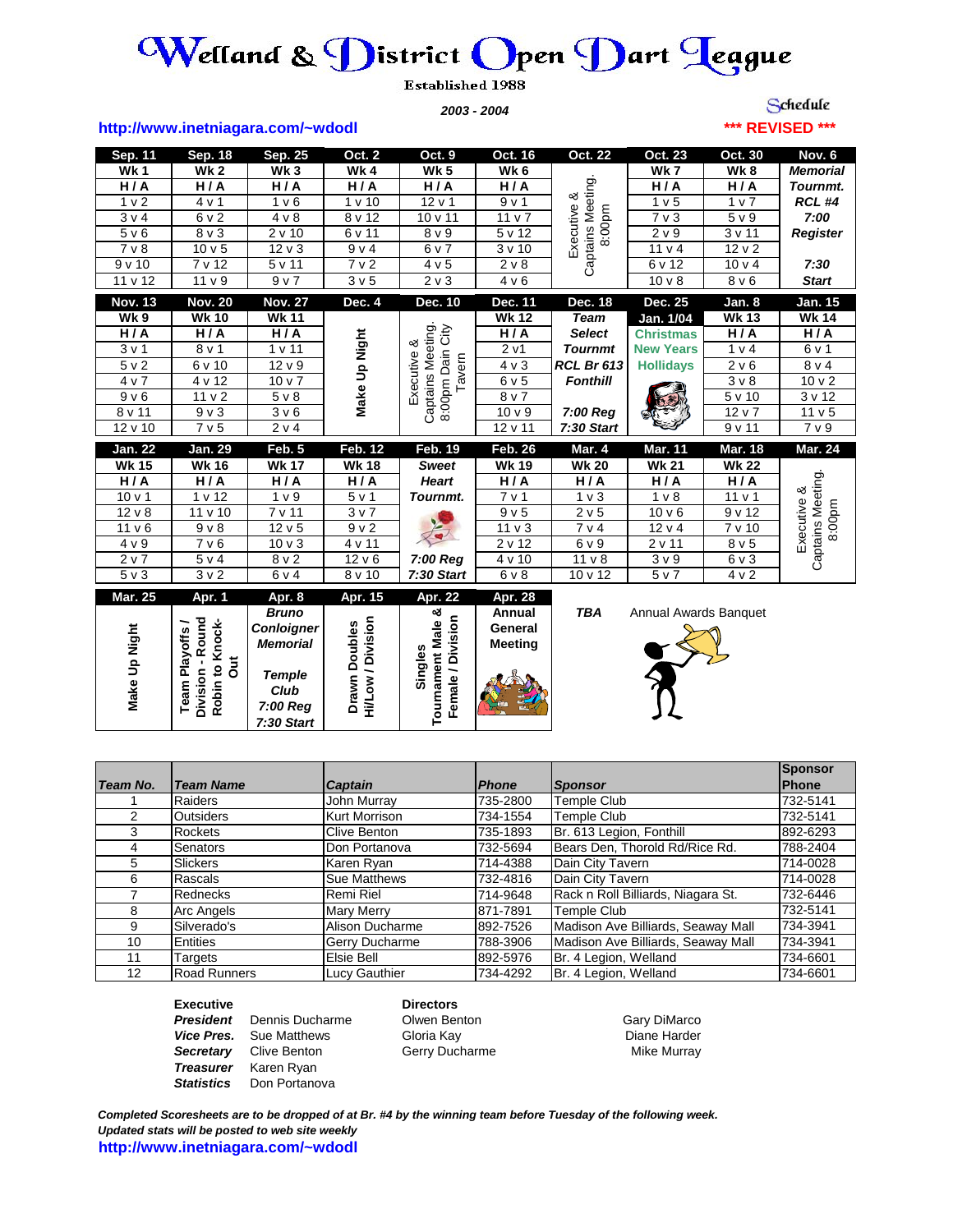| 1-Temple Club Raiders |          | Sep.           | ৻ঌ<br>Sep.     | ೡ<br>Sep.<br>$O_{Q_{\mathcal{F}}}$ | $O_{C_{\mathcal{F}}}$ | o,<br>$O_{Q_{\mathcal{F}}}$ | ᡕᢀ<br>$O_{Q_{\mathcal{F}}}$ | ကို<br>$O_{C_{Y}}$ | aS<br>$A_{0_{7}}.$ | $\kappa$<br>$A_{0_{7}}.$ | _ջ<br>$A_{0_{7}}.$ | $Q_{\mathcal{S}_{\mathcal{C}}}$ | 386            | 30 <sup>6</sup> | .რ<br>386                | าใ≁<br>Jan.    | ^<br>$\zeta_{\mathcal{D}}$ | $\zeta$<br>$\zeta_{\mathcal{D}}$ | EQO.                                                             | ᠭᢀ<br>$e_{V_{\mathcal{Q}_{\ell}}}$ | $A_{VQ_{\ell}}.$ | $A_{VQ_{\ell}}.$ | $\sim$           |                |                | Totals |
|-----------------------|----------|----------------|----------------|------------------------------------|-----------------------|-----------------------------|-----------------------------|--------------------|--------------------|--------------------------|--------------------|---------------------------------|----------------|-----------------|--------------------------|----------------|----------------------------|----------------------------------|------------------------------------------------------------------|------------------------------------|------------------|------------------|------------------|----------------|----------------|--------|
|                       | Wk1      | Wk2            | Wk3            | Wk4                                | Wk5                   | Wk6                         | Wk7                         | Wk8                | Wk9                | <b>Wk10</b>              |                    |                                 |                |                 |                          |                |                            |                                  | Wk11  Wk13  Wk14  Wk15  Wk16  Wk17  Wk18  Wk19  Wk20  Wk21  Wk22 |                                    |                  | <b>Wk23</b>      |                  | Meetings       |                |        |
| <b>Team Wins</b>      |          |                |                |                                    | 3                     | 3                           |                             | 3                  | $\overline{2}$     |                          |                    | 3                               | 3              |                 | $\overline{2}$           |                |                            |                                  | 3                                                                |                                    | 3                | 4                |                  |                |                | 70     |
| Doubles Wins          | 5        |                |                | $\Omega$                           | 3                     |                             | 3                           | 3                  |                    | $\overline{2}$           | 5                  | $\boldsymbol{\varDelta}$        | 3              |                 | $\overline{2}$           |                | 3                          |                                  | 5                                                                | 3                                  | 2                | 5                | $\sim$<br>$\sim$ | $\overline{c}$ | 24             | 67     |
| Singles Win           | 3        | 2              |                | 3                                  |                       | 3                           |                             | $\overline{2}$     | 2                  | 3                        |                    | 5                               | 3              | 5               | $\overline{2}$           | 3              | 3                          |                                  | 3                                                                |                                    | $\overline{2}$   | 3                | ಕ                | Dec.           | Mar.           | 68     |
| Default Wins          | $\Omega$ | $\Omega$       | $\overline{2}$ | $\Omega$                           | $\Omega$              | O                           | $\Omega$                    | $\Omega$           | 0                  | $\Omega$                 | $\Omega$           | $\Omega$                        | $\Omega$       | $\Omega$        | $\overline{2}$           |                | $\Omega$                   | $\Omega$                         | $\Omega$                                                         | $\Omega$                           | $\Omega$         | $\Omega$         | $\circ$          |                |                | 4      |
| Total                 | 12       |                | 8              |                                    | 10                    |                             | 11                          | 8                  | 5                  | 9                        | 13                 | 12                              | 9              | 13              | 8                        | 10             | 10                         | 12                               |                                                                  | 8                                  |                  | 12               | $\mathcal{D}$    | $\mathbf 0$    | $\overline{2}$ | 213    |
| John Murray GP        | 6        | 6              | 6              | $\Omega$                           | 6                     |                             | 5                           | $\Omega$           | 8                  | $\Omega$                 | 5                  | $\Omega$                        | 6              | $\Omega$        | $\mathbf 0$              |                | 8                          | $\Omega$                         | $\Omega$                                                         |                                    | $\Omega$         | $\mathbf 0$      | 72               | <b>GP</b>      |                |        |
| GF                    | 3        | $\Omega$       | $\Omega$       | $\Omega$                           |                       | $\Omega$                    | $\Omega$                    | $\Omega$           | 2                  | $\Omega$                 | 2                  | $\Omega$                        | 2              | $\Omega$        | $\Omega$                 |                |                            | $\Omega$                         | $\Omega$                                                         | 3                                  | $\Omega$         | $\Omega$         | 15               | <b>GF</b>      | Avg            | 20.83% |
| Mike Murray GP        |          |                | $\overline{4}$ | 8                                  | 5                     | 5                           | 6                           | 6                  | $\Omega$           | 7                        | 5                  | 6                               | 8              | $\overline{ }$  | 6                        | 8              | 6                          | 5                                | $\overline{ }$                                                   |                                    | 6                | 5                | 131              | <b>GP</b>      |                |        |
| GF                    |          |                | $\mathbf 0$    | $\overline{2}$                     | 2                     |                             | $\overline{2}$              |                    | 0                  |                          | 0                  | 2                               |                | 3               | $\overline{2}$           | 2              | 2                          | $\Omega$                         | 3                                                                | $\overline{2}$                     |                  | $\mathbf 0$      | 30               | <b>GF</b>      | Avg            | 22.90% |
| Lorrie Murray GP      |          |                | <u>т</u>       | 8                                  | 6                     | 6                           | 6                           | -                  | 8                  | 6                        | 6                  |                                 | 8              | 8               | 5                        |                | 8                          | 8                                | 6                                                                | $\overline{ }$                     | 5                | $\overline{7}$   | 143 GP           |                |                |        |
| <b>GF</b>             |          |                | $\Omega$       |                                    | 2                     |                             |                             | $\Omega$           | $\Omega$           | $\Omega$                 | $\sim$             | 3                               |                | $\mathcal{D}$   | $\Omega$                 |                |                            |                                  | 2                                                                | $\Omega$                           | $\Omega$         | $\overline{2}$   | 20               | GF             | Avg            | 13.99% |
| Gerome Bradowski GP   |          | $\overline{ }$ | 6              | 8                                  | 5                     |                             | 6                           | $\overline{ }$     | 8                  | 6                        | 6                  | $\rightarrow$                   | $\overline{z}$ | $\overline{ }$  | $\overline{ }$           | $\overline{ }$ | 5                          | 6                                | 8                                                                | 5                                  |                  | 6                | 145              | <b>GP</b>      |                |        |
|                       | 3        | 0              | $\overline{2}$ |                                    |                       |                             | $\overline{2}$              | 2                  | O                  |                          | $\sim$             | 2                               |                | 2               |                          | 3              |                            | $\overline{2}$                   |                                                                  | 0                                  |                  | 2                | 30               | <b>GF</b>      | Avg            | 20.69% |
| Lorraine Guitard GP   |          |                | 8              | 8                                  | 6                     | 6                           | –                           | 5                  | 8                  | $\overline{ }$           | 6                  |                                 | $\Omega$       | $\overline{ }$  | -                        | 8              | $\Omega$                   | 8                                | 6                                                                | 6                                  | 6                | $\overline{ }$   | 137              | <b>GP</b>      |                |        |
| GF                    |          | $\Omega$       |                | $\Omega$                           | $\Omega$              |                             | $\Omega$                    | $\Omega$           |                    |                          |                    |                                 | $\Omega$       |                 | $\overline{2}$           |                | 0                          | $\Omega$                         | $\Omega$                                                         |                                    | $\Omega$         | $\Omega$         | 15               | <b>GF</b>      | Avg            | 10.95% |
| Ron Warnock GP        | 6        | 6              | 6              | 8                                  | 6                     | 6                           | 5                           | $\overline{ }$     | $\rightarrow$      | $\overline{ }$           | 6                  | $\overline{ }$                  |                | 6               | $\overline{\phantom{a}}$ |                | 5                          | 6                                | 6                                                                | $\Omega$                           | 8                | $\overline{ }$   | 127              | <b>GP</b>      |                |        |
| <b>GF</b>             | $\Omega$ | 3              | 3              | $\mathcal{P}$                      | 3                     | 3                           | 3                           | 3                  | $\overline{2}$     |                          |                    | 3                               | 3              |                 | $\Omega$                 | $\Omega$       | 2                          | 3                                | 2                                                                | $\Omega$                           | 2                |                  | 51               | <b>GF</b>      | Avg            | 40.16% |
| Al Lobbezoo GP        |          | $\Omega$       | $\Omega$       | U                                  | 6                     | 6                           | 6                           |                    | $\Omega$           | $\overline{ }$           | 6                  | 6                               |                | 6               | 8                        | 8              | 8                          |                                  | $\overline{ }$                                                   | 8                                  | 8                |                  | 118 $GF$         |                |                |        |
| GF                    |          | 0              | 0              |                                    |                       |                             | 3                           | 2                  |                    | 2                        |                    |                                 |                |                 |                          | 2              | 3                          |                                  | 3                                                                | 2                                  | 3                |                  | 40               | <b>GF</b>      | Avg            | 33.90% |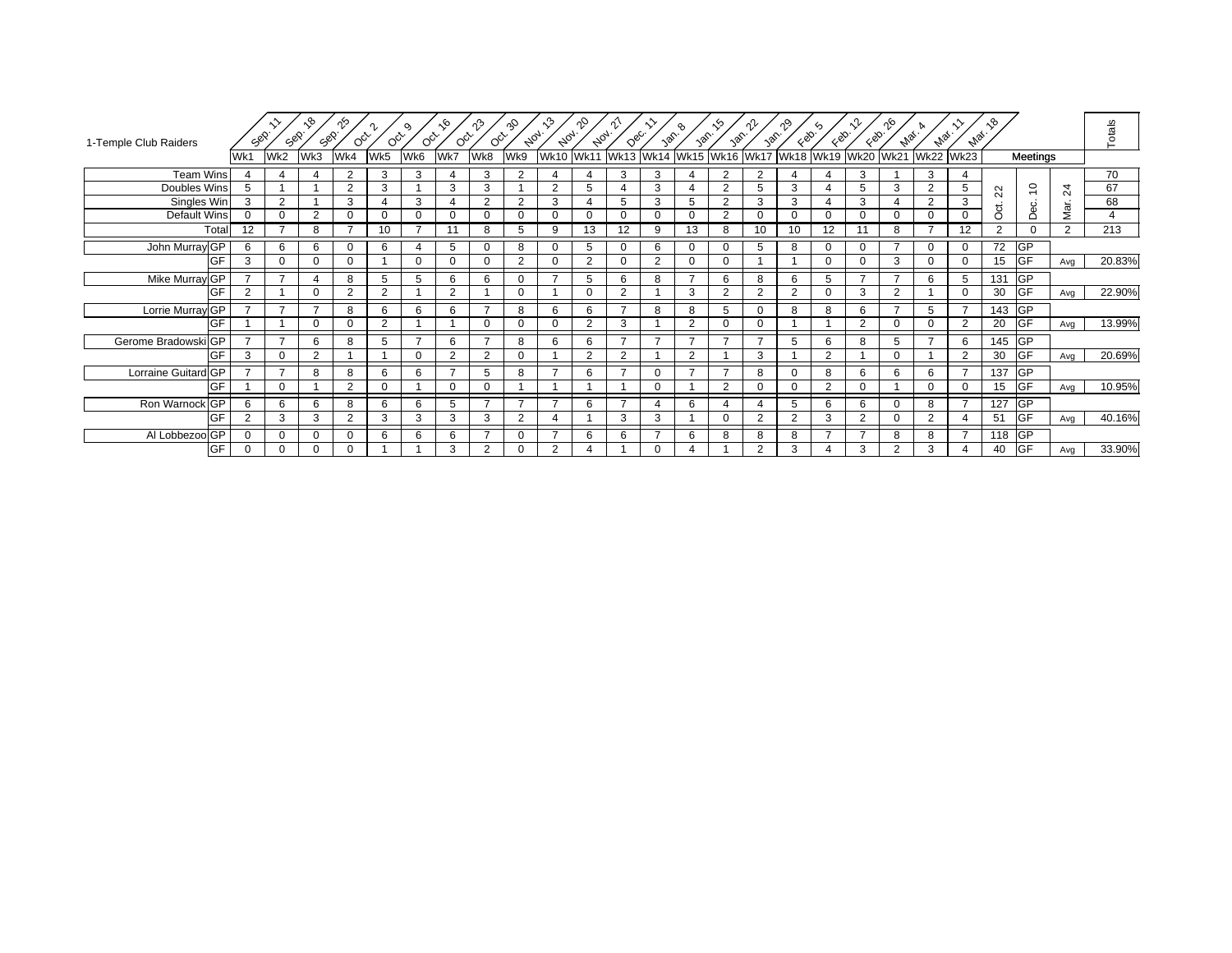| 2-Temple Club Outsiders     | Sep.           | Sep. | ৻ᡐ<br>Sep.     | ∱^<br>$\circ$ cinco      | $O_{C_{\mathcal{F}}}$ | o,<br>$O_{\tilde{Q}_{\tilde{V}}}$ | ᡕᢀ<br>$O_{Q_{\mathcal{F}}}$ | $\hat{\mathcal{V}}$<br>$O_{C_{\mathcal{F}}}$ | ·ஃ<br>$A_{0_{7}}.$ | $\mathcal{L}^{\mathcal{D}}$<br>Aloy. | _ծ<br>$A_{0_{7}}.$ | _ വ<br>Dec.                                  | $\sim$<br>386  | $\mathcal{P}$<br>30 <sup>6</sup> | ্∕∧<br>366     | rl<br>Jan. | $\zeta_{\otimes}.$ | ଚ<br>Kgo. | Eg.            | ᡙ<br><b>Max</b> . | $A_{VQ_{\ell}}.$         | <b>Max</b>     | ৲ზ                 |             |      | Totals |
|-----------------------------|----------------|------|----------------|--------------------------|-----------------------|-----------------------------------|-----------------------------|----------------------------------------------|--------------------|--------------------------------------|--------------------|----------------------------------------------|----------------|----------------------------------|----------------|------------|--------------------|-----------|----------------|-------------------|--------------------------|----------------|--------------------|-------------|------|--------|
|                             | Wk1            | Wk2  | Wk3            | Wk4                      | Wk5                   | Wk6                               | Wk7                         | Wk8                                          | Wk9                | <b>Wk10</b>                          |                    | Wk11 Wk13 Wk14 Wk15 Wk16 Wk17 Wk18 Wk19 Wk20 |                |                                  |                |            |                    |           |                | <b>Wk21</b>       | <b>Wk22</b>              | <b>Wk23</b>    |                    | Meetings    |      |        |
| <b>Team Wins</b>            |                | 3    | $\overline{4}$ |                          | $\overline{2}$        |                                   |                             | $\overline{4}$                               | 3                  | 2                                    | 2                  | 2                                            | 4              | $\Omega$                         |                |            |                    | 3         |                | 3                 | 3                        | 0              |                    |             |      | 43     |
| Doubles Wins                | $\Omega$       | 3    | 3              | 3                        | $\Omega$              | $\overline{2}$                    | 2                           | Δ                                            |                    | $\overline{2}$                       |                    |                                              |                | $\Omega$                         |                | 3          |                    |           |                | 3                 |                          | $\overline{2}$ | $\sim$<br>$\alpha$ | $\tilde{0}$ | 24   | 39     |
| Singles Win                 | $\overline{2}$ | 2    |                | 3                        |                       | $\overline{2}$                    |                             | 2                                            | $\overline{2}$     | 3                                    | 3                  | $\mathbf 0$                                  | $\overline{2}$ | 3                                | $\mathbf 0$    | 2          | 2                  |           | 3              | 3                 |                          | 3              | ಕ                  | Dec.        | Mar. | 45     |
| Default Wins                | $\Omega$       | 3    | 0              | $\Omega$                 | $\mathbf 0$           | $\Omega$                          | 2                           | 0                                            | 0                  | 2                                    | $\Omega$           | $\mathbf 0$                                  | $\overline{2}$ | 2                                | $\mathbf 0$    | $\Omega$   | 0                  | 2         | 0              | 0                 | 0                        | $\Omega$       | $\circ$            |             |      | 13     |
| Total                       | 3              | 11   | 8              |                          | 3                     | 5                                 | 6                           |                                              | 6                  | 9                                    | 6                  | 3                                            | 9              | 5                                | $\overline{2}$ | 6          | 4                  |           | 5              | 9                 | 11                       | 5              | $\overline{2}$     | $\Omega$    |      | 142    |
| Kurt Morrison <sup>GP</sup> |                |      | 8              | 8                        | 8                     | 8                                 | 8                           | $\Omega$                                     |                    | 8                                    | 8                  | 8                                            | $\overline{ }$ | 8                                | 8              |            | ⇁                  | 6         | 8              | 8                 |                          | 8              | 152                | <b>GP</b>   |      |        |
| <b>IGF</b>                  |                |      | $\overline{2}$ | 3                        | $\Omega$              |                                   |                             | $\Omega$                                     | 3                  | 3                                    | $\Omega$           | $\Omega$                                     |                | $\Omega$                         | $\Omega$       |            | $\Omega$           | ∩         |                |                   | 3                        |                | 25                 | <b>IGF</b>  | Avg  | 16.45% |
| Nick DiGaetano GP           | 8              |      | 8              | 8                        | 8                     | 8                                 | $\Omega$                    | $\Omega$                                     | -                  | 6                                    | 8                  | 8                                            | 6              | $\Omega$                         | 8              | 8          | 8                  | 6         | 8              | 8                 | $\overline{\phantom{a}}$ | 8              | 136                | <b>GP</b>   |      |        |
| GF                          |                |      | 3              | $\Omega$                 |                       |                                   | $\Omega$                    | $\Omega$                                     |                    |                                      | 3                  | $\Omega$                                     | $\Omega$       | O                                |                |            | $\Omega$           | ີ         | 2              |                   |                          | $\overline{2}$ | 21                 | GF          | Avg  | 15.44% |
| Chauncey Morabito GP        | 6              |      | $\Omega$       | ∩                        | 8                     | 8                                 | 8                           | 8                                            |                    | 5                                    | $\Omega$           | $\mathbf 0$                                  | 6              | 0                                | 8              | $\Omega$   | 7                  | $\Omega$  | $\Omega$       | 8                 | 6                        | 8              | 90                 | <b>GP</b>   |      |        |
| GF                          | $\Omega$       |      | $\Omega$       | $\Omega$                 |                       | $\overline{2}$                    |                             | $\overline{2}$                               | $\Omega$           |                                      | $\Omega$           | $\mathbf 0$                                  |                | $\Omega$                         | $\Omega$       | $\Omega$   | $\Omega$           | $\Omega$  | $\Omega$       | 3                 | 3                        |                | 15                 | <b>IGF</b>  | Avg  | 16.67% |
| Tanya Morrison GP           | 6              |      | 8              | $\overline{\phantom{a}}$ | 5                     | $\Omega$                          | 8                           | 8                                            | $\lambda$          | 5                                    | 6                  | $\mathbf 0$                                  | 0              | $\Omega$                         | $\mathbf 0$    | $\Omega$   | 0                  | $\Omega$  | $\mathbf{0}$   | $\mathbf 0$       | $\Omega$                 | 0              | 57                 | GP          |      |        |
| GF                          |                |      | 3              | 3                        |                       | $\Omega$                          | $\Omega$                    | 3                                            | $\Omega$           | 2                                    |                    | $\Omega$                                     | $\Omega$       | 0                                | $\Omega$       | $\Omega$   | $\Omega$           | $\Omega$  | $\Omega$       | $\Omega$          | n                        | $\Omega$       | 14                 | <b>GF</b>   | Avg  | 24.56% |
| Korina Morrison GP          | Δ              |      | 8              | 6                        | Δ                     |                                   | 8                           | $\Omega$                                     |                    | $\boldsymbol{\Delta}$                | 6                  | 8                                            | 6              | 8                                | 8              | 6          | 6                  | 5         | 6              | 8                 |                          | 8              | 118                | <b>GP</b>   |      |        |
| <b>GF</b>                   | $\Omega$       |      | $\Omega$       |                          | $\Omega$              | 0                                 |                             | $\Omega$                                     | $\Omega$           |                                      | $\Omega$           |                                              |                |                                  |                |            | 3                  |           | $\Omega$       | 3                 | ∩                        |                | 17                 | <b>GF</b>   | Avg  | 14.41% |
| Maria McNamara GP           | 5              |      | $\mathbf 0$    |                          | $\overline{ }$        | 8                                 | 8                           | 8                                            |                    | 5                                    |                    | 8                                            |                | $\overline{ }$                   | 8              |            | 8                  | .5        | $\overline{ }$ | 8                 |                          | 8              | 134                | <b>GP</b>   |      |        |
| <b>IGF</b>                  | $\Omega$       |      | $\Omega$       | $\Omega$                 | $\Omega$              |                                   |                             | 3                                            | 2                  | $\Omega$                             | $\Omega$           | $\mathbf 0$                                  | $\Omega$       |                                  | $\Omega$       |            |                    | $\Omega$  | $\Omega$       |                   | 2                        | $\Omega$       | 13                 | <b>GF</b>   | Avg  | 9.70%  |
| Asia Yarema <sub>GP</sub>   |                |      | $\overline{ }$ |                          | $\Omega$              | $\Omega$                          | $\Omega$                    | 8                                            | 5                  |                                      | 0                  | $\mathbf 0$                                  |                | 6                                | $\Omega$       | 5          | 4                  |           | 5              | 0                 |                          | $\Omega$       | 64                 | <b>GP</b>   |      |        |
| GF                          | $\Omega$       |      | $\mathbf 0$    | ∩                        | $\mathbf 0$           |                                   | $\Omega$                    | 0                                            | 0                  | $\Omega$                             |                    | $\mathbf 0$                                  | 0              | 0                                | 0              | 0          | 0                  | ∩         |                | $\Omega$          |                          | 0              |                    | <b>GF</b>   | Avg  | 1.56%  |
| Dean Camp <sub>GP</sub>     |                |      |                |                          |                       |                                   |                             | 8                                            | 5                  | $\Omega$                             | 5                  | 8                                            |                | 8                                | $\Omega$       |            | $\Omega$           | 6         | 6              | 0                 |                          | $\Omega$       | 65                 | <b>GP</b>   |      |        |
| GF                          |                |      |                |                          |                       |                                   | 0                           | 2                                            | 0                  | $\Omega$                             | 0                  | 2                                            |                |                                  | 0              | 2          | 0                  | 3         |                | 0                 |                          | 0              | 13                 | GF          | Avg  | 20.00% |
|                             |                |      |                |                          |                       |                                   |                             |                                              |                    |                                      |                    |                                              |                |                                  |                |            |                    |           |                |                   |                          |                |                    |             |      |        |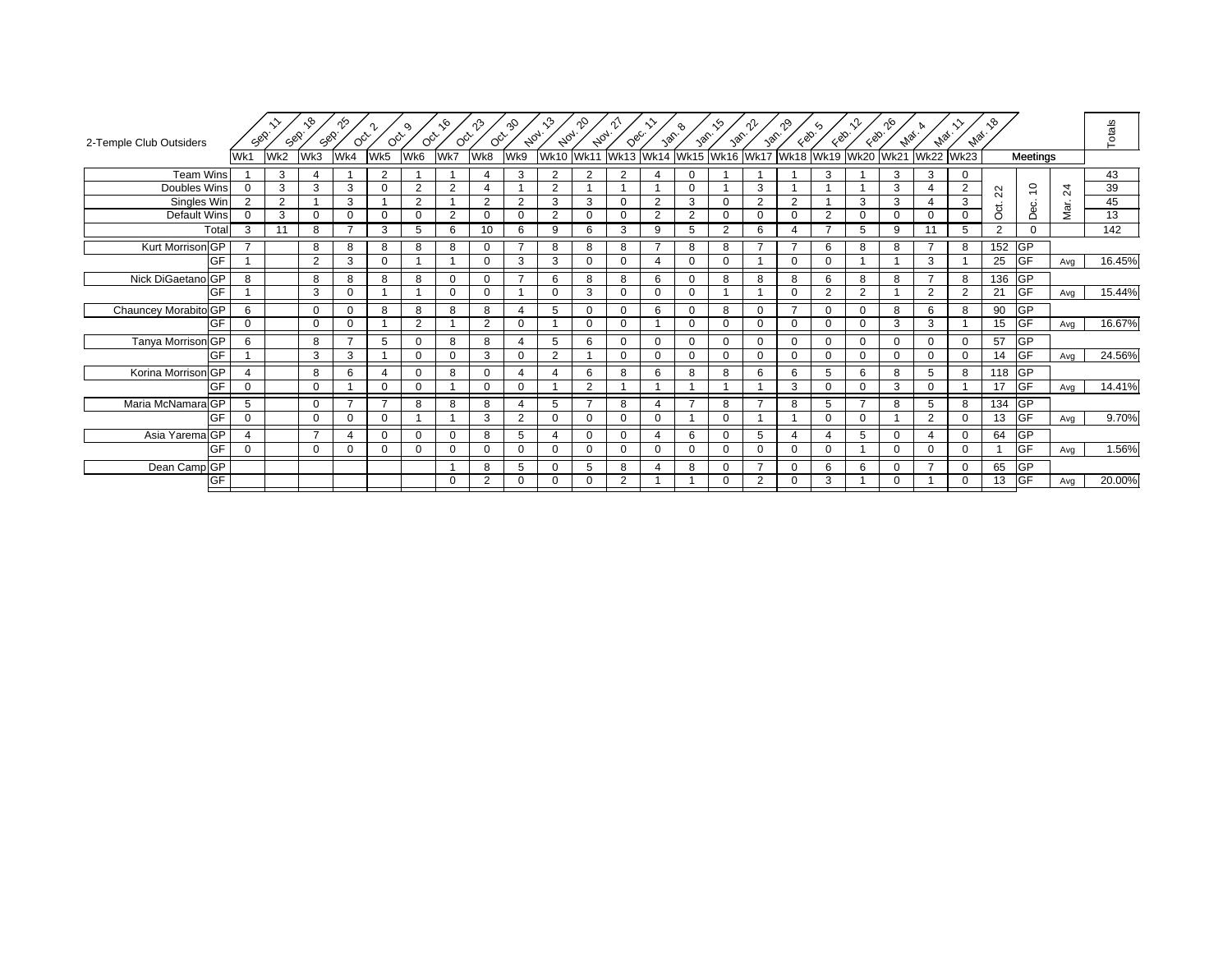| 3-Br.613 Rockets   | Sep.          | Sep.           | ৻ঌ<br>Sep.     | ∱^<br>$O_{Q_{\mathcal{F}}}$ | $O_{Q_{\mathcal{F}}}$ | o,<br>$O_{Q_{\mathcal{F}}}$ | $\sim$<br>$O_{Q_{\mathcal{F}}}$ | ကို<br>$O_{Q_{\mathcal{F}}}$ | ·ஃ<br>$A_{0_{7}}.$ | $\kappa$<br>$A_{0_{7}}$ | ∿°<br>$A_{0_{7}}.$ | $Q_{\mathcal{B}_{\mathcal{C}}}$ | 386           | van.           | .′າ<br>30 <sub>0</sub> | าใ≁<br>yan. | $\zeta_{\mathcal{D}}$ | ∽<br>$\zeta_{\mathcal{D}}$ | EQO.                                                   | ᠭᢀ<br><b>Max</b> | $A_{VQ_{\ell}}.$ | $z_{p_{\widetilde{Q}'}}$ | ್ಗಿ     |                |         | Totals |
|--------------------|---------------|----------------|----------------|-----------------------------|-----------------------|-----------------------------|---------------------------------|------------------------------|--------------------|-------------------------|--------------------|---------------------------------|---------------|----------------|------------------------|-------------|-----------------------|----------------------------|--------------------------------------------------------|------------------|------------------|--------------------------|---------|----------------|---------|--------|
|                    | Wk1           | Wk2            | Wk3            | Wk4                         | Wk5                   | Wk6                         | Wk7                             | Wk8                          | Wk9                |                         |                    |                                 |               |                |                        |             |                       |                            | Wk10 Wk11 Wk13 Wk14 Wk15 Wk16 Wk17 Wk18 Wk19 Wk20 Wk21 |                  | <b>Wk22</b>      | <b>Wk23</b>              |         | Meetings       |         |        |
| <b>Team Wins</b>   | $\mathcal{P}$ |                | 3              | 3                           | 3                     |                             | 3                               | 5                            | 3                  | 3                       | 5                  | 5                               | $\mathcal{P}$ | 3              | 3                      |             | 3                     |                            | 5                                                      |                  | 3                | 3                        |         |                |         | 71     |
| Doubles Wins       | 3             | 3              | $\overline{4}$ | 3                           | 5                     | 3                           | 5                               | 3                            |                    | 3                       | 3                  | 3                               | 3             | 4              | $\overline{4}$         | 2           | 3                     | 3                          | $\Delta$                                               | 2                | $\overline{2}$   | 3                        | 22      | $\tilde{=}$    | $^{24}$ | 72     |
| Singles Win        |               |                | 3              |                             | 4                     |                             | 2                               | 4                            | 3                  | 3                       | 3                  | $\overline{2}$                  | 3             | 3              | $\overline{2}$         | 3           |                       | $\overline{2}$             | 4                                                      |                  |                  |                          | ಕ       | Dec.           | Mar.    | 61     |
| Default Wins       | $\Omega$      | 2              | $\mathbf 0$    | $\Omega$                    | $\Omega$              |                             | 0                               | 0                            | 0                  | $\Omega$                | 0                  | 0                               | $\Omega$      | 0              | 0                      |             | $\Omega$              | $\Omega$                   | 2                                                      | $\Omega$         | $\Omega$         | 2                        | $\circ$ |                |         | 6      |
| Total              | 9             | 10             | 10             | 10                          | 12                    | 5                           | 10                              | 12                           | 10                 | 9                       |                    | 10                              | 8             | 10             | 9                      | 9           |                       | 6                          | 15                                                     |                  | 9                | 12                       | 2       | $\overline{2}$ | 2       | 216    |
| Clive Benton GP    |               | 8              | 6              |                             | 8                     | 8                           |                                 | 6                            |                    |                         | 8                  | 8                               | 8             | 8              | 5                      |             | 8                     |                            | $\Omega$                                               | 8                | 0                | $\mathbf 0$              | 138 GP  |                |         |        |
| <b>GF</b>          |               | 2              | 3              | 3                           | 5                     |                             | $\overline{2}$                  |                              | 2                  | $\overline{2}$          |                    |                                 | 2             | 3              | $\Omega$               | 3           | 4                     | $\overline{2}$             | $\Omega$                                               | 2                | $\Omega$         | $\Omega$                 | 43      | <b>GF</b>      | Avg     | 31.16% |
| Ray Armbrust GP    | 6             | 8              | 8              | $\overline{ }$              | 8                     | 8                           | 8                               | 6                            | 8                  | 8                       | 8                  | 8                               | 8             | $\overline{ }$ | $\overline{ }$         | 8           | $\Omega$              |                            | 8                                                      | 8                | 8                | 8                        | 160     | <b>GP</b>      |         |        |
| <b>GF</b>          | 3             | 3              | 3              |                             | 3                     |                             | 3                               | 3                            | 3                  | 3                       | 3                  | $\boldsymbol{\varDelta}$        | 2             |                |                        |             | 0                     |                            |                                                        | 3                | $\Omega$         | $\overline{2}$           | 56      | GF             | Avg     | 35.00% |
| Olwen Benton GP    | 6             |                | 6              | 6                           | 8                     | 8                           | 6                               |                              | 6                  | 6                       | 8                  | 8                               | ∩             | $\overline{ }$ | 6                      | 6           | 8                     | 3                          | $\Omega$                                               | 5                | $\Omega$         | $\Omega$                 | 114 GP  |                |         |        |
| GF                 |               |                | $\Omega$       | 2                           |                       |                             | $\mathbf{0}$                    | 2                            |                    |                         | $\Omega$           | $\Omega$                        | $\Omega$      |                |                        |             | $\Omega$              | $\Omega$                   | $\Omega$                                               | $\Omega$         | $\Omega$         | $\Omega$                 | 12      | <b>GF</b>      | Avg     | 10.53% |
| Gloria Kay GP      |               | 5              | $\overline{7}$ |                             | 8                     | 8                           | 8                               |                              |                    | 6                       | 8                  | 8                               | 8             | 8              | -7                     |             | $\Omega$              | 6                          | $\overline{ }$                                         | 6                | 8                | 7                        | 150 GP  |                |         |        |
| GF                 | $\Omega$      |                | $\overline{2}$ | $\overline{2}$              |                       |                             | 2                               |                              |                    |                         | $\Omega$           |                                 | 3             | 3              | $\Omega$               |             | $\Omega$              |                            | 2                                                      | $\Omega$         |                  | $\overline{2}$           | 31      | <b>GF</b>      | Avg     | 20.67% |
| Mike St. Amour GP  |               | $\overline{ }$ | 6              | 6                           | $\Omega$              | $\Omega$                    | 5                               | 6                            | 5                  | $\overline{ }$          | 0                  | $\Omega$                        | 8             | 8              | $\overline{ }$         | 6           | 8                     | 8                          | 8                                                      | 8                | 8                | 8                        | 126     | $G$ P          |         |        |
| GF                 | 2             |                | $\overline{2}$ | $\overline{2}$              | $\Omega$              |                             |                                 | 3                            | 2                  |                         | 0                  | $\mathbf 0$                     |               | 2              |                        |             | 2                     | $\overline{2}$             |                                                        |                  | $\overline{2}$   |                          | 32      | <b>GF</b>      | Avg     | 25.40% |
| Doris St. Amour GP |               | 5              | $\mathbf 0$    | $\Omega$                    | $\Omega$              |                             | $\Omega$                        | $\Omega$                     | $\Omega$           | $\Omega$                | 0                  | $\mathbf 0$                     | $\Omega$      | $\Omega$       | $\Delta$               | 6           | 8                     |                            | 6                                                      | 6                | 8                | 6                        | 60      | <b>GP</b>      |         |        |
| <b>GF</b>          | $\Omega$      | $\Omega$       | $\Omega$       | $\Omega$                    | $\Omega$              | O                           | $\Omega$                        | $\Omega$                     | $\Omega$           | $\Omega$                | 0                  | $\Omega$                        | $\Omega$      | $\Omega$       | $\mathbf 0$            |             | $\Omega$              | $\Omega$                   |                                                        |                  |                  |                          |         | <b>GF</b>      | Avg     | 6.67%  |
| Roni Webb GP       |               | $\Omega$       |                |                             | 8                     | 8                           | 6                               |                              |                    | 6                       | 8                  | 8                               | 8             | $\overline{2}$ |                        |             | 8                     | 6                          | 8                                                      | O                | 8                | 8                        | 124     | <b>GP</b>      |         |        |
| GF                 |               | 0              | 0              |                             | 2                     |                             | 2                               | 2                            |                    | $\overline{2}$          | $\Omega$           |                                 |               |                | $\mathbf 0$            |             |                       | 0                          | 5                                                      |                  | 3                |                          | 27      | <b>IGF</b>     | Avg     | 21.77% |
|                    |               |                |                |                             |                       |                             |                                 |                              |                    |                         |                    |                                 |               |                |                        |             |                       |                            |                                                        |                  |                  |                          |         |                |         |        |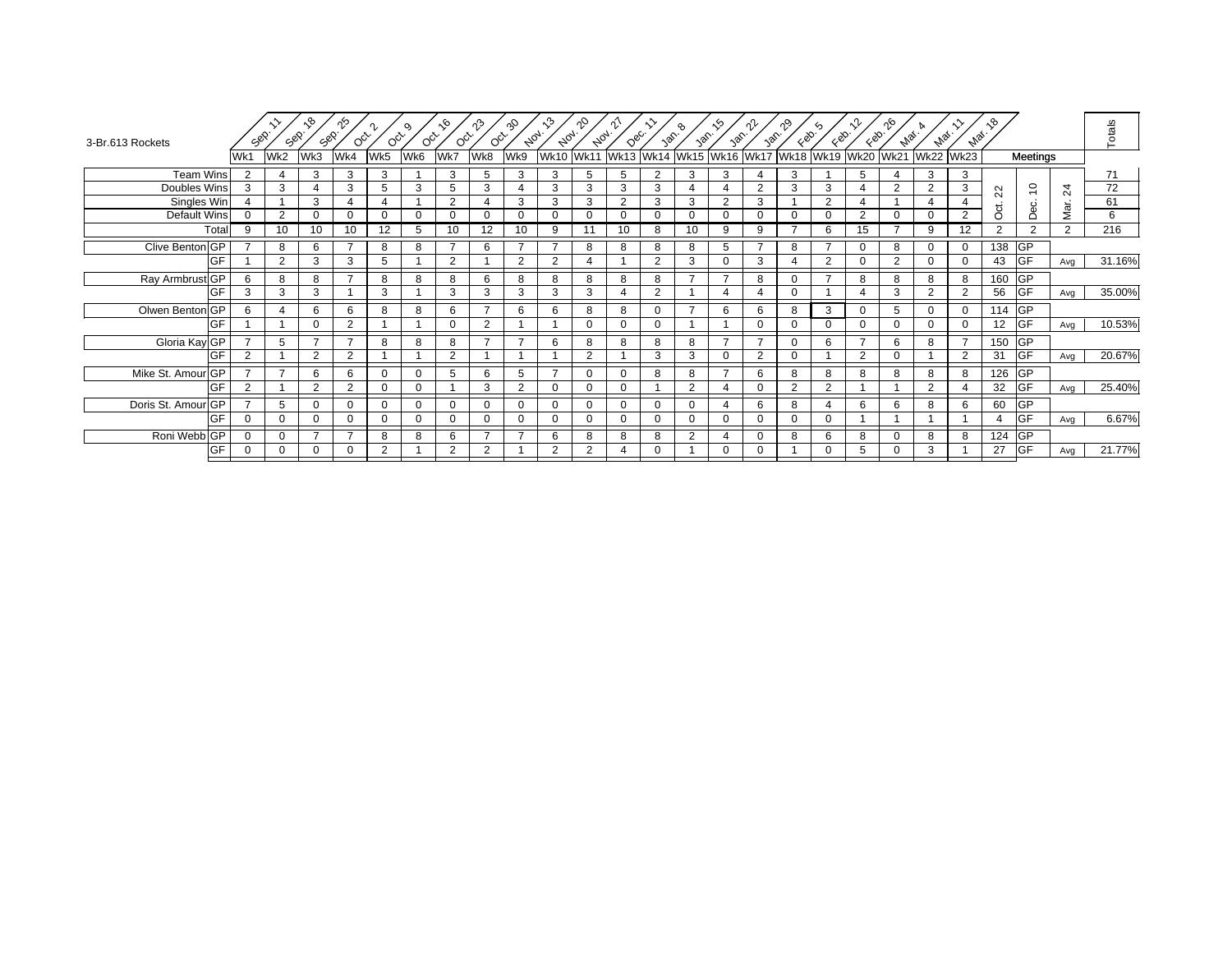| Wk11 Wk13 Wk14 Wk15 Wk16 Wk17 Wk18 Wk19 Wk20 Wk21<br>Wk5<br>Wk7<br>Wk8<br>Wk9<br><b>Wk22</b><br><b>Wk23</b><br>Wk1<br>Wk2<br>Wk3<br>Wk4<br>Wk6<br><b>Wk10</b><br>Meetings<br><b>Team Wins</b><br>5<br>5<br>56<br>3<br>2<br>3<br>3<br>2<br>2<br>2<br>3<br>3<br>$\Omega$<br>$\Omega$<br>$\Omega$<br>4<br>$\overline{4}$<br>4<br>4<br>3<br>$\overline{c}$<br>Doubles Wins<br>2<br>2<br>2<br>$\overline{2}$<br>46<br>2<br>$\overline{2}$<br>$\overline{2}$<br>2<br>4<br>$\Omega$<br>$\Omega$<br>$\Omega$<br>$\Omega$<br>$\overline{24}$<br>$\overline{4}$<br>$\boldsymbol{\varDelta}$<br>22<br>Singles Win<br>$\overline{2}$<br>3<br>2<br>3<br>3<br>$\overline{2}$<br>3<br>46<br>3<br>3<br>$\overline{2}$<br>3<br>$\overline{2}$<br>2<br>3<br>$\Omega$<br>$\Omega$<br>Mar.<br>Dec.<br>ಕ<br><b>Default Wins</b><br>2<br>14<br>$\mathbf 0$<br>10<br>2<br>$\Omega$<br>$\Omega$<br>0<br>$\Omega$<br>0<br>0<br>0<br>0<br>$\Omega$<br>$\Omega$<br>$\Omega$<br>$\Omega$<br>$\Omega$<br>0<br>$\Omega$<br>$\Omega$<br>$\circ$ | 4-Bear's Den Senators |
|------------------------------------------------------------------------------------------------------------------------------------------------------------------------------------------------------------------------------------------------------------------------------------------------------------------------------------------------------------------------------------------------------------------------------------------------------------------------------------------------------------------------------------------------------------------------------------------------------------------------------------------------------------------------------------------------------------------------------------------------------------------------------------------------------------------------------------------------------------------------------------------------------------------------------------------------------------------------------------------------------------------|-----------------------|
|                                                                                                                                                                                                                                                                                                                                                                                                                                                                                                                                                                                                                                                                                                                                                                                                                                                                                                                                                                                                                  |                       |
|                                                                                                                                                                                                                                                                                                                                                                                                                                                                                                                                                                                                                                                                                                                                                                                                                                                                                                                                                                                                                  |                       |
|                                                                                                                                                                                                                                                                                                                                                                                                                                                                                                                                                                                                                                                                                                                                                                                                                                                                                                                                                                                                                  |                       |
|                                                                                                                                                                                                                                                                                                                                                                                                                                                                                                                                                                                                                                                                                                                                                                                                                                                                                                                                                                                                                  |                       |
|                                                                                                                                                                                                                                                                                                                                                                                                                                                                                                                                                                                                                                                                                                                                                                                                                                                                                                                                                                                                                  |                       |
| 168<br>$\overline{2}$<br>10<br>$\overline{2}$<br>Total<br>8<br>8<br>8<br>8<br>11<br>10<br>9<br>5<br>6<br>8<br>9<br>10<br>6<br>$\overline{2}$<br>6<br>8<br>5<br>11<br>$\overline{4}$<br>4                                                                                                                                                                                                                                                                                                                                                                                                                                                                                                                                                                                                                                                                                                                                                                                                                         |                       |
| <b>GP</b><br>Don Portanova GP<br>$\overline{ }$<br>121<br>5<br>5<br>5<br>8<br>6<br>$\overline{ }$<br>6<br>5<br>8<br>8<br>5<br>7<br>5<br>$\Omega$                                                                                                                                                                                                                                                                                                                                                                                                                                                                                                                                                                                                                                                                                                                                                                                                                                                                 |                       |
| $\overline{GF}$<br>32.23%<br><b>GF</b><br>39<br>2<br>$\Omega$<br>6<br>$\mathcal{P}$<br>2<br>$\overline{2}$<br>$\mathcal{P}$<br>2<br>$\Omega$<br>$\Omega$<br>2<br>3<br>$\Omega$<br>Δ<br>Avg                                                                                                                                                                                                                                                                                                                                                                                                                                                                                                                                                                                                                                                                                                                                                                                                                       |                       |
| Gary DiMarco GP<br><b>GP</b><br>5<br>8<br>6<br>139<br>6<br>6<br>6<br>6<br>8<br>6<br>$\overline{7}$<br>6<br>8<br>8<br>5<br>8<br>8<br>6<br>6                                                                                                                                                                                                                                                                                                                                                                                                                                                                                                                                                                                                                                                                                                                                                                                                                                                                       |                       |
| <b>GF</b><br>20.14%<br>GF<br>2<br>28<br>3<br>$\overline{2}$<br>$\overline{2}$<br>$\overline{2}$<br>3<br>$\overline{2}$<br>◠<br>$\overline{2}$<br>0<br>U<br>0<br>ີ<br>Avg                                                                                                                                                                                                                                                                                                                                                                                                                                                                                                                                                                                                                                                                                                                                                                                                                                         |                       |
| <b>GP</b><br>Ray Brown GP<br>82<br>6<br>$\overline{ }$<br>6<br>6<br>$\Omega$<br>$\overline{ }$<br>6<br>5<br>$\Omega$<br>$\overline{\phantom{a}}$<br>6<br>$\overline{7}$<br>6<br>$\Omega$<br>$\Omega$<br>$\Omega$<br>$\mathbf 0$<br>6<br>$\Omega$<br>O                                                                                                                                                                                                                                                                                                                                                                                                                                                                                                                                                                                                                                                                                                                                                            |                       |
| <b>GF</b><br>14.63%<br>2<br>GF<br>2<br>$\Omega$<br>$\Omega$<br>$\Omega$<br>$\overline{2}$<br>$\Omega$<br>$\Omega$<br>0<br>$\mathbf 0$<br>$\Omega$<br>$\Omega$<br>$\Omega$<br>12<br>$\Omega$<br>$\Omega$<br>Avg                                                                                                                                                                                                                                                                                                                                                                                                                                                                                                                                                                                                                                                                                                                                                                                                   |                       |
| Lousie Brown GP<br><b>GP</b><br>6<br>6<br>6<br>6<br>6<br>6<br>8<br>5<br>8<br>6<br>6<br>123<br>$\Omega$<br>$\overline{ }$<br>$\mathbf 0$<br>6<br>6                                                                                                                                                                                                                                                                                                                                                                                                                                                                                                                                                                                                                                                                                                                                                                                                                                                                |                       |
| <b>GF</b><br>14.63%<br>GF<br>2<br>$\overline{2}$<br>2<br>2<br>$\overline{2}$<br>18<br>$\mathbf 0$<br>$\overline{2}$<br>$\Omega$<br>0<br>0<br>$\mathbf 0$<br>$\Omega$<br>0<br>$\Omega$<br>$\Omega$<br>$\Omega$<br>O<br>Avg                                                                                                                                                                                                                                                                                                                                                                                                                                                                                                                                                                                                                                                                                                                                                                                        |                       |
| $\overline{\mathsf{GP}}$<br>Christine Portanova GP<br>$\overline{ }$<br>131<br>6<br>6<br>5<br>8<br>5<br>6<br>8<br>8<br>$\overline{ }$<br>$\overline{ }$<br>6<br>6<br>5<br>–<br>6<br>6<br>6<br>6<br>6                                                                                                                                                                                                                                                                                                                                                                                                                                                                                                                                                                                                                                                                                                                                                                                                             |                       |
| <b>IGF</b><br>16.03%<br>GF<br>$\overline{2}$<br>$\overline{2}$<br>$\overline{2}$<br>21<br>2<br>$\Omega$<br>0<br>2<br>0<br>0<br>O<br>Avg                                                                                                                                                                                                                                                                                                                                                                                                                                                                                                                                                                                                                                                                                                                                                                                                                                                                          |                       |
| <b>GP</b><br>Betty Cohoe GP<br>8<br>$\overline{ }$<br>$\overline{ }$<br>6<br>6<br>8<br>6<br>$\overline{ }$<br>6<br>8<br>-<br>5<br>8<br>8<br>6<br>6<br>141<br>8<br>6<br>6                                                                                                                                                                                                                                                                                                                                                                                                                                                                                                                                                                                                                                                                                                                                                                                                                                         |                       |
| <b>GF</b><br>11.35%<br>GF<br>$\overline{2}$<br>2<br>$\Omega$<br>$\Omega$<br>$\Omega$<br>$\overline{2}$<br>$\Omega$<br>$\Omega$<br>$\Omega$<br>16<br>$\Omega$<br>$\Omega$<br>Avg                                                                                                                                                                                                                                                                                                                                                                                                                                                                                                                                                                                                                                                                                                                                                                                                                                  |                       |
| $\sqrt{GP}$<br>Greg Beyer GP<br>8<br>6<br>6<br>6<br>6<br>6<br>6<br>5<br>$\overline{7}$<br>6<br>$\Omega$<br>8<br>6<br>5<br>6<br>105<br>6<br>5<br>0<br>$\Omega$<br>$\Omega$                                                                                                                                                                                                                                                                                                                                                                                                                                                                                                                                                                                                                                                                                                                                                                                                                                        |                       |
| <b>GF</b><br>14.29%<br>GF<br>2<br>15<br>2<br>0<br>0<br>2<br>0<br>0<br>$\Omega$<br>Avg                                                                                                                                                                                                                                                                                                                                                                                                                                                                                                                                                                                                                                                                                                                                                                                                                                                                                                                            |                       |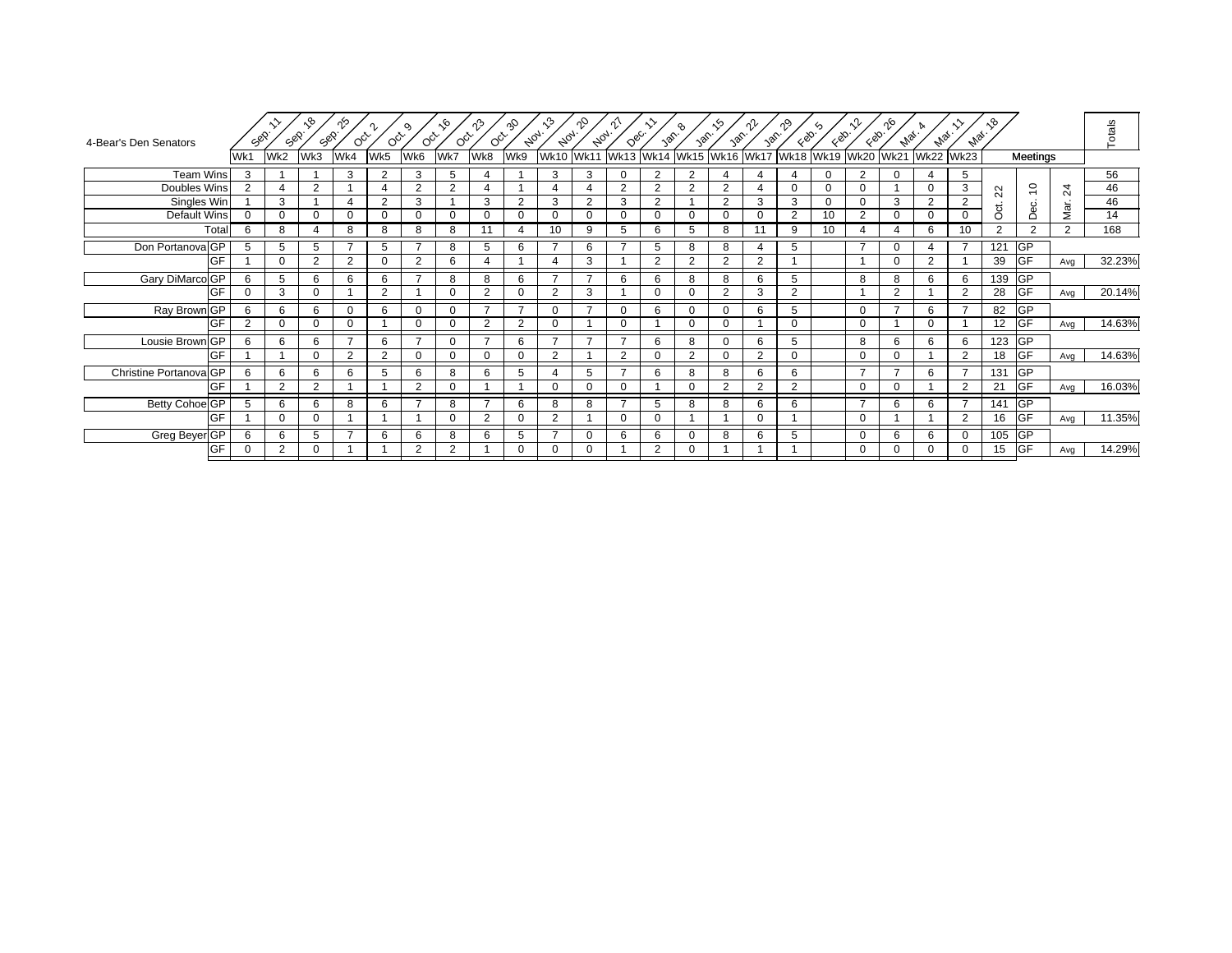| 5-Dain City Slickers      | Sep.           | Sop.           | $\mathcal{S}_{\lambda}$<br>Sep. | ౡ<br>$O_{Q_{\mathcal{F}}}$ | $O_{C_{\mathcal{F}}}$ | o,<br>$O_{Q_{\mathcal{F}}}$ | ৻৹<br>$O_{Q_{\mathcal{F}}}$ | $\hat{\gamma}$<br>$O_{Q_{\mathcal{F}}}$ | ⊹ያ<br>$A_{Q_{7}}.$ | $\kappa$<br>$A_{0_{7}}$  | $\gamma$<br>Aoy. | <u>∿</u><br>$Q_{\mathcal{B}_{\mathcal{C}}}$                | 30 <sub>0</sub> | ዔ<br>Jan.      | ্∕০<br>van i   | ∩∿<br>van. | $\zeta_{\otimes}$ | $\zeta$<br>$\zeta_{\infty}$ | EQO.           | ენ<br><b>Max</b> . | <b>Algi.</b>     | <b>Hai</b>     | ৲৩                     |                |                | Totals |
|---------------------------|----------------|----------------|---------------------------------|----------------------------|-----------------------|-----------------------------|-----------------------------|-----------------------------------------|--------------------|--------------------------|------------------|------------------------------------------------------------|-----------------|----------------|----------------|------------|-------------------|-----------------------------|----------------|--------------------|------------------|----------------|------------------------|----------------|----------------|--------|
|                           | Wk1            | Wk2            | Wk3                             | Wk4                        | Wk5                   | Wk6                         | Wk7                         | Wk8                                     | Wk9                |                          |                  | Wk10  Wk11  Wk13  Wk14  Wk15  Wk16  Wk17  Wk18  Wk19  Wk20 |                 |                |                |            |                   |                             |                | <b>Wk21</b>        | <b>Wk22 Wk23</b> |                |                        | Meetings       |                |        |
| <b>Team Wins</b>          | $\mathcal{P}$  | 2              | 3                               | $\mathcal{P}$              | 3                     |                             |                             | 2                                       | $\overline{2}$     | $\Omega$                 | 2                | 2                                                          | 3               | 3              | $\overline{2}$ |            | 3                 |                             |                | $\overline{2}$     | 3                |                |                        |                |                | 42     |
| Doubles Wins              | 3              | 2              | 3                               | 2                          |                       | 3                           | $\overline{2}$              | $\overline{2}$                          | 4                  | $\overline{2}$           | 0                |                                                            | $\overline{2}$  | 4              |                |            |                   |                             |                | $\overline{2}$     |                  | 2              | $\sim$<br>$\mathbf{N}$ | $\overline{c}$ | 24             | 41     |
| Singles Win               | $\overline{2}$ | 2              | $\overline{2}$                  |                            | 3                     | 3                           |                             | 2                                       | 3                  | $\overline{2}$           | 2                | 3                                                          | 2               | 2              | 3              | 2          | 3                 |                             |                | $\overline{2}$     |                  |                | ಕ                      | Dec.           | Mar.           | 44     |
| Default Wins              | 3              | 0              | $\mathbf 0$                     | $\Omega$                   | $\Omega$              | $\Omega$                    | $\Omega$                    | $\Omega$                                | 0                  | $\Omega$                 | 0                | $\Omega$                                                   | 2               | 0              | $\Omega$       | $\Omega$   | $\Omega$          | ∩                           | $\Omega$       | $\mathbf 0$        |                  | $\Omega$       | Ö                      |                |                | 5      |
| Total                     | 10             | 6              | 8                               | 5                          | ⇁                     |                             | 4                           | 6                                       | 9                  | $\overline{4}$           | Δ                | 6                                                          | 9               | 9              | 6              | Δ          |                   | 3                           | 3              | 6                  | 5                | 4              | $\overline{2}$         | 2              | $\overline{2}$ | 138    |
| Karen Ryan GP             |                | 6              | 6                               | 8                          | 5                     | 5                           | 6                           | 6                                       | 6                  | $\overline{\phantom{a}}$ | 6                | 5                                                          | 8               | 7              | 6              | 8          |                   | 8                           | ⇁              | 6                  | 8                |                | 142                    | <b>GP</b>      |                |        |
| GF                        |                | $\Omega$       |                                 |                            | $\Omega$              | 2                           | $\Omega$                    |                                         | 0                  | $\overline{2}$           |                  | $\Omega$                                                   | 3               |                |                |            | 2                 |                             | $\Omega$       |                    |                  | $\Omega$       | 21                     | <b>IGF</b>     | Avg            | 14.79% |
| <b>Bill Morgan GP</b>     |                | $\mathbf{0}$   | 0                               | 0                          | 0                     | 0                           | $\Omega$                    | $\overline{ }$                          | 7                  | $\overline{4}$           | 0                | $\mathbf 0$                                                | 0               | 0              | 0              | $\Omega$   | 0                 | $\Omega$                    | 0              | 0                  |                  | 0              | 18                     | <b>GP</b>      |                |        |
| GF                        | $\Omega$       | $\Omega$       | $\Omega$                        | $\Omega$                   | $\Omega$              | $\Omega$                    | $\Omega$                    | 2                                       | 3                  | $\Omega$                 | ŋ                | $\Omega$                                                   | $\Omega$        | 0              | $\Omega$       | $\Omega$   | $\Omega$          | $\Omega$                    | $\Omega$       | $\Omega$           |                  | $\Omega$       | 5                      | GF             | Avg            | 27.78% |
| Blaine Brennan GP         | 6              | 5              | $\overline{z}$                  | 8                          | 6                     | 6                           | $\overline{7}$              | $\overline{ }$                          | $\overline{7}$     | $\overline{7}$           | 6                | 6                                                          | 8               | 6              | $\overline{7}$ | 8          | $\overline{ }$    | 8                           | $\overline{ }$ | 6                  | 8                | $\overline{7}$ | 150                    | <b>GP</b>      |                |        |
| GF                        | $\overline{2}$ |                | 3                               |                            | 2                     | 3                           |                             |                                         |                    | $\mathbf 0$              | 2                | 2                                                          | $\overline{2}$  |                |                | $\Omega$   |                   | O                           |                | $\overline{2}$     | 3                |                | 34                     | <b>GF</b>      | Avg            | 22.67% |
| Diane Harder GP           | 5              | 6              | $\overline{z}$                  | 8                          | 6                     | 6                           | 6                           | $\overline{ }$                          | $\overline{ }$     | 8                        | 6                | 6                                                          | $\overline{ }$  | $\overline{ }$ | $\overline{7}$ | 8          | $\overline{ }$    | 8                           | $\overline{ }$ | $\overline{7}$     | 8                | 8              | 152                    | <b>GP</b>      |                |        |
| GF                        |                | 3              | $\overline{2}$                  |                            | 2                     | $\overline{2}$              | $\Omega$                    | 2                                       |                    |                          | 0                |                                                            | $\overline{2}$  |                |                | 2          |                   |                             |                | $\overline{2}$     | $\Omega$         |                | 28                     | <b>GF</b>      | Avg            | 18.42% |
| Len Kreamer <sup>GP</sup> | 5              | 6              | $\Omega$                        |                            | 6                     |                             | $\overline{ }$              | $\Omega$                                | $\Omega$           | $\Omega$                 | 6                | 6                                                          | $\Omega$        | 0              | $\Omega$       | $\Omega$   | $\Omega$          | ∩                           | $\Omega$       |                    |                  | $\Omega$       | 50                     | <b>GP</b>      |                |        |
| GF                        | $\overline{2}$ |                | $\Omega$                        |                            |                       | $\Omega$                    | $\overline{2}$              | $\Omega$                                | 0                  | 0                        |                  |                                                            | $\Omega$        |                | $\Omega$       | $\Omega$   | $\Omega$          | O                           | $\Omega$       | $\Omega$           |                  | $\Omega$       | 8                      | <b>GF</b>      | Avg            | 16.00% |
| Dee Kreamer <sup>GP</sup> | 5              | 4              | 6                               | $\Omega$                   | 5                     | 5                           | 8                           | 0                                       | $\mathbf 0$        | $\Omega$                 | 5                | 6                                                          | $\mathbf 0$     | $\overline{ }$ | 5              | $\Omega$   | 6                 | $\Omega$                    | 6              | $\mathbf 0$        | $\Omega$         | 6              | 74                     | <b>GP</b>      |                |        |
| GF                        | $\Omega$       | $\Omega$       | $\Omega$                        | $\Omega$                   | $\Omega$              | $\Omega$                    |                             | $\Omega$                                | $\Omega$           | $\Omega$                 | 0                |                                                            | $\Omega$        |                | $\Omega$       | $\Omega$   | $\Omega$          | $\Omega$                    | $\Omega$       | $\Omega$           |                  |                |                        | GF             | Avg            | 5.41%  |
| Chris Pepin GP            | 6              | $\overline{z}$ | $\overline{ }$                  | 8                          | 6                     | 6                           | $\Omega$                    | $\overline{ }$                          | $\overline{z}$     | $\overline{7}$           | 6                | 5                                                          | $\overline{ }$  | $\overline{ }$ | 8              | 8          | $\overline{ }$    | 8                           | $\overline{ }$ | $\overline{ }$     | 8                | 6              | 145                    | GP             |                |        |
| GF                        | $\overline{2}$ |                | $\overline{2}$                  | $\mathcal{P}$              | $\Omega$              | 0                           | $\Omega$                    | 0                                       |                    |                          | 0                | $\Omega$                                                   | 0               |                | 3              |            | 3                 | O                           |                |                    |                  |                | 24                     | <b>GF</b>      | Avg            | 16.55% |
| Kim Pepin GP              |                | 6              | $\overline{z}$                  | 8                          | 6                     | 6                           | 6                           | 6                                       | 6                  | $\overline{ }$           | 5                | 6                                                          | 7               | 6              | 7              | 8          | 6                 | 8                           | 6              | $\overline{ }$     | 8                | 6              | 143                    | <b>GP</b>      |                |        |
| GF                        | $\Omega$       | 0              | $\mathbf 0$                     |                            | $\Omega$              | $\Omega$                    | $\Omega$                    | 0                                       | $\Omega$           | $\Omega$                 | 0                |                                                            | $\Omega$        |                | $\Omega$       | $\Omega$   | $\mathbf 0$       |                             | $\Omega$       | $\Omega$           |                  | $\Omega$       | 3                      | <b>GF</b>      | Avg            | 2.10%  |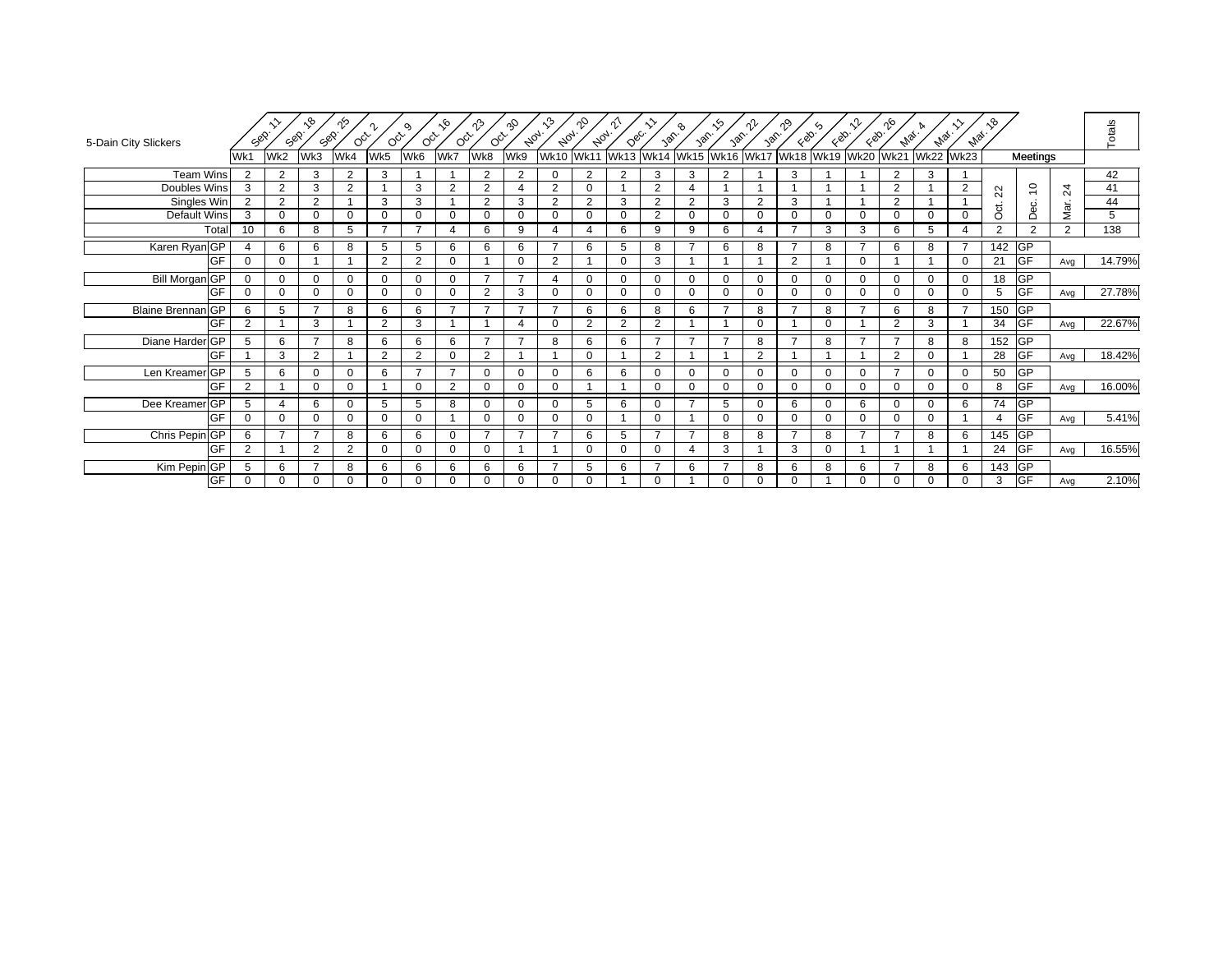| 6-Dain City Rascals | Sop.     | Sop.           | ᠷᡐ<br>Sep.     | ್ಗೊ           | $O_{C_{Y}}$    | $\circ$<br>$O_{C_{\mathcal{F}}}$ | $\sqrt{6}$<br>$O_{Q_{\mathcal{F}}}$ | $\hat{\gamma}$<br>$O_{Q_{\mathcal{F}}}$ | as<br>$A_{0_{7}}.$ | $\kappa$<br>$A_{0_{7}}$ | ᡐ<br>$A_{0_{7}}$ | $Q_{\mathcal{B}_{\mathcal{C}}}$ | 30 <sup>6</sup> | ዔ<br>30 <sup>2</sup>     | .∿<br>30 <sup>6</sup> | 326      | ू⊗.      | $\gamma$<br>680 | $\zeta_{\mathcal{D}}$ | ηĢ<br>$A_{\varphi_{\mathcal{C}}}$ | $\mathscr{P}_{\mathscr{A}_\ell}.$ | $A_{\mathcal{Q}_{\ell}}.$ | ৣঽ               |             |               | Totals       |
|---------------------|----------|----------------|----------------|---------------|----------------|----------------------------------|-------------------------------------|-----------------------------------------|--------------------|-------------------------|------------------|---------------------------------|-----------------|--------------------------|-----------------------|----------|----------|-----------------|-----------------------|-----------------------------------|-----------------------------------|---------------------------|------------------|-------------|---------------|--------------|
|                     | Wk1      | Wk2            | Wk3            | Wk4           | Wk5            | Wk6                              | Wk7                                 | Wk8                                     | Wk9                | <b>Wk10</b>             | <b>Wk11</b>      |                                 |                 | Wk13 Wk14 Wk15 Wk16 Wk17 |                       |          |          |                 | Wk18 Wk19 Wk20 Wk21   |                                   | <b>Wk22 Wk23</b>                  |                           |                  | Meetings    |               |              |
| <b>Team Wins</b>    | 3        | 2              |                | 2             | 2              | っ                                | 3                                   |                                         |                    | 0                       |                  | 3                               |                 |                          | 2                     |          |          |                 |                       |                                   |                                   | 2                         |                  |             |               | 31           |
| Doubles Wins        |          | $\overline{2}$ | 3              | 3             |                | 3                                | 3                                   |                                         | $\Omega$           | $\overline{2}$          | 2                | 4                               | 3               |                          | 3                     | 2        |          |                 |                       | $\overline{2}$                    | 0                                 |                           | $\sim$<br>$\sim$ | $\tilde{=}$ | ↴<br>$\alpha$ | 42           |
| Singles Win         |          | $\Omega$       | 3              | 3             | 3              | 2                                | 3                                   |                                         | 2                  | $\overline{2}$          | 2                | 2                               | $\overline{2}$  | $\Omega$                 | 3                     | 2        |          |                 | $\Omega$              | $\Omega$                          | 4                                 | $\mathbf 0$               |                  | Dec.        |               | 36           |
| Default Wins        | $\Omega$ | 0              | 0              | $\mathbf 0$   | $\Omega$       |                                  | $\mathbf 0$                         |                                         | 0                  | 0                       |                  | 0                               | 0               | $\Omega$                 |                       | 0        | $\Omega$ |                 | $\mathbf 0$           | $\Omega$                          | 0                                 | $\mathbf 0$               | ğ                |             | Mar.          | $\mathbf{0}$ |
| Total               | 5        | 4              | –              | 8             | 6              |                                  | 9                                   |                                         | 3                  | 4                       |                  | 9                               | 6               | 2                        | 8                     | 5        | 6        | 3               | 2                     | 3                                 | 5                                 | 3                         | $\mathbf{2}$     | 2           | 2             | 115          |
| Sue Matthews GP     |          |                | $\overline{ }$ | 5             | 6              | 6                                | 5                                   |                                         | 6                  | 6                       |                  |                                 | 8               | 6                        | 8                     | 8        | 8        | 8               | 8                     | 8                                 | 8                                 | 8                         | 148 GP           |             |               |              |
| <b>IGF</b>          | $\Omega$ |                | 2              | $\Omega$      | $\Omega$       |                                  | $\Omega$                            |                                         | $\Omega$           |                         |                  |                                 | 2               | $\Omega$                 |                       | $\Omega$ |          | C               | $\mathbf 0$           | $\overline{2}$                    |                                   |                           | 19               | <b>GF</b>   | Avg           | 12.84%       |
| Roy Gray GP         | 8        |                | $\overline{ }$ |               | $\overline{ }$ |                                  | 6                                   |                                         | 8                  |                         |                  | 5                               | 8               | $\overline{ }$           | 8                     | 8        | 8        | R               | 8                     | 8                                 | 8                                 | 8                         | 156              | <b>GP</b>   |               |              |
| <b>IGF</b>          | 3        |                |                | 2             |                | $\Omega$                         | $\mathbf 0$                         |                                         |                    | $\mathbf 0$             |                  | $\Omega$                        |                 | $\Omega$                 |                       | 2        | 2        |                 | $\mathbf 0$           | $\Omega$                          |                                   | $\Omega$                  | 18               | <b>GF</b>   | Avg           | 11.54%       |
| Maddy Gagnon GP     | 8        |                | $\mathbf 0$    | $\rightarrow$ | $\overline{ }$ |                                  | 8                                   |                                         |                    | 6                       | $\overline{ }$   | $\overline{ }$                  | 8               | $\overline{ }$           | 8                     | 8        | 8        | 8               | 8                     | 8                                 | 8                                 | 8                         | 140              | <b>GP</b>   |               |              |
| <b>GF</b>           | $\Omega$ |                | 0              | 2             | 2              |                                  | 2                                   |                                         |                    |                         | $\mathcal{P}$    | 3                               | $\overline{2}$  | $\Omega$                 |                       | 0        |          |                 | 2                     |                                   |                                   | $\Omega$                  | 25               | GF          | Avg           | 17.86%       |
| Willie Muirhead GP  | 8        |                | $\mathbf 0$    | 8             | $\overline{ }$ |                                  | -                                   |                                         |                    |                         | $\overline{ }$   |                                 | 8               | 8                        | 8                     | 8        | 8        | 8               | 8                     | 8                                 | 8                                 | 8                         | 142              | <b>GP</b>   |               |              |
| $\sim$ $\sim$       | $\Omega$ |                | $\mathbf 0$    |               |                |                                  | 3                                   |                                         | $\Omega$           | $\mathbf 0$             | $\Omega$         |                                 |                 |                          | 2                     | 3        | 2        |                 | $\Omega$              | $\Omega$                          | 2                                 | $\overline{2}$            | 26               | GF          | Avg           | 18.31%       |
| Brenda McFarlane GP | $\Omega$ |                | $\overline{ }$ | 6             | 6              | 6                                | $\overline{ }$                      | 8                                       | $\overline{ }$     | 6                       |                  | 6                               |                 | 6                        |                       |          |          |                 |                       |                                   |                                   |                           | 70               | <b>GP</b>   |               |              |
| <b>IGF</b>          | 0        |                | 2              | $\Omega$      |                |                                  |                                     |                                         |                    |                         |                  | 0                               |                 |                          |                       |          |          |                 |                       |                                   |                                   |                           |                  | <b>GF</b>   | Avg           | 10.00%       |
| Derek Booker GP     | $\Omega$ |                | $\rightarrow$  |               | $\overline{ }$ |                                  | -                                   | 8                                       |                    |                         | 6                | 6                               |                 | $\overline{ }$           |                       |          |          |                 |                       |                                   |                                   |                           | 76               | <b>GP</b>   |               |              |
| <b>GF</b>           |          |                | $\overline{2}$ |               | 0              |                                  | 3                                   |                                         |                    |                         |                  |                                 |                 | $\Omega$                 |                       |          |          |                 |                       |                                   |                                   |                           | 10               | <b>GF</b>   | Avg           | 13.16%       |
|                     |          |                |                |               |                |                                  |                                     |                                         |                    |                         |                  |                                 |                 |                          |                       |          |          |                 |                       |                                   |                                   |                           |                  |             |               |              |

Avg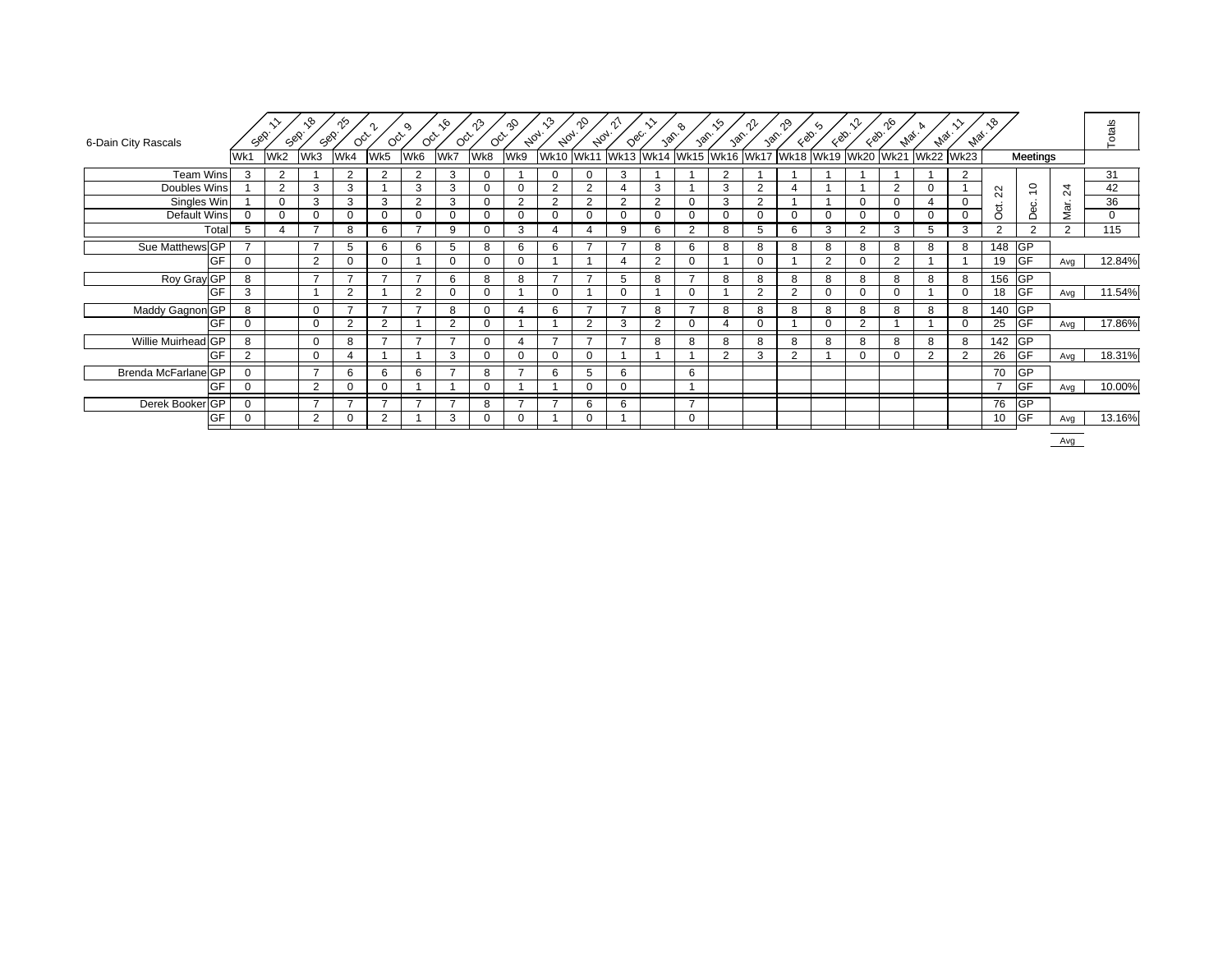| 7-Rack n Roll Rednecks | ج<br>ج         | Sop.     | ್ಗಿ<br>Sep.    | ∱^<br>$O_{Q_{\mathcal{F}}}$ | $O_{C_{\mathcal{F}}}$ | $O_{Q_{\mathcal{F}}}$ | $\sqrt{6}$<br>$O_{Q_{\mathcal{F}}}$ | $\hat{\mathcal{V}}$<br>$O_{Q_{\mathcal{F}}}$ | Qo<br>$A_{0_{7}}.$ | ∿°<br>$A_{0_{7}}$ | ᡐ<br>$A_{0_{7}}.$ | $Q_{\mathcal{C}_C}$ | vor.           | $\sqrt{\delta}$          | .∽<br>30 <sup>6</sup> | าใ≁<br>30 <sup>2</sup> | $\zeta_{\mathcal{D}}$ | $\zeta_{\mathcal{D}}$ | $\zeta_{\mathcal{D}_0}$ | ൟ<br>$e_{V_{\mathcal{Q}_{\ell}}}$ | $A_{\varphi_{\ell}}.$ | $A_{\varphi_{\ell}}.$ | ৲৩                     |                 |                 | Totals |
|------------------------|----------------|----------|----------------|-----------------------------|-----------------------|-----------------------|-------------------------------------|----------------------------------------------|--------------------|-------------------|-------------------|---------------------|----------------|--------------------------|-----------------------|------------------------|-----------------------|-----------------------|-------------------------|-----------------------------------|-----------------------|-----------------------|------------------------|-----------------|-----------------|--------|
|                        | Wk1            | Wk2      | Wk3            | Wk4                         | Wk5                   | Wk6                   | Wk7                                 | Wk8                                          | Wk9                | <b>Wk10</b>       |                   |                     |                | Wk11 Wk13 Wk14 Wk15 Wk16 |                       |                        | Wk17 Wk18 Wk19 Wk20   |                       |                         | <b>Wk21</b>                       | <b>Wk22</b>           | <b>Wk23</b>           |                        | Meetings        |                 |        |
| <b>Team Wins</b>       | 3              | 3        |                |                             | 3                     |                       | 2                                   | $\overline{2}$                               |                    | 5                 |                   | 2                   | 3              | 3                        |                       |                        | 3                     |                       | 2                       | 5                                 | $\mathcal{P}$         | 3                     |                        |                 |                 | 70     |
| Doubles Wins           | $\overline{2}$ | 2        |                | $\Omega$                    |                       |                       | 0                                   | 2                                            |                    | 3                 | 3                 | 3                   | 0              |                          |                       | $\Omega$               | 5                     | ີ                     | $\Omega$                |                                   |                       | 2                     | $\sim$<br>$\mathbf{N}$ | $\overline{C}$  | $\overline{24}$ | 57     |
| Singles Win            | $\overline{2}$ | 4        |                | $\overline{2}$              | 2                     | 3                     | 3                                   | 3                                            | 3                  | 3                 |                   |                     | $\overline{2}$ |                          | 5                     | 2                      | 4                     | 3                     | 2                       | 2                                 |                       |                       | ಕ                      | Dec.            |                 | 54     |
| <b>Default Wins</b>    |                | $\Omega$ | $\Omega$       |                             | $\Omega$              | $\Omega$              | $\Omega$                            | $\Omega$                                     | 0                  |                   | 0                 | 0                   | $\Omega$       | $\overline{2}$           | 0                     | 2                      | $\Omega$              | $\Omega$              | $\Omega$                | $\Omega$                          | $\Omega$              | $\Omega$              | Ō                      |                 | Mar.            | 4      |
| Total                  |                | 9        | 3              | 8                           | 9                     | 11                    | 5                                   |                                              | 11                 | 11                | 8                 | 6                   | 5              | 10                       | 13                    | 10                     | $12 \overline{ }$     | 9                     | 4                       | 11                                | 10                    | 6                     | 2                      | 2               | 2               | 191    |
| Remi Riel GP           |                |          | $\Omega$       | 6                           | 8                     | 8                     | 6                                   | 8                                            |                    | 8                 | 8                 | 8                   | 8              | 8                        | 8                     |                        | 8                     | 8                     | 8                       | 8                                 | 8                     | 8                     | 160 GP                 |                 |                 |        |
| GF                     |                | 2        |                | 3                           | $\overline{2}$        | 3                     | n                                   |                                              | 3                  | 3                 | ◠                 | $\Omega$            |                | 2                        | 3                     | റ                      |                       | ີ                     | 2                       | 2                                 |                       | $\mathcal{P}$         | 40                     | GF              | Avg             | 25.00% |
| Rachel Riel GP         | 6              |          | 8              |                             | 8                     | 8                     | $\overline{ }$                      | 8                                            | 8                  | 8                 | 8                 | 8                   | ∩              | $\overline{\phantom{a}}$ | 8                     | 8                      | 8                     | 8                     | 8                       | 8                                 | 8                     | 8                     | 162                    | <b>GP</b>       |                 |        |
| GF                     |                | 3        |                |                             | 3                     |                       |                                     |                                              | $\overline{2}$     | 3                 |                   |                     | $\Omega$       |                          | $\overline{4}$        | 3                      | $\overline{2}$        |                       |                         | 3                                 | $\Omega$              | $\Omega$              | 32                     | <b>GF</b>       | Avg             | 19.75% |
| Nick Nault GP          |                | ⇁        | 8              | -                           | 8                     |                       | 8                                   | 8                                            | 8                  | 8                 | $\Omega$          | 8                   | 8              | 8                        | 8                     | $\overline{ }$         | 8                     | 8                     | 8                       | 8                                 | 8                     | 8                     | 156                    | <b>GP</b>       |                 |        |
| GF                     |                | 0        | 0              | ◠                           | 0                     |                       | $\Omega$                            | 0                                            | 0                  |                   | 0                 |                     |                | 3                        |                       |                        | 3                     | $\Omega$              | $\Omega$                |                                   | 3                     |                       | 19                     | <b>GF</b>       | Avg             | 12.18% |
| Wendy Nault GP         | 6              | 6        | 8              | $\overline{ }$              | 8                     | 8                     | 6                                   | $\Omega$                                     | $\Omega$           | $\Omega$          | 8                 | $\mathbf 0$         | 8              | $\Omega$                 | $\mathbf 0$           | $\overline{ }$         | 0                     | $\Omega$              | $\Omega$                | $\Omega$                          | $\Omega$              | $\mathbf 0$           | 72                     | $\overline{G}P$ |                 |        |
| <b>GF</b>              |                | $\Omega$ | $\Omega$       |                             | 2                     |                       |                                     | $\Omega$                                     | $\Omega$           | $\Omega$          | 3                 | $\mathbf 0$         | $\Omega$       | $\Omega$                 | $\mathbf 0$           |                        | $\Omega$              | $\Omega$              | $\Omega$                | $\Omega$                          | $\Omega$              | $\Omega$              | 9                      | <b>GF</b>       | Avg             | 12.50% |
| Sandra Muise GP        |                | 6        | 8              | 8                           | $\Omega$              | 8                     | 6                                   | 8                                            | 8                  | 8                 | 8                 |                     | 8              | 6                        | 8                     |                        | 8                     | 8                     | 8                       | 8                                 | 8                     | 8                     | 152 GP                 |                 |                 |        |
| GF                     |                | 3        |                | $\mathcal{P}$               | $\Omega$              | 3                     |                                     | 3                                            |                    | $\overline{2}$    | 0                 |                     | 2              | 0                        | $\overline{2}$        |                        |                       |                       | $\Omega$                |                                   | 3                     | $\Omega$              | 28                     | <b>GF</b>       | Avg             | 18.42% |
| Donal McKinnon GP      |                |          | 8              | 5                           | 8                     | 8                     | $\overline{ }$                      | 8                                            | 8                  | 8                 | 8                 | 8                   | 8              | 8                        | 8                     | 8                      | 8                     | 8                     | 8                       | 8                                 | 8                     | 8                     | 170                    | <b>GP</b>       |                 |        |
| GF                     |                |          | $\overline{2}$ |                             | $\overline{2}$        | 3                     | $\overline{2}$                      | $\overline{2}$                               | 5                  | 3                 | $\Omega$          | 3                   | $\overline{2}$ | 2                        | 3                     | 2                      | 5                     | 5                     | $\overline{2}$          |                                   | 3                     | 3                     | 53                     | <b>GF</b>       | Avg             | 31.18% |
|                        |                |          |                |                             |                       |                       |                                     |                                              |                    |                   |                   |                     |                |                          |                       |                        |                       |                       |                         |                                   |                       |                       |                        |                 |                 |        |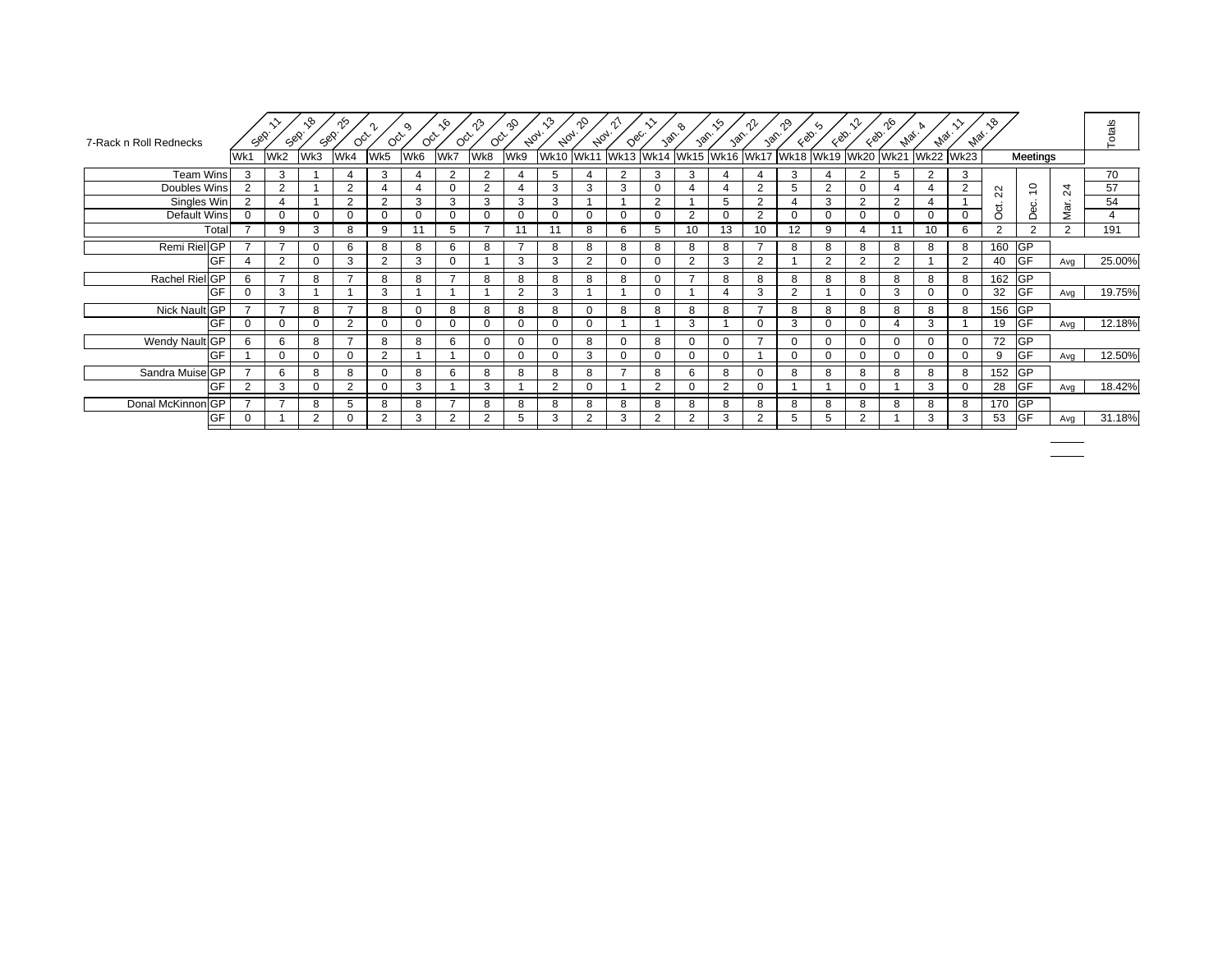| 8-Temple Club Arc Angels | Sep.     | Sep.     | ৲ঔ<br>Sep.  | ೡ<br>$O_{Q_{\mathcal{F}}}$ | $O_{Q_{\mathcal{F}}}$ | o,<br>$O_{Q_{\mathcal{F}}}$ | $\sqrt{6}$<br>$O_{Q_{\mathcal{F}}}$ | $\hat{\mathcal{V}}$<br>$O_{C_{Y}}$ | ጭ<br>$A_{0_{7}}.$ | $\kappa^2$<br>$A_{0_{7}}$     | ∿°<br>$A_{0_{7}}.$ | $Q_{\mathcal{B}_{C}}$ | 30 <sup>6</sup> | van. | ৻ঌ<br>30 <sub>0</sub> | าใ≁<br>30 <sup>6</sup> | ೡ<br>$\zeta_{\mathcal{D}}$ | ∽<br>$\zeta_{\mathcal{D}}$    | EQO.           | ഹ്<br>$A_{\text{VQ}}$ | $A_{\varphi_{\ell}}.$ | $A_{VQ_{\ell}}.$ | ್ಗಿ                    |                          |                 | Totals |
|--------------------------|----------|----------|-------------|----------------------------|-----------------------|-----------------------------|-------------------------------------|------------------------------------|-------------------|-------------------------------|--------------------|-----------------------|-----------------|------|-----------------------|------------------------|----------------------------|-------------------------------|----------------|-----------------------|-----------------------|------------------|------------------------|--------------------------|-----------------|--------|
|                          | Wk1      | Wk2      | Wk3         | Wk4                        | Wk5                   | Wk6                         | Wk7                                 | Wk8                                | Wk9               | Wk10 Wk11 Wk13 Wk14 Wk15 Wk16 |                    |                       |                 |      |                       |                        |                            | Wk17 Wk18 Wk19 Wk20 Wk21 Wk22 |                |                       |                       | <b>Wk23</b>      |                        | Meetings                 |                 |        |
| <b>Team Wins</b>         |          |          |             | 3                          | 2                     |                             | $5^{\circ}$                         | 5                                  | 2                 |                               | 3                  | 3                     | 3               | 3    | 5                     |                        | 4                          |                               |                | 5                     | 2                     | 4                |                        |                          |                 | 74     |
| Doubles Wins             | 3        |          | 3           | 5                          |                       | 2                           | 3                                   | 4                                  | 5                 | 3                             | 5                  | 2                     | 2               | 3    | 3                     | 3                      | 4                          | 3                             | 3              | 3                     | 3                     | 3                | $\sim$<br>$\mathbf{N}$ | $\overline{c}$           | $\overline{24}$ | 67     |
| Singles Win              | 3        | 3        |             |                            | 4                     | 2                           | 2                                   | 4                                  | 5                 | $\overline{2}$                | 3                  | $\overline{4}$        | 2               | 4    | $\overline{4}$        | 2                      | 3                          | 3                             | 4              |                       | 3                     |                  | ಕ                      | Dec.                     | Mar.            | 73     |
| Default Wins             | $\Omega$ | 0        | $\mathbf 0$ |                            | 0                     | 2                           | $\Omega$                            | 2                                  | 0                 | $\Omega$                      | 0                  | 0                     |                 | 0    | 0                     |                        | 0                          | $\Omega$                      | 2              | $\Omega$              | $\Omega$              | $\Omega$         | $\circ$                |                          |                 | 6      |
| Total                    | 8        | 5        | 11          | 12 <sup>2</sup>            |                       | 10                          | 10                                  | 15                                 | 12                | 6                             |                    | 9                     |                 | 10   | 12                    | 10                     | 11                         | 10                            | 13             | 12                    | 8                     | 11               | 2                      | $\overline{2}$           | $\overline{2}$  | 226    |
| Mary Merry GP            | 6        | 0        | 5           | 6                          |                       |                             | 6                                   |                                    | 6                 |                               | 6                  | 6                     |                 | 5    | 6                     |                        | 8                          |                               | 5              |                       | 0                     | 8                | 120 GP                 |                          |                 |        |
| <b>GF</b>                | $\Omega$ | 0        | $\mathbf 0$ | $\Omega$                   |                       |                             | $\Omega$                            | 0                                  | $\Omega$          | $\Omega$                      | 0                  | $\mathbf 0$           | O               | 0    | $\mathbf 0$           |                        |                            | $\Omega$                      | $\Omega$       | $\Omega$              | $\Omega$              | 2                | 5                      | <b>GF</b>                | Avg             | 4.17%  |
| Ben Merry GP             |          | 8        | 6           |                            |                       | 6                           | 6                                   | 6                                  |                   | $\overline{ }$                |                    |                       |                 | 5    |                       | 8                      | 8                          | 8                             | 6              |                       | 8                     | 8                | 153 GP                 |                          |                 |        |
| GF                       |          | 0        | 3           | 3                          |                       |                             | $\overline{2}$                      | 6                                  | 2                 | $\overline{2}$                |                    |                       | 3               |      |                       |                        | 3                          | $\Omega$                      | ◠              | 3                     | $\Omega$              | 3                | 45                     | <b>GF</b>                | Avg             | 29.41% |
| Alex Stamper GP          |          | 8        | 6           | $\overline{ }$             | $\overline{ }$        | 6                           | 6                                   | 6                                  | $\overline{ }$    | $\overline{7}$                |                    | ⇁                     | $\overline{ }$  | 6    | $\overline{ }$        | 8                      | 8                          | 8                             | $\overline{ }$ | 6                     | 8                     | 8                | 154                    | <b>GP</b>                |                 |        |
| GF                       |          | 3        | 3           |                            | 3                     | 3                           |                                     | 2                                  |                   | $\overline{2}$                |                    | 3                     |                 |      | 6                     |                        | 3                          |                               | 3              | 3                     | 3                     |                  | 68                     | <b>GF</b>                | Avg             | 44.16% |
| Lesley Stamper GP        |          | $\Omega$ | 6           | 6                          | 0                     | 5                           | 5                                   | 6                                  | 0                 | 6                             | 0                  | $\mathbf 0$           |                 |      |                       |                        | 0                          | 0                             | 6              | $\Omega$              | 0                     | 0                | 60                     | <b>GP</b>                |                 |        |
| GF                       |          | 0        | $\mathbf 0$ |                            | $\mathbf 0$           |                             |                                     |                                    | $\Omega$          |                               | $\Omega$           | $\mathbf 0$           | $\Omega$        | 2    |                       |                        | $\Omega$                   | $\Omega$                      |                | $\Omega$              | $\Omega$              | $\Omega$         | 10                     | <b>GF</b>                | Avg             | 16.67% |
| Rob Garrison GP          |          | 8        | 6           |                            |                       | 6                           | 6                                   | 6                                  | $\overline{ }$    | $\overline{ }$                |                    |                       |                 | 6    | ь                     | 8                      | 8                          | 8                             | 6              |                       | 8                     | 8                | 154                    | <b>GP</b>                |                 |        |
| GF                       | 3        |          |             | 3                          |                       | 2                           | $\overline{2}$                      | 3                                  | 3                 |                               | 3                  |                       |                 | 3    | 3                     | 2                      | 4                          | 3                             |                | 5                     | $\Omega$              | $\overline{2}$   | 54                     | <b>GF</b>                | Avg             | 35.06% |
| Janet Garrison GP        |          | 8        | 5           |                            | 6                     |                             | 6                                   | 6                                  | 6                 | 6                             | 6                  | –                     | $\overline{ }$  | 6    | 6                     |                        | 8                          | 6                             | 6              |                       | 8                     | 8                | 143                    | <b>GP</b>                |                 |        |
| GF                       | $\Omega$ |          |             |                            |                       | O                           | $\Omega$                            |                                    |                   | $\Omega$                      |                    | $\overline{2}$        | ີ               | 2    |                       | $\Omega$               | 0                          |                               |                |                       | $\overline{2}$        | 0                | 21                     | GF                       | Avg             | 14.69% |
| Carole Rogers GP         | 6        | $\Omega$ | 6           |                            | 6                     | 5                           | 5                                   | 0                                  |                   | $\Omega$                      |                    | 6                     |                 | 5    | 0                     |                        | $\Omega$                   | 6                             | $\Omega$       | 6                     | 8                     | $\Omega$         | 73                     | $\overline{\mathsf{GP}}$ |                 |        |
| GF                       | 2        | 0        | 0           |                            | 0                     |                             |                                     | 0                                  | 2                 |                               | 2                  | 2                     |                 |      | $\Omega$              |                        | 0                          |                               | $\Omega$       |                       |                       | 0                | 11                     | <b>GF</b>                | Avg             | 15.07% |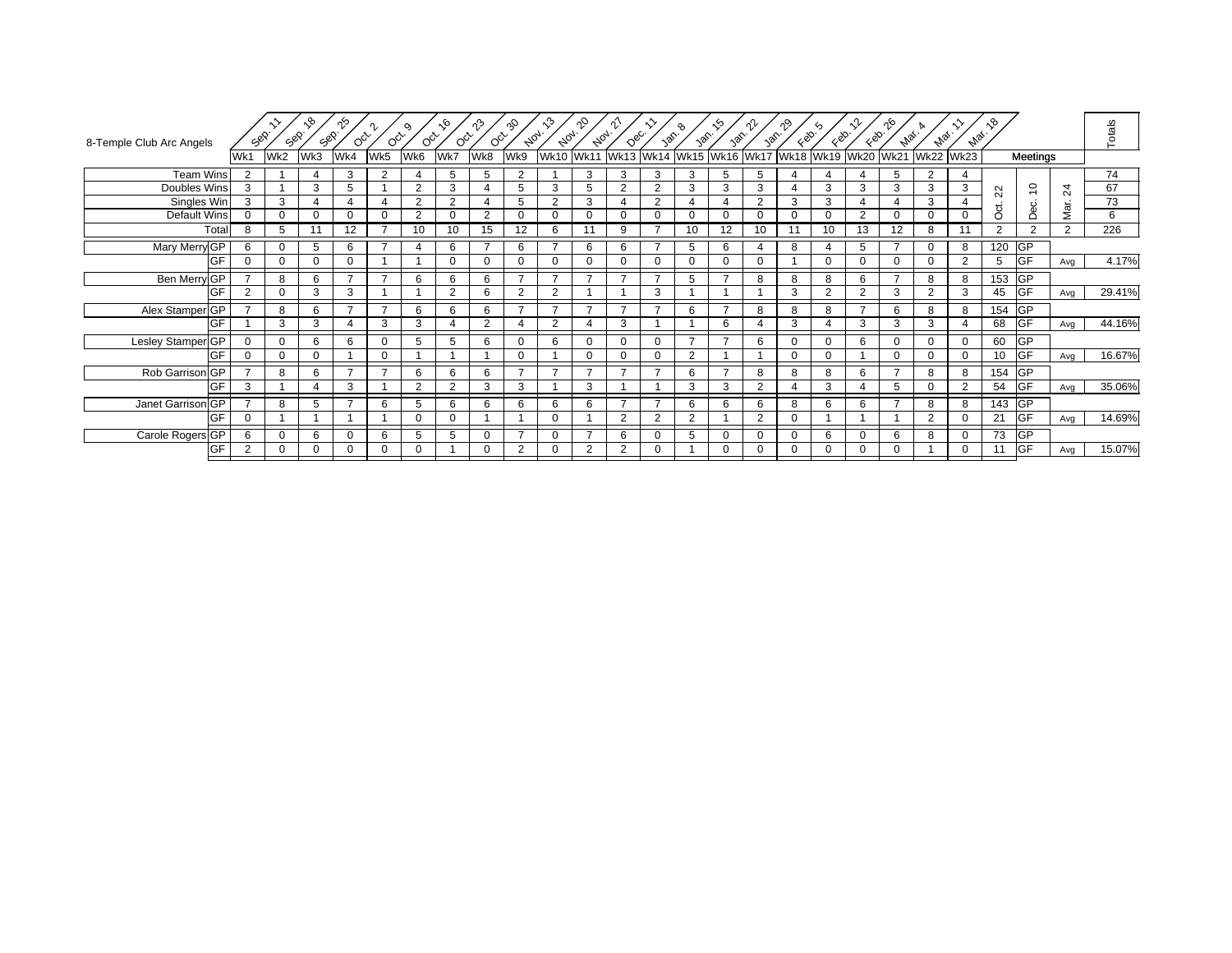| 9-Madison Ave Silverados      | Sep.        | Sop.           | ᠺᡃᠣ<br>Sep.  | ౄ<br>$O_{Q_{\mathcal{F}}}$ | $O_{C_{Y}}$    | $\circ$<br>$O_{Q_{\mathcal{F}}}$ | ᡕᢀ<br>$O_{Q_{\mathcal{F}}}$ | ၣ<br>$O_{Q_{\mathcal{F}}}$ | Ŗ<br>$A_{Q_{\mathcal{T}}}.$ | ి<br>$A_{0_{7}}.$ | ∿°<br>$A_{0_{7}}.$ | $Q_{\mathcal{S}_{\mathcal{C}}}$ | van.           | van.        | $\sqrt{\delta_{\rm C}}$ | var.                                    | $\mathcal{C}^{\otimes 2}$ | $\zeta_{\mathcal{D}}$ | $\zeta^{\otimes 2}$ | ഹ്<br>$A_{\varphi_{\ell}}.$ | $e_{V_{\text{opt}}}.$ | $A_{VQ_{\ell}}.$ | ್ಗಿ                    |                |                | Totals |
|-------------------------------|-------------|----------------|--------------|----------------------------|----------------|----------------------------------|-----------------------------|----------------------------|-----------------------------|-------------------|--------------------|---------------------------------|----------------|-------------|-------------------------|-----------------------------------------|---------------------------|-----------------------|---------------------|-----------------------------|-----------------------|------------------|------------------------|----------------|----------------|--------|
|                               | Wk1         | Wk2            | Wk3          | Wk4                        | Wk5            | Wk6                              | Wk7                         | Wk8                        | Wk9                         | <b>Wk10</b>       | <b>Wk11</b>        |                                 |                |             |                         | Wk13 Wk14 Wk15 Wk16 Wk17 Wk18 Wk19 Wk20 |                           |                       |                     | <b>Wk21</b>                 | <b>Wk22</b>           | <b>Wk23</b>      |                        | Meetings       |                |        |
| <b>Team Wins</b>              |             | 5              |              | $\mathcal{P}$              | 3              | $\mathfrak{p}$                   |                             | 3                          |                             | $\overline{2}$    | 3                  | 3                               | 3              | 2           |                         |                                         |                           |                       |                     |                             |                       | 3                |                        |                |                | 62     |
| Doubles Wins                  | 3           | 4              | 4            |                            |                |                                  | $\overline{2}$              | 3                          | 5                           | $\overline{2}$    |                    | 2                               | $\overline{2}$ | $\Omega$    | 3                       | $\Omega$                                | 2                         | 3                     | 4                   | $\overline{2}$              | 3                     | 2                | $\sim$<br>$\mathbf{N}$ | $\overline{C}$ | $\overline{c}$ | 64     |
| Singles Win                   |             |                |              |                            |                | ◠                                | 3                           | 3                          | 3                           | $\overline{2}$    | $\overline{2}$     | 2                               |                | 3           | 3                       |                                         | $\overline{2}$            | 3                     |                     |                             |                       | 3                | ಕ                      | Dec.           |                | 53     |
| Default Wins                  | $\Omega$    | 2              | $\mathbf{0}$ | $\Omega$                   | $\Omega$       |                                  | 0                           | $\Omega$                   | $\Omega$                    | $\Omega$          | $\Omega$           | $\Omega$                        |                | 0           | $\Omega$                |                                         | $\Omega$                  | O                     | U                   | $\overline{2}$              | $\Omega$              | $\Omega$         | Ó                      |                | Mar.           | 4      |
| Total                         | 10          | 12             | 12           |                            | 8              | 8                                | 9                           | 9                          | 12                          | 6                 | 9                  |                                 | 6              | 5           |                         | 5                                       | 5                         | 8                     | 12                  | 12                          | 6                     | 8                | 2                      | $\Omega$       | 2              | 187    |
| Alison Ducharme GP            | 8           | 8              | 8            | 8                          | 8              | 6                                | 8                           | 8                          | 8                           | 8                 | 8                  | 8                               |                | 8           | 8                       | $\Omega$                                | 8                         | 8                     | 8                   | $\Omega$                    | 8                     | 8                | $158$ GP               |                |                |        |
| <b>IGF</b>                    | 0           |                |              |                            | $\overline{2}$ | 2                                | $\overline{2}$              | 2                          | 2                           |                   |                    | $\Omega$                        |                |             | $\Omega$                |                                         | $\Omega$                  | $\overline{2}$        |                     | 0                           |                       | $\Omega$         | 24                     | <b>GF</b>      | Avg            | 15.19% |
| Dennis Ducharme <sup>GP</sup> | 8           |                | 8            | 8                          | 8              | 6                                | 8                           | 8                          | 8                           | 8                 | 8                  | 8                               | 8              | 8           | 8                       | R                                       | 8                         | 8                     | 8                   |                             | 8                     | 8                | 172 GP                 |                |                |        |
| <b>IGF</b>                    |             | 3              |              | $\overline{2}$             |                | $\overline{2}$                   | 3                           | $\overline{2}$             |                             |                   |                    |                                 |                |             |                         |                                         | 2                         | $\sim$                | 5                   | 3                           |                       |                  | 41                     | <b>GF</b>      | Avg            | 23.84% |
| Kim Tanguay GP                | 8           | 8              | 8            | 8                          | $\Omega$       |                                  | $\Omega$                    | $\Omega$                   | 8                           | 8                 | 8                  | 8                               | 8              | $\Omega$    | 8                       |                                         | 8                         |                       |                     | 8                           | 8                     | 8                | 118 GP                 |                |                |        |
| <b>IGF</b>                    |             |                | $\sqrt{2}$   | $\Omega$                   | $\mathbf 0$    |                                  | 0                           | $\Omega$                   | 0                           |                   |                    | $\Omega$                        |                | $\Omega$    | $\Omega$                |                                         |                           | $\Omega$              | $\Omega$            |                             |                       | $\overline{2}$   | 9                      | <b>GF</b>      | Avg            | 7.63%  |
| Kris Schaefer GP              | 8           | $\overline{ }$ | 8            | 8                          | 8              | 8                                | 8                           | 8                          | 8                           | 8                 | $\Omega$           | 8                               | 8              | 8           | 8                       | 8                                       | 8                         | 8                     | 8                   | 8                           | 8                     | 8                | 167                    | <b>GP</b>      |                |        |
| <b>IGF</b>                    |             | 3              | 3            | 3                          | $\mathbf 0$    |                                  |                             | $\mathcal{P}$              | 2                           | $\mathbf 0$       | 0                  |                                 |                |             | 3                       | $\Omega$                                |                           | ີ                     | $\mathcal{P}$       | 2                           |                       | $\overline{2}$   | 43                     | <b>IGF</b>     | Avg            | 25.75% |
| Chip Barrow GP                | 8           | $\overline{ }$ | 8            | 8                          | 8              |                                  | 8                           | 8                          | 8                           | 8                 | 8                  | 8                               | 8              | 8           | 8                       | 8                                       | 8                         | 8                     | 8                   | 8                           | 8                     | 8                | 174                    | <b>GP</b>      |                |        |
| GF                            |             | 2              |              |                            |                |                                  | 3                           | $\overline{2}$             |                             | 3                 |                    | 2                               |                | 2           | 3                       |                                         |                           | $\overline{2}$        |                     | 3                           | 3                     | 3                | 48                     | <b>GF</b>      | Avg            | 27.59% |
| Howie Pullen GP               | $\Omega$    | $\Omega$       |              | $\Omega$                   | 8              |                                  | $\mathbf 0$                 | 8                          | 0                           | $\Omega$          | 8                  | 0                               |                | $\Omega$    | $\Omega$                | $\circ$                                 | $\Omega$                  | $\Omega$              | 8                   |                             | $\Omega$              | $\Omega$         | 54                     | <b>GP</b>      |                |        |
| <b>GF</b>                     | $\mathbf 0$ | 0              |              | 0                          |                |                                  | 0                           |                            | 0                           |                   | 2                  | $\mathbf 0$                     |                | $\mathbf 0$ |                         |                                         | $\mathbf{0}$              | 0                     | 3                   |                             | $\Omega$              | $\Omega$         | 13                     | <b>IGF</b>     | Avg            | 24.07% |
|                               |             |                |              |                            |                |                                  |                             |                            |                             |                   |                    |                                 |                |             |                         |                                         |                           |                       |                     |                             |                       |                  |                        |                |                |        |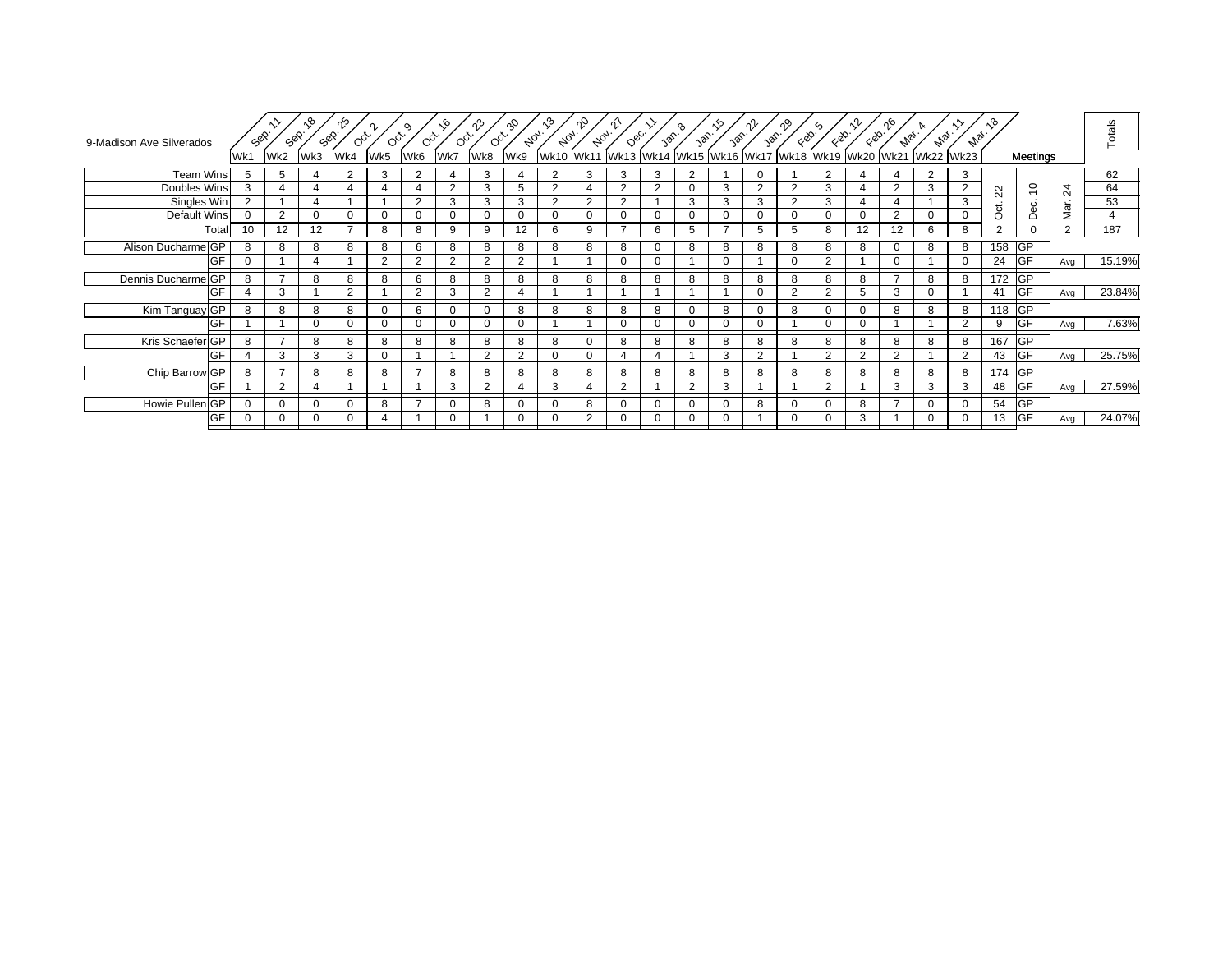| 10-Madison Ave Entities       | Sep.           | Sep.           | ৲ঔ<br>Sep.     | ౄ<br>$O_{Q_{\mathcal{F}}}$ | $O_{Q_{\mathcal{F}}}$ | o,<br>$O_{Q_{\mathcal{F}}}$ | ᡕᢀ<br>$O_{Q_{\mathcal{F}}}$ | ကိ<br>$O_{Q_{\mathcal{F}}}$ | ጭ<br>$A_{0_{7}}.$ | ৻৽<br>$A_{0_{7}}.$ | ∿°<br>$A_{0_{7}}$ | $Q_{\mathcal{B}_{\mathcal{C}}}$ | 30 <sup>6</sup> | van                      | ৻ঌ<br>386      | าใ≁<br>van. | എ<br>$\zeta_{\mathcal{D}}$ | ∽<br>$\zeta_{\mathcal{D}}$ | EQO.           | ഹ്<br>$A_{VQ_{\ell}}$ | <b>Algi.</b>           | $z_{p_{\widetilde{Q_{\ell}}}}$ | ್ಗಿ            |                |          | Totals |
|-------------------------------|----------------|----------------|----------------|----------------------------|-----------------------|-----------------------------|-----------------------------|-----------------------------|-------------------|--------------------|-------------------|---------------------------------|-----------------|--------------------------|----------------|-------------|----------------------------|----------------------------|----------------|-----------------------|------------------------|--------------------------------|----------------|----------------|----------|--------|
|                               | Wk1            | Wk2            | Wk3            | Wk4                        | Wk5                   | Wk6                         | Wk7                         | Wk8                         | Wk9               | <b>Wk10</b>        |                   |                                 |                 | Wk11 Wk13 Wk14 Wk15 Wk16 |                |             |                            | Wk17 Wk18 Wk19 Wk20 Wk21   |                |                       | <b>Wk22</b>            | <b>Wk23</b>                    |                | Meetings       |          |        |
| <b>Team Wins</b>              |                | 3              |                | 3                          | 4                     |                             | $\Omega$                    |                             | 3                 | 5                  |                   | 2                               | 2               | 5                        | 3              | 3           | 2                          |                            | 3              |                       | 4                      | 2                              |                |                |          | 53     |
| Doubles Wins                  | $\overline{2}$ | 3              | $\overline{2}$ | 3                          | 3                     | $\overline{2}$              | 2                           |                             | 3                 | 3                  | $\overline{2}$    | 3                               | 2               | 4                        | $\overline{2}$ | 5           | 2                          | 2                          | 4              | 2                     | $\boldsymbol{\Lambda}$ | 3                              | 22             | $\overline{c}$ | $^{24}$  | 59     |
| Singles Win                   | 3              | 3              | $\overline{4}$ | $\overline{2}$             | 2                     |                             | 3                           | 2                           |                   | 3                  |                   | 3                               | $\overline{2}$  |                          | $\overline{2}$ | 3           | 4                          | $\overline{2}$             | 4              | 3                     | $\Omega$               |                                | ಕ              | Dec.           | Mar.     | 62     |
| Default Wins                  | $\Omega$       | $\Omega$       | 0              | $\Omega$                   | $\Omega$              |                             | $\Omega$                    | 0                           | 0                 | $\Omega$           | 0                 | 0                               | $\Omega$        | 0                        | 0              |             | $\Omega$                   | $\Omega$                   | $\Omega$       | $\Omega$              | $\overline{2}$         | $\Omega$                       | $\circ$        |                |          | 2      |
| Total                         |                | 9              |                | 8                          | 9                     | 10                          | 5                           | 4                           | 10                | 11                 |                   | 8                               | 6               | 10                       |                | 11          | 8                          | 5                          | 11             | 6                     | 10                     | 9                              | $\overline{2}$ | $\overline{2}$ | $\Omega$ | 180    |
| Gerry Ducharme <sup>GP</sup>  | 8              | 5              | -              |                            | 8                     | 8                           | 8                           |                             | 8                 |                    | 6                 | 6                               | 8               | 8                        | 8              | 8           | 8                          | 8                          | 8              | 8                     | 8                      | 8                              | 165 GP         |                |          |        |
| GF                            | $\Omega$       |                | $\Omega$       | $\mathcal{P}$              | 2                     | $\overline{2}$              | 2                           |                             | $\overline{2}$    | 3                  | $\Omega$          | $\overline{2}$                  | $\mathcal{P}$   | 3                        | 3              | 3           | 3                          | $\Omega$                   | 2              |                       |                        | $\overline{2}$                 | 42             | GF             | Avg      | 25.45% |
| <b>Brenda Semley GP</b>       | 8              | 5              | 6              |                            | 5                     |                             |                             | 6                           | $\Omega$          | $\Omega$           |                   | $\boldsymbol{\varDelta}$        | $\Omega$        | $\Omega$                 | $\mathbf 0$    | 8           | 8                          | 8                          | $\Omega$       | 6                     | 5                      | 5                              | 86             | <b>GP</b>      |          |        |
| GF                            |                |                |                |                            | $\Omega$              |                             | U                           |                             | 0                 |                    | $\Omega$          |                                 |                 | 0                        | $\overline{0}$ |             | 2                          |                            |                |                       | $\Omega$               | 2                              | 15             | <b>GF</b>      | Avg      | 17.44% |
| Adam Warnock GP               | $\Omega$       | 6              | $\overline{ }$ | $\overline{ }$             | $\overline{ }$        | 8                           | 6                           | $\Omega$                    | 8                 | $\overline{ }$     |                   | 6                               | $\Omega$        | $\Omega$                 | 8              |             | 8                          | 8                          | 8              | 8                     |                        | 8                              | 124            | <b>GP</b>      |          |        |
| GF                            | $\Omega$       |                |                | 2                          | 3                     | $\overline{2}$              |                             | $\Omega$                    | 2                 | 5                  |                   | $\Omega$                        | $\Omega$        | 0                        | 3              |             | $\Omega$                   |                            | 5              | $\Omega$              |                        | 2                              | 33             | <b>GF</b>      | Avg      | 26.61% |
| Marge Smagata GP              | 8              | 0              | <u>,</u>       | 8                          | $\overline{ }$        | 8                           | 5                           | –                           | $\Omega$          | 7                  | 5                 | 6                               | 8               | 8                        | 8              | 8           | 0                          | $\Omega$                   | $\Omega$       | $\Omega$              |                        | 7                              | 114 GP         |                |          |        |
| GF                            | $\Omega$       | 0              | 2              | $\Omega$                   | $\mathbf 0$           |                             |                             |                             | $\Omega$          | $\overline{2}$     | 0                 |                                 | $\Omega$        |                          |                |             | $\Omega$                   | $\Omega$                   | $\Omega$       | $\Omega$              | $\Omega$               | 2                              | 12             | <b>GF</b>      | Avg      | 10.53% |
| Rene Lacourse <sup>I</sup> GP | 8              | $\Omega$       | $\overline{ }$ | $\overline{ }$             | 6                     | 8                           | $\overline{ }$              | $\overline{ }$              | 8                 | 6                  | 6                 | 6                               | 8               | 8                        | 8              | R           | 8                          | 8                          | 8              | 8                     |                        | 6                              | 153 GP         |                |          |        |
| GF                            | 3              | 0              | $\overline{2}$ | 3                          |                       | 3                           |                             |                             | 3                 |                    |                   |                                 | $\overline{2}$  | 3                        | $\Omega$       |             | 2                          | 3                          | $\overline{2}$ | 3                     | 3                      |                                | 42             | <b>GF</b>      | Avg      | 27.45% |
| Yvon Vocal GP                 |                | 5              | 6              | $\overline{ }$             | $\overline{ }$        | 8                           | 6                           | $\overline{ }$              | 8                 | $\overline{ }$     | 6                 | 6                               | 8               | 8                        | $\mathbf 0$    |             | $\Omega$                   | $\Omega$                   | $\Omega$       | $\Omega$              | $\Omega$               | $\Omega$                       | 93             | <b>GP</b>      |          |        |
| GF                            |                |                |                | $\Omega$                   | 3                     | $\overline{2}$              | $\Omega$                    | $\Omega$                    | $\overline{2}$    | $\Omega$           | 0                 | 2                               | 2               | 3                        | $\Omega$       |             | $\Omega$                   | $\Omega$                   | $\Omega$       | $\Omega$              | $\Omega$               | $\Omega$                       | 17             | <b>GF</b>      | Avg      | 18.28% |
| Margaret Russell GP           |                | $\overline{ }$ |                |                            |                       |                             |                             | 6                           | 8                 | 6                  | 6                 | 6                               |                 | $\Omega$                 | $\mathbf 0$    | 8           | 8                          | 8                          | 8              | 8                     | $\Omega$               | 6                              | 89             | <b>GP</b>      |          |        |
| GF                            |                | $\mathbf 0$    |                |                            |                       |                             | 0                           | 0                           |                   |                    |                   |                                 |                 | 0                        | 0              | 3           |                            | 0                          | 2              |                       | 0                      | $\Omega$                       |                | <b>GF</b>      | Avg      | 12.36% |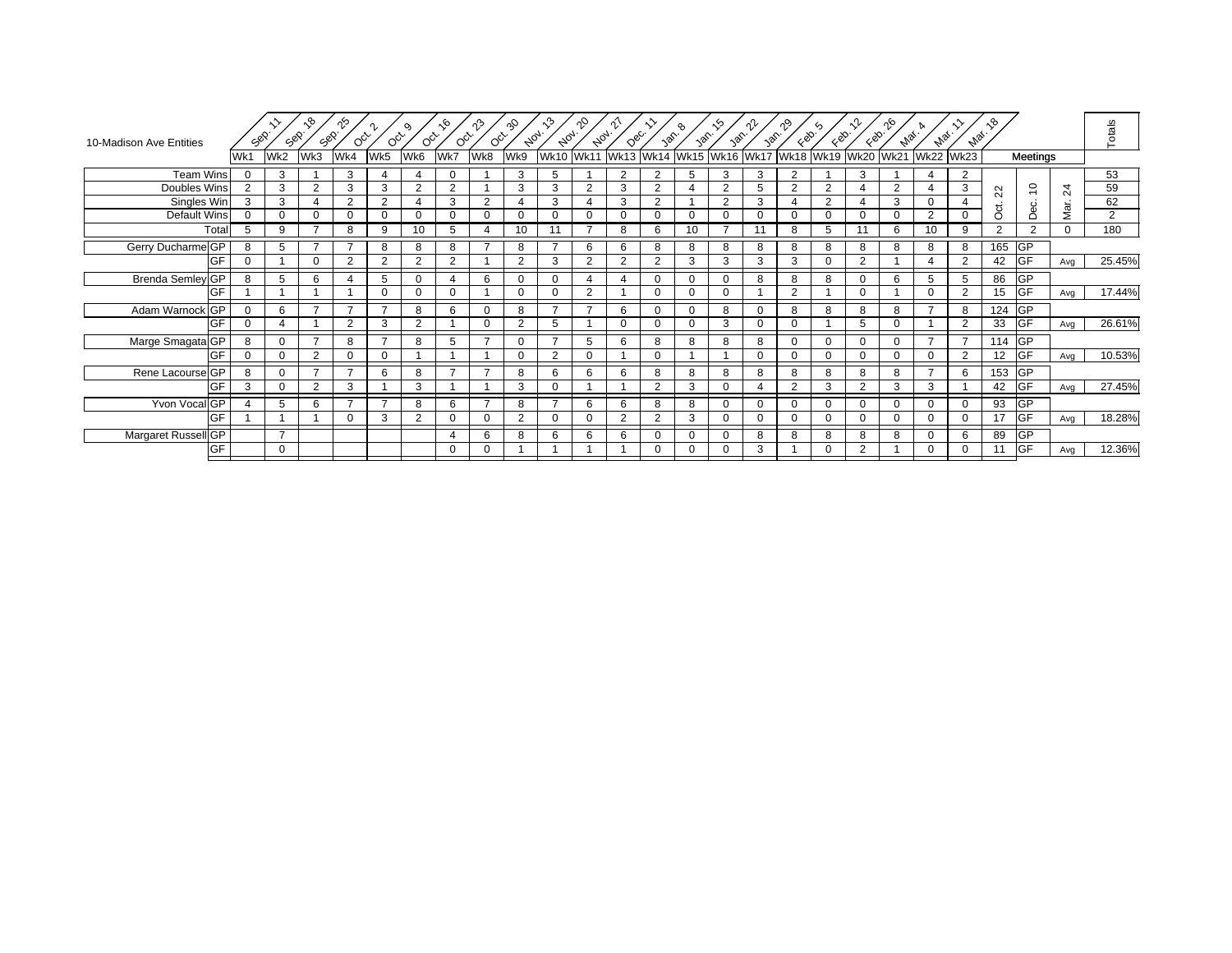| 11-Branch 4 Targets | Sep.           | Sep.     | ᡕᡐ<br>Sep.     | ∱^<br>$O_{Q_{\mathcal{F}}}$ | $O_{C_{Y}}$ |                | ۰Ġ<br>$O_{Q_{\mathcal{F}}}$ | ഹാ<br>$O_{Q_{\mathcal{F}}}$ | aS<br>$A_{0_{7}}.$ | √ి<br>$A_{0_{7}}$ | _^<br>$A_{0_{7}}.$ | $Q_{\mathcal{S}_{\mathcal{C}}}$ | 30 <sup>6</sup> | $\sqrt{\delta}$ | .რ<br>$\sqrt{\delta_{\rm C}}$ | ൷<br>$\sqrt{\phi}$ | $\zeta_{\mathcal{D}}$    | $\zeta$<br>$\zeta_{\mathcal{S}}$ | $\zeta_{\mathcal{D}}$ | ൟ<br><b>Mai</b> . | $A_{\Phi_C}$ | $A_{\varphi_{\mathcal{C}}}$ | ್ಗಿ              |                |                 | Totals         |
|---------------------|----------------|----------|----------------|-----------------------------|-------------|----------------|-----------------------------|-----------------------------|--------------------|-------------------|--------------------|---------------------------------|-----------------|-----------------|-------------------------------|--------------------|--------------------------|----------------------------------|-----------------------|-------------------|--------------|-----------------------------|------------------|----------------|-----------------|----------------|
|                     | Wk1            | Wk2      | Wk3            | Wk4                         | Wk5         | Wk6            | Wk7                         | Wk8                         | Wk9                |                   |                    | Wk10 Wk11 Wk13 Wk14 Wk15 Wk16   |                 |                 |                               |                    | Wk17 Wk18 Wk19 Wk20 Wk21 |                                  |                       |                   | <b>Wk22</b>  | <b>Wk23</b>                 |                  | Meetings       |                 |                |
| Team Wins           |                | $\Omega$ | $\overline{2}$ | $\Omega$                    |             |                |                             |                             | 3                  | 3                 |                    | $\overline{2}$                  | $\mathcal{D}$   | C               | 3                             | $\Omega$           | 2                        | $\Omega$                         |                       |                   | ີ            |                             |                  |                |                 | 31             |
| Doubles Wins        |                | $\Omega$ | $\overline{2}$ | $\mathcal{P}$               | 2           |                | 3                           | 2                           | 0                  | 2                 |                    | 4                               | $\overline{2}$  |                 | $\overline{2}$                | $\Omega$           | 0                        | 0                                | $\Omega$              | 2                 |              | 0                           | $\sim$<br>$\sim$ | $\tilde{c}$    | $\overline{24}$ | 31             |
| Singles Win         |                | 3        | 3              | 2                           | 3           | $\overline{2}$ | 4                           |                             | $\mathbf 0$        |                   |                    | 2                               | 3               | 3               | $\mathbf 0$                   | 2                  |                          | $\Omega$                         | $\Omega$              |                   |              | 2                           | ಕ                | ec.            |                 | 36             |
| Default Wins        |                | $\Omega$ | $\Omega$       |                             | $\Omega$    | $\Omega$       |                             | 0                           | $\Omega$           | $\Omega$          |                    | $\Omega$                        | $\overline{2}$  | 0               | $\overline{2}$                |                    | 0                        | $\Omega$                         | $\Omega$              |                   | $\Omega$     | $\Omega$                    | $\circ$          | ۵              | Mar.            | $\overline{4}$ |
| Total               |                | 3        |                |                             | 6           |                |                             | 3                           | 3                  | 6                 | C                  | 8                               | 9               | 6               |                               |                    | 3                        | $\Omega$                         | $\Omega$              | 3                 |              | 3                           | 2                | $\overline{2}$ | $\overline{2}$  | 108            |
| Elsie Bell GP       |                | $\Omega$ | 0              |                             | 8           | 8              | 6                           | 8                           | 0                  | $\Omega$          |                    | 8                               |                 | ⇁               | 8                             | 8                  | 6                        |                                  | 8                     | 8                 |              | 6                           | 108 GP           |                |                 |                |
| GF                  |                | 0        | $\Omega$       |                             | $\Omega$    | 0              |                             | 0                           | $\Omega$           |                   |                    | $\Omega$                        |                 |                 |                               |                    |                          |                                  | $\Omega$              |                   |              |                             | 9                | <b>GF</b>      | Avg             | 8.33%          |
| Ken Dixon GP        |                | 8        | 8              |                             | 8           | 8              |                             | 8                           | 8                  | 8                 | 6                  | 8                               |                 | $\overline{ }$  |                               |                    | –                        |                                  | 8                     | 8                 |              | $\overline{ }$              | 159              | <b>GP</b>      |                 |                |
| GF                  | $\overline{2}$ | $\Omega$ | 2              |                             | C           | $\sim$         | $\Omega$                    | $\mathcal{D}$               | $\Omega$           |                   |                    | 4                               |                 |                 |                               |                    | $\Omega$                 |                                  | $\Omega$              | 0                 |              | 0                           | 26               | <b>GF</b>      | Avg             | 16.35%         |
| Pam Stanley GP      |                | 8        | 8              | $\Omega$                    | 8           | 8              | 6                           | 8                           | 8                  | 8                 | 6                  | 8                               | 5               | 6               | 8                             | 8                  | ⇁                        |                                  | 8                     | 8                 |              | $\overline{\phantom{a}}$    | 156              | <b>GP</b>      |                 |                |
| <b>IGF</b>          |                |          |                |                             |             |                |                             | $\Omega$                    | 2                  | $\Omega$          |                    | $\mathbf 0$                     |                 |                 |                               | $\Omega$           | $\Omega$                 |                                  | $\Omega$              |                   | $\Omega$     | 2                           | 16               | <b>GF</b>      | Avg             | 10.26%         |
| Tony Stanley GP     | 8              | 8        | 8              | 8                           | 8           | 8              | $\overline{ }$              | 8                           | 8                  | 8                 | 6                  | 8                               | 6               | $\overline{ }$  | $\overline{ }$                | 8                  | $\overline{ }$           |                                  | 8                     | 8                 | 6            | $\overline{7}$              | 157              | <b>GP</b>      |                 |                |
| GF                  |                |          |                | 3                           |             | $\Omega$       |                             | 0                           | $\Omega$           | 2                 |                    |                                 |                 |                 | $\mathbf 0$                   |                    | 0                        |                                  | $\Omega$              |                   |              | $\Omega$                    | 13               | <b>GF</b>      | Avg             | 8.28%          |
| Kerri Dixon GP      | 8              | 8        | 8              | 8                           | 8           | $\Omega$       | $\overline{ }$              | 8                           | 8                  | 8                 |                    | 8                               | 6               | $\overline{ }$  | $\overline{ }$                | 8                  | 6                        |                                  | $\Omega$              | 8                 |              | $\overline{7}$              | 142              | <b>GP</b>      |                 |                |
| GF                  |                |          | $\Omega$       |                             | 2           | $\sqrt{ }$     |                             |                             |                    |                   |                    | 3                               | $\overline{2}$  |                 | $\overline{2}$                |                    | 0                        |                                  | $\Omega$              | $\overline{2}$    |              | $\Omega$                    | 19               | <b>GF</b>      | Avg             | 13.38%         |
| Tim Haymes GP       |                | 0        | 8              | 8                           | 0           | 8              |                             | $\mathbf 0$                 | 8                  | $\Omega$          |                    | $\mathbf 0$                     |                 | 6               | $\mathbf 0$                   |                    | ⇁                        |                                  | $\Omega$              | $\Omega$          |              | 6                           | 87               | <b>GP</b>      |                 |                |
| GF                  |                | 0        | 3              |                             | 0           |                | $\Omega$                    | 0                           |                    | $\Omega$          |                    | 0                               |                 | 2               | $\mathbf 0$                   |                    | 2                        |                                  | $\Omega$              |                   | $\Omega$     | $\Omega$                    | 16               | <b>GF</b>      | Avg             | 18.39%         |
|                     |                |          |                |                             |             |                |                             |                             |                    |                   |                    |                                 |                 |                 |                               |                    |                          |                                  |                       |                   |              |                             |                  |                |                 |                |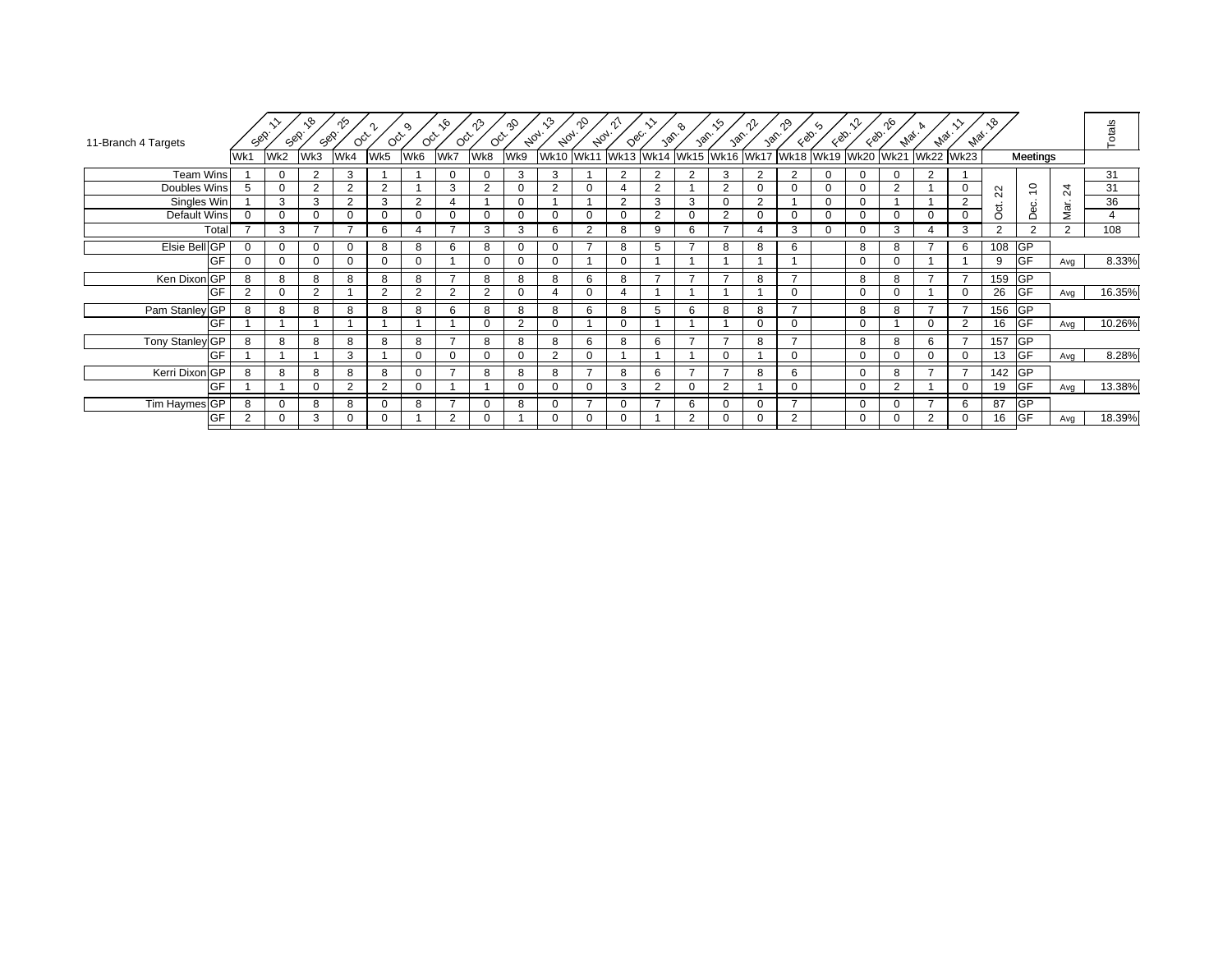| Wk8<br>Wk11 Wk13 Wk14 Wk15 Wk16 Wk17 Wk18 Wk19 Wk20 Wk21<br>Wk4<br>Wk5<br>Wk6<br>Wk7<br><b>Wk10</b><br><b>Wk22</b><br><b>Wk23</b><br>Wk1<br>Wk3<br>Meetings<br>Wk2<br><b>Team Wins</b><br>52<br>2<br>$\overline{2}$<br>$\overline{2}$<br>$\overline{2}$<br>$\mathcal{P}$<br>3<br>$\Omega$<br>2<br>$\Omega$<br>2<br>$\sim$<br>2<br>$\Omega$<br>3<br>2<br>$\overline{C}$<br>46<br>Doubles Wins<br>2<br>2<br>3<br>3<br>2<br>5<br>$\overline{2}$<br>3<br>າ<br>3<br>5<br>$\overline{24}$<br>4<br>$\sim$<br>$\mathbf{N}$<br>2<br>Singles Win<br>2<br>$\overline{2}$<br>2<br>3<br>$\overline{2}$<br>3<br>3<br>2<br>2<br>3<br>2<br>2<br>3<br>47<br>3<br>2<br>မ္မ<br>Mar.<br>ಕ<br>$\overline{2}$<br>Default Wins<br>$\Omega$<br>$\Omega$<br>2<br>$\Omega$<br>$\Omega$<br>$\Omega$<br>O<br>$\Omega$<br>0<br>0<br>$\Omega$<br>$\Omega$<br>$\Omega$<br>$\Omega$<br>$\Omega$<br>$\Omega$<br>Ó<br>Ŏ<br>149<br>Total<br>$\Omega$<br>2<br>8<br>6<br>6<br>10<br>3<br>8<br>12<br>10<br>9<br>$\Omega$<br>5<br>3<br>5<br>8<br>5<br>6<br>5<br>9<br>5<br>5<br>148 GP<br>Lucy Gauthier GP<br>6<br>5<br>6<br>8<br>6<br>6<br>8<br>5<br>6<br>6<br>8<br>8<br>6<br>8<br>8<br><b>GF</b><br>8.78%<br>GF<br>$\overline{2}$<br>13<br>2<br>2<br>0<br>$\Omega$<br>$\Omega$<br>0<br>$\Omega$<br>O<br>$\Omega$<br>Avg<br>Gilles Mercier GP<br><b>GP</b><br>8<br>$\Omega$<br>$\Omega$<br>$\overline{ }$<br>8<br>8<br>6<br>$\overline{ }$<br>8<br>6<br>8<br>144<br>я<br><b>GF</b><br>23.61%<br>GF<br>3<br>$\Omega$<br>3<br>2<br>$\overline{2}$<br>3<br>3<br>$\mathcal{D}$<br>2<br>$\Omega$<br>$\Omega$<br>34<br>$\Omega$<br>$\Omega$<br>$\Omega$<br>Avg<br>Roger Fournier GP<br>153 GP<br>$\overline{\phantom{0}}$<br>8<br>8<br>8<br>$\overline{ }$<br>⇁<br>-<br>8<br>–<br>8<br>$\overline{ }$<br>8<br>-<br>$\overline{ }$<br>⇁<br>$\overline{ }$<br>$\overline{ }$<br>0<br><b>GF</b><br>22.88%<br><b>GF</b><br>$\mathcal{D}$<br>3<br>35<br>$\Omega$<br>$\Omega$<br>$\Omega$<br>$\Omega$<br>3<br>3<br>$\mathcal{D}$<br>$\mathbf 0$<br>3<br>$\Omega$<br>2<br>$\Omega$<br>$\Omega$<br>0<br>$\Omega$<br>Avg<br>Keiven O'Neill GP<br><b>GP</b><br>6<br>$\overline{ }$<br>$\overline{ }$<br>8<br>157<br>8<br>6<br>⇁<br>8<br>8<br>8<br>6<br>8<br>6<br>8<br>6<br>6<br>8<br>R<br>6<br>8<br><b>GF</b><br>21.66%<br>GF<br>$\mathcal{P}$<br>2<br>2<br>34<br>3<br>3<br>$\overline{2}$<br>$\Omega$<br>$\Omega$<br>$\mathbf 0$<br>3<br>$\Omega$<br>0<br>Avg<br><b>GP</b><br>Diane Nagy GP<br>$\overline{ }$<br>$\overline{ }$<br>6<br>6<br>8<br>$\rightarrow$<br>8<br>-<br>8<br>6<br>$\overline{ }$<br>$\overline{ }$<br>6<br>$\overline{ }$<br>8<br>6<br>138<br>6<br>0<br>$\Omega$<br><b>GF</b><br>12.32%<br>$\overline{2}$<br>GF<br>2<br>2<br>$\mathcal{P}$<br>$\Omega$<br>$\Omega$<br>17<br>$\Omega$<br>0<br>Avg<br>/ IGP<br>Natalie Fournier GP<br><u>,</u><br>6<br>6<br>6<br>8<br>8<br>$\overline{ }$<br>8<br>8<br>6<br>6<br>6<br>8<br>7<br>150<br>6<br>8<br>8.00%<br><b>GF</b><br>GF<br>2<br>12<br>$\mathbf 0$<br>$\Omega$<br>$\Omega$<br>$\Omega$<br>0<br>0<br>$\Omega$<br>Avg | 12-Branch 4 Road Runners | جھي.<br>حو | Sop. | $\kappa$<br>Sep. | ౄ<br>$\circ$ coco | $O_{C_{\mathcal{F}}}$ | $O_{Q_{\mathcal{F}}}$ | $\sqrt{6}$<br>$O_{Q_{\mathcal{F}}}$ | ൂ | ∘Ş<br>$A_{0_{7}}.$ | ৻৽<br>$A_{0_{7}}$ | $\gamma$<br>$A_{0_{7}}$ | $Q_{\mathcal{C}_C}$ | 30 <sup>6</sup> | 30 <sup>6</sup> | ∾<br>30 <sup>6</sup> | าใ≁<br>30 <sup>6</sup> | $\zeta_{\otimes}.$ | $\zeta$<br>$\zeta_{\mathcal{D}}$ | $\left\langle \mathcal{S}_{\infty} \right\rangle$ | ᠭᢀ<br>$e_{\psi_{\mathcal{Q}_{\mathcal{C}}}}$ | $\mathscr{P}_{\mathscr{A}_\mathscr{C}}.$ | $z_{p_{\widetilde{Q}_\ell}}.$ | ್ಗಿ |  | Totals |
|-----------------------------------------------------------------------------------------------------------------------------------------------------------------------------------------------------------------------------------------------------------------------------------------------------------------------------------------------------------------------------------------------------------------------------------------------------------------------------------------------------------------------------------------------------------------------------------------------------------------------------------------------------------------------------------------------------------------------------------------------------------------------------------------------------------------------------------------------------------------------------------------------------------------------------------------------------------------------------------------------------------------------------------------------------------------------------------------------------------------------------------------------------------------------------------------------------------------------------------------------------------------------------------------------------------------------------------------------------------------------------------------------------------------------------------------------------------------------------------------------------------------------------------------------------------------------------------------------------------------------------------------------------------------------------------------------------------------------------------------------------------------------------------------------------------------------------------------------------------------------------------------------------------------------------------------------------------------------------------------------------------------------------------------------------------------------------------------------------------------------------------------------------------------------------------------------------------------------------------------------------------------------------------------------------------------------------------------------------------------------------------------------------------------------------------------------------------------------------------------------------------------------------------------------------------------------------------------------------------------------------------------------------------------------------------------------------------------------------------------------------------------------------------------------------------------------------------------------------------------------------------------------------------------------------------------------------------------------------------------------------------------------------------|--------------------------|------------|------|------------------|-------------------|-----------------------|-----------------------|-------------------------------------|---|--------------------|-------------------|-------------------------|---------------------|-----------------|-----------------|----------------------|------------------------|--------------------|----------------------------------|---------------------------------------------------|----------------------------------------------|------------------------------------------|-------------------------------|-----|--|--------|
|                                                                                                                                                                                                                                                                                                                                                                                                                                                                                                                                                                                                                                                                                                                                                                                                                                                                                                                                                                                                                                                                                                                                                                                                                                                                                                                                                                                                                                                                                                                                                                                                                                                                                                                                                                                                                                                                                                                                                                                                                                                                                                                                                                                                                                                                                                                                                                                                                                                                                                                                                                                                                                                                                                                                                                                                                                                                                                                                                                                                                                   |                          |            |      |                  |                   |                       |                       |                                     |   | Wk9                |                   |                         |                     |                 |                 |                      |                        |                    |                                  |                                                   |                                              |                                          |                               |     |  |        |
|                                                                                                                                                                                                                                                                                                                                                                                                                                                                                                                                                                                                                                                                                                                                                                                                                                                                                                                                                                                                                                                                                                                                                                                                                                                                                                                                                                                                                                                                                                                                                                                                                                                                                                                                                                                                                                                                                                                                                                                                                                                                                                                                                                                                                                                                                                                                                                                                                                                                                                                                                                                                                                                                                                                                                                                                                                                                                                                                                                                                                                   |                          |            |      |                  |                   |                       |                       |                                     |   |                    |                   |                         |                     |                 |                 |                      |                        |                    |                                  |                                                   |                                              |                                          |                               |     |  |        |
|                                                                                                                                                                                                                                                                                                                                                                                                                                                                                                                                                                                                                                                                                                                                                                                                                                                                                                                                                                                                                                                                                                                                                                                                                                                                                                                                                                                                                                                                                                                                                                                                                                                                                                                                                                                                                                                                                                                                                                                                                                                                                                                                                                                                                                                                                                                                                                                                                                                                                                                                                                                                                                                                                                                                                                                                                                                                                                                                                                                                                                   |                          |            |      |                  |                   |                       |                       |                                     |   |                    |                   |                         |                     |                 |                 |                      |                        |                    |                                  |                                                   |                                              |                                          |                               |     |  |        |
|                                                                                                                                                                                                                                                                                                                                                                                                                                                                                                                                                                                                                                                                                                                                                                                                                                                                                                                                                                                                                                                                                                                                                                                                                                                                                                                                                                                                                                                                                                                                                                                                                                                                                                                                                                                                                                                                                                                                                                                                                                                                                                                                                                                                                                                                                                                                                                                                                                                                                                                                                                                                                                                                                                                                                                                                                                                                                                                                                                                                                                   |                          |            |      |                  |                   |                       |                       |                                     |   |                    |                   |                         |                     |                 |                 |                      |                        |                    |                                  |                                                   |                                              |                                          |                               |     |  |        |
|                                                                                                                                                                                                                                                                                                                                                                                                                                                                                                                                                                                                                                                                                                                                                                                                                                                                                                                                                                                                                                                                                                                                                                                                                                                                                                                                                                                                                                                                                                                                                                                                                                                                                                                                                                                                                                                                                                                                                                                                                                                                                                                                                                                                                                                                                                                                                                                                                                                                                                                                                                                                                                                                                                                                                                                                                                                                                                                                                                                                                                   |                          |            |      |                  |                   |                       |                       |                                     |   |                    |                   |                         |                     |                 |                 |                      |                        |                    |                                  |                                                   |                                              |                                          |                               |     |  |        |
|                                                                                                                                                                                                                                                                                                                                                                                                                                                                                                                                                                                                                                                                                                                                                                                                                                                                                                                                                                                                                                                                                                                                                                                                                                                                                                                                                                                                                                                                                                                                                                                                                                                                                                                                                                                                                                                                                                                                                                                                                                                                                                                                                                                                                                                                                                                                                                                                                                                                                                                                                                                                                                                                                                                                                                                                                                                                                                                                                                                                                                   |                          |            |      |                  |                   |                       |                       |                                     |   |                    |                   |                         |                     |                 |                 |                      |                        |                    |                                  |                                                   |                                              |                                          |                               |     |  |        |
|                                                                                                                                                                                                                                                                                                                                                                                                                                                                                                                                                                                                                                                                                                                                                                                                                                                                                                                                                                                                                                                                                                                                                                                                                                                                                                                                                                                                                                                                                                                                                                                                                                                                                                                                                                                                                                                                                                                                                                                                                                                                                                                                                                                                                                                                                                                                                                                                                                                                                                                                                                                                                                                                                                                                                                                                                                                                                                                                                                                                                                   |                          |            |      |                  |                   |                       |                       |                                     |   |                    |                   |                         |                     |                 |                 |                      |                        |                    |                                  |                                                   |                                              |                                          |                               |     |  |        |
|                                                                                                                                                                                                                                                                                                                                                                                                                                                                                                                                                                                                                                                                                                                                                                                                                                                                                                                                                                                                                                                                                                                                                                                                                                                                                                                                                                                                                                                                                                                                                                                                                                                                                                                                                                                                                                                                                                                                                                                                                                                                                                                                                                                                                                                                                                                                                                                                                                                                                                                                                                                                                                                                                                                                                                                                                                                                                                                                                                                                                                   |                          |            |      |                  |                   |                       |                       |                                     |   |                    |                   |                         |                     |                 |                 |                      |                        |                    |                                  |                                                   |                                              |                                          |                               |     |  |        |
|                                                                                                                                                                                                                                                                                                                                                                                                                                                                                                                                                                                                                                                                                                                                                                                                                                                                                                                                                                                                                                                                                                                                                                                                                                                                                                                                                                                                                                                                                                                                                                                                                                                                                                                                                                                                                                                                                                                                                                                                                                                                                                                                                                                                                                                                                                                                                                                                                                                                                                                                                                                                                                                                                                                                                                                                                                                                                                                                                                                                                                   |                          |            |      |                  |                   |                       |                       |                                     |   |                    |                   |                         |                     |                 |                 |                      |                        |                    |                                  |                                                   |                                              |                                          |                               |     |  |        |
|                                                                                                                                                                                                                                                                                                                                                                                                                                                                                                                                                                                                                                                                                                                                                                                                                                                                                                                                                                                                                                                                                                                                                                                                                                                                                                                                                                                                                                                                                                                                                                                                                                                                                                                                                                                                                                                                                                                                                                                                                                                                                                                                                                                                                                                                                                                                                                                                                                                                                                                                                                                                                                                                                                                                                                                                                                                                                                                                                                                                                                   |                          |            |      |                  |                   |                       |                       |                                     |   |                    |                   |                         |                     |                 |                 |                      |                        |                    |                                  |                                                   |                                              |                                          |                               |     |  |        |
|                                                                                                                                                                                                                                                                                                                                                                                                                                                                                                                                                                                                                                                                                                                                                                                                                                                                                                                                                                                                                                                                                                                                                                                                                                                                                                                                                                                                                                                                                                                                                                                                                                                                                                                                                                                                                                                                                                                                                                                                                                                                                                                                                                                                                                                                                                                                                                                                                                                                                                                                                                                                                                                                                                                                                                                                                                                                                                                                                                                                                                   |                          |            |      |                  |                   |                       |                       |                                     |   |                    |                   |                         |                     |                 |                 |                      |                        |                    |                                  |                                                   |                                              |                                          |                               |     |  |        |
|                                                                                                                                                                                                                                                                                                                                                                                                                                                                                                                                                                                                                                                                                                                                                                                                                                                                                                                                                                                                                                                                                                                                                                                                                                                                                                                                                                                                                                                                                                                                                                                                                                                                                                                                                                                                                                                                                                                                                                                                                                                                                                                                                                                                                                                                                                                                                                                                                                                                                                                                                                                                                                                                                                                                                                                                                                                                                                                                                                                                                                   |                          |            |      |                  |                   |                       |                       |                                     |   |                    |                   |                         |                     |                 |                 |                      |                        |                    |                                  |                                                   |                                              |                                          |                               |     |  |        |
|                                                                                                                                                                                                                                                                                                                                                                                                                                                                                                                                                                                                                                                                                                                                                                                                                                                                                                                                                                                                                                                                                                                                                                                                                                                                                                                                                                                                                                                                                                                                                                                                                                                                                                                                                                                                                                                                                                                                                                                                                                                                                                                                                                                                                                                                                                                                                                                                                                                                                                                                                                                                                                                                                                                                                                                                                                                                                                                                                                                                                                   |                          |            |      |                  |                   |                       |                       |                                     |   |                    |                   |                         |                     |                 |                 |                      |                        |                    |                                  |                                                   |                                              |                                          |                               |     |  |        |
|                                                                                                                                                                                                                                                                                                                                                                                                                                                                                                                                                                                                                                                                                                                                                                                                                                                                                                                                                                                                                                                                                                                                                                                                                                                                                                                                                                                                                                                                                                                                                                                                                                                                                                                                                                                                                                                                                                                                                                                                                                                                                                                                                                                                                                                                                                                                                                                                                                                                                                                                                                                                                                                                                                                                                                                                                                                                                                                                                                                                                                   |                          |            |      |                  |                   |                       |                       |                                     |   |                    |                   |                         |                     |                 |                 |                      |                        |                    |                                  |                                                   |                                              |                                          |                               |     |  |        |
|                                                                                                                                                                                                                                                                                                                                                                                                                                                                                                                                                                                                                                                                                                                                                                                                                                                                                                                                                                                                                                                                                                                                                                                                                                                                                                                                                                                                                                                                                                                                                                                                                                                                                                                                                                                                                                                                                                                                                                                                                                                                                                                                                                                                                                                                                                                                                                                                                                                                                                                                                                                                                                                                                                                                                                                                                                                                                                                                                                                                                                   |                          |            |      |                  |                   |                       |                       |                                     |   |                    |                   |                         |                     |                 |                 |                      |                        |                    |                                  |                                                   |                                              |                                          |                               |     |  |        |
|                                                                                                                                                                                                                                                                                                                                                                                                                                                                                                                                                                                                                                                                                                                                                                                                                                                                                                                                                                                                                                                                                                                                                                                                                                                                                                                                                                                                                                                                                                                                                                                                                                                                                                                                                                                                                                                                                                                                                                                                                                                                                                                                                                                                                                                                                                                                                                                                                                                                                                                                                                                                                                                                                                                                                                                                                                                                                                                                                                                                                                   |                          |            |      |                  |                   |                       |                       |                                     |   |                    |                   |                         |                     |                 |                 |                      |                        |                    |                                  |                                                   |                                              |                                          |                               |     |  |        |
|                                                                                                                                                                                                                                                                                                                                                                                                                                                                                                                                                                                                                                                                                                                                                                                                                                                                                                                                                                                                                                                                                                                                                                                                                                                                                                                                                                                                                                                                                                                                                                                                                                                                                                                                                                                                                                                                                                                                                                                                                                                                                                                                                                                                                                                                                                                                                                                                                                                                                                                                                                                                                                                                                                                                                                                                                                                                                                                                                                                                                                   |                          |            |      |                  |                   |                       |                       |                                     |   |                    |                   |                         |                     |                 |                 |                      |                        |                    |                                  |                                                   |                                              |                                          |                               |     |  |        |
|                                                                                                                                                                                                                                                                                                                                                                                                                                                                                                                                                                                                                                                                                                                                                                                                                                                                                                                                                                                                                                                                                                                                                                                                                                                                                                                                                                                                                                                                                                                                                                                                                                                                                                                                                                                                                                                                                                                                                                                                                                                                                                                                                                                                                                                                                                                                                                                                                                                                                                                                                                                                                                                                                                                                                                                                                                                                                                                                                                                                                                   |                          |            |      |                  |                   |                       |                       |                                     |   |                    |                   |                         |                     |                 |                 |                      |                        |                    |                                  |                                                   |                                              |                                          |                               |     |  |        |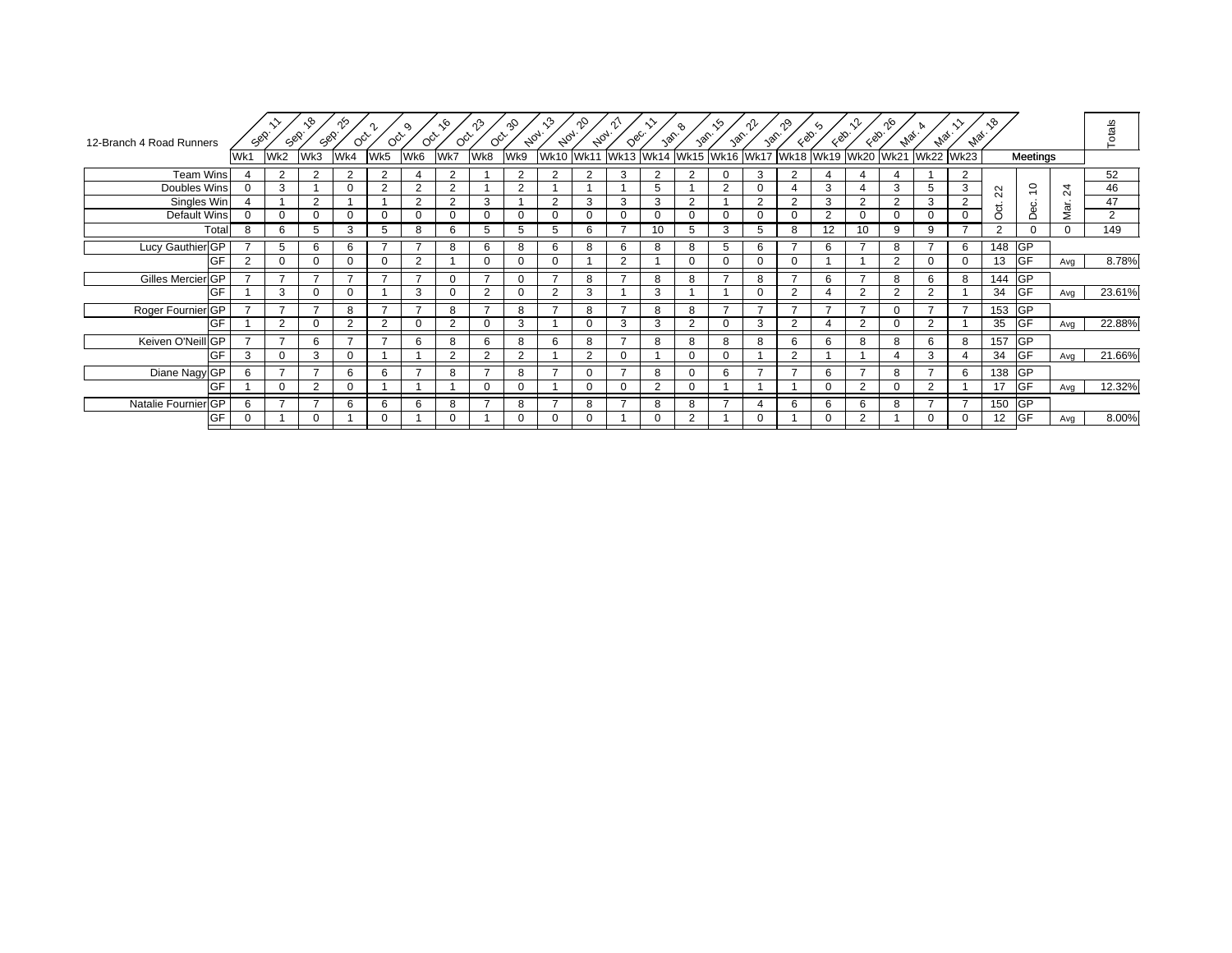### **Welland And District Open Dart League Team Standings (2003-2004)**

### **Regular Season Final Standings**

|     |       |                          | Team | <b>Doubles</b> | <b>Singles</b> | <b>Default</b> | <b>Meeting</b> | <b>Meeting</b> | <b>Meeting</b> |
|-----|-------|--------------------------|------|----------------|----------------|----------------|----------------|----------------|----------------|
| No. | Total | <b>Team Name</b>         | Wins | <b>Wins</b>    | <b>Wins</b>    | <b>Wins</b>    | <b>Oct 22</b>  | <b>Dec 10</b>  | <b>Mar 24</b>  |
|     | 226   | 8-Temple Club Arc Angels | 74   | 67             | 73             | 6              |                |                | 2              |
| 2   | 216   | 3-Br.613 Rockets         | 71   | 72             | 61             | 6              | 2              | $\mathcal{P}$  | 2              |
| 3   | 213   | 1-Temple Club Raiders    | 70   | 67             | 68             | 4              | 2              | 0              | $\mathcal{P}$  |
| 4   | 191   | 7-Rack n Roll Rednecks   | 70   | 57             | 54             | 4              | 2              | 2              | 2              |
| 5   | 187   | 9-Madison Ave Silverados | 62   | 64             | 53             | 4              | 2              | 0              | $\overline{2}$ |
| 6   | 180   | 10-Madison Ave Entities  | 53   | 59             | 62             | 2              | 2              | 2              | $\Omega$       |
|     | 168   | 4-Bear's Den Senators    | 56   | 46             | 46             | 14             | 2              | 2              | 2              |
| 8   | 149   | 12-Branch 4 Road Runners | 52   | 46             | 47             | 2              | 2              | 0              | 0              |
| 9   | 142   | 2-Temple Club Outsiders  | 43   | 39             | 45             | 13             | 2              | 0              | $\Omega$       |
| 10  | 138   | 5-Dain City Slickers     | 42   | 41             | 44             | 5              | 2              | 2              | 2              |
| 11  | 115   | 6-Dain City Rascals      | 31   | 42             | 36             | 0              | 2              | 2              | $\mathcal{P}$  |
| 12  | 108   | 11-Branch 4 Targets      | 31   | 31             | 36             | 4              | 2              | ົ              | 2              |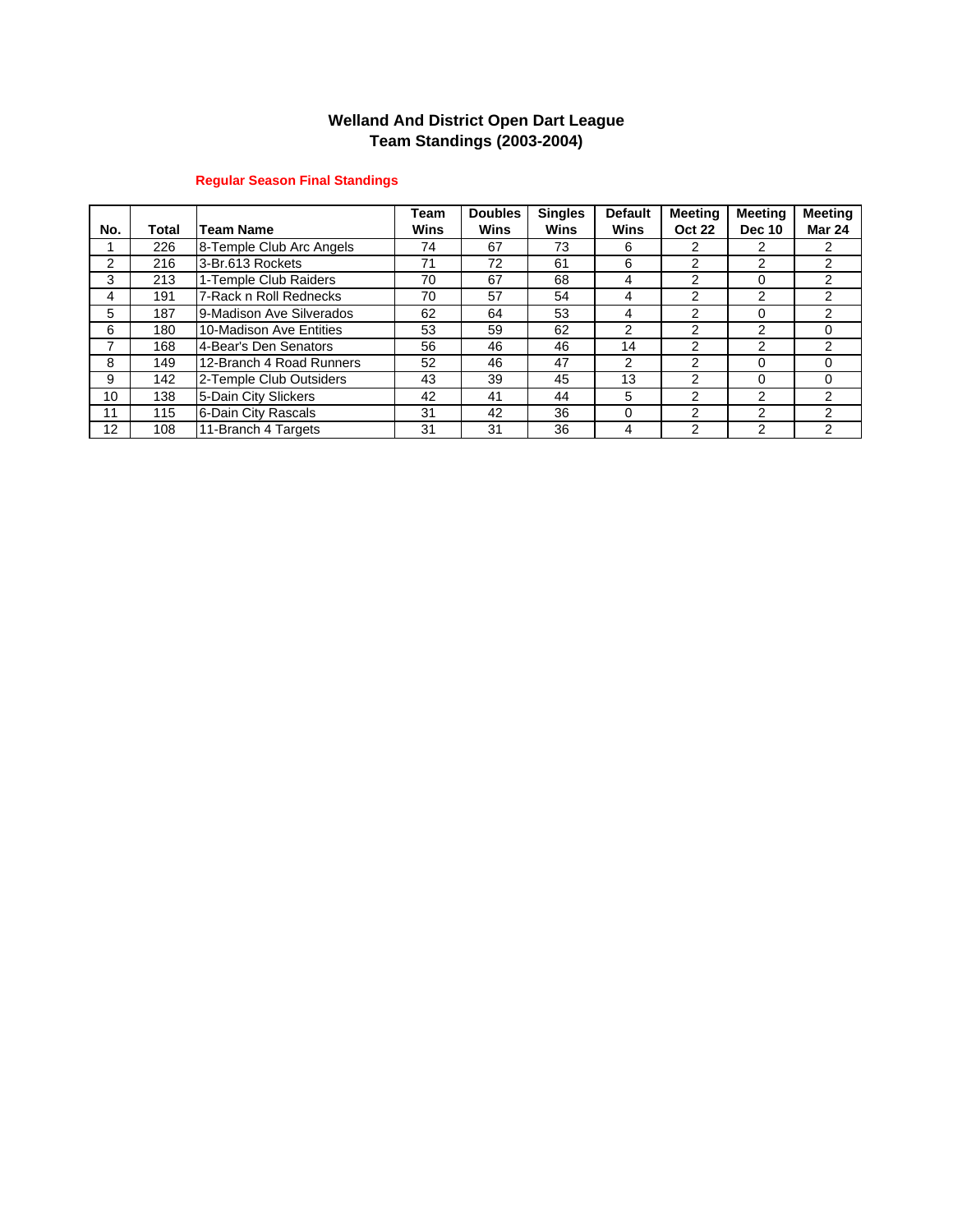#### **Welland And District Open Dart League High Scores (2003-2004)**

**High Score (125+) High Start (100+) High Finish** 140 Adam Wannock (6) 1137 Remi Riel 1958 Rol Garrison 180 Al Lobbezoo Feb. 1904<br>140 Al Lobbezoo 130 Ben Merry 1958 Al Lobbezoo 180 Adam Wannock Mar.11/04<br>140 Aliex Stamper (22) 130 Gerry Ducharme 195 Dennis Ducharme 180 Ro 140 Blaine Brennan (2) 120 Don Portanova (2) 94 Don Portanova 180 Ben Merry 2003 140 Chip Barrow (6) 120 Gerry Ducharme (2) 88 Keiven O'Neill 140 Chris Pepin 120 Donal McKinnon 85 Roger Fournier 140 Clive Benton (7) 120 Rene Lacourse 82 Gilles Mercier 140 Dennis Ducharme 120 Keiven O'Neill 76 Elsie Bell 140 Don Portanova (4) 116 Rob Garrison 76 Rob Garrison 140 Donal McKinnon (12) 116 Blaine Brennan 69 Doris St. Amour 140 Gary DiMarco 116 Ron Warnock (2) 140 Gerome Bradowski (3) 114 Janet Garrison 140 Gilles Mercier (4) 112 Dennis Ducharme 140 Greg Byer (2) 112 Yvon Vocal 140 Howie Pullen (2) 112 Oliven Benton<br>140 Janet Garrison 112 Alex Stamper<br>140 Janet Garrison 112 Donal McKinnon (2)<br>140 John Murray 112 112 Rike St.Amour<br>140 Keis Schaefer (9) 110 Korina Morrison<br>140 Kris Schaefer (9) 110 140 Kurt Morrison 110 Remi Riel 140 Lesley Stamper 108 Chip Barrow (2) 140 Lorraine Guittard 108 Kris Schaefer<br>140 Lorrie Murray 108 Howie Pullen<br>140 Mike St.Amour (2) 108 Gerome Bradowski<br>140 Mick DiGaetano (2) 108 Gilles Mercier 140 Ray Armbrust (6) 108 Kurt Morrison 140 Ray Brown 107 Gerry Ducharme 140 Remi Riel (4) 106 Rene Lacourse 140 Rene Lacourse (4) 106 Willie Muirhead (2) 140 Roger Fournier (6) 105 Adam Warnock 140 Ron Warnock (8) 105 Dennis Ducharme 140 Roni Webb (2) 105 Donald McKinnon<br>140 Roy Gray 105 Roger Fournier<br>139 Donal MacKinnon 105 Roache Riel<br>139 Donal MacKinnon 105 Gerry Ducharme<br>139 Alex Stamper (2) 105 Gloria Kay<br>138 Grae Byen<br>138 Green Riel<br>138 Alexn Du 138 Donal McKinnon 102 Kurt Morrison 138 Ron Warnock 101 Adam Warnock (2) 138 Oliven Benton<br>
138 Oliven Benton<br>
137 Bonal McKinnon<br>
137 Kris Schaefer 101 Adam Warnock (2)<br>
137 Kris Schaefer 101 Kris Schaefer<br>
137 Kris Schaefer 101 Kris Schaefer<br>
135 Alex Stamper (4)<br>
101 Roger Fournier 135 Alex Stamper (4) 101 Roger Fournier<br>135 Chris Pepin 101 Gilles Mercier<br>135 Dennis Ducharme 101 Janet Garrison<br>135 Nick Nault 101 Chauncey Morabito 134 Remi Riel 100 Mike Murray 134 Alex Stamper (2) 100 Rene Lacourse 134 Yvon Vocal 100 Willie Muirhead 134 Remi Riel<br>134 Alex Stamper (2) 100 Niele Musinear (2) 100 Rene Lacourse<br>134 You Vocal 100 Willie Muinhead<br>134 Ron Warnock (2) 100 Adam Warnock (2)<br>134 Roger Founier (100 Gilles Mericies (133 Alex Stamper 100 Gilles Mer 134 Adam Warnock 100 Alex Stamper<br>134 Acger Fournier 100 Gilles Mercier<br>133 Alex Stamper 100 Betty Cohoe<br>133 Christine Portanova 100 Derek Booker<br>133 Panis Stamper 100 Rey Armbrust<br>133 Keiven O'Neil 100 Ray Armbrust 133 Ken Dixon 133 Maria McNamara 133 Gilles Mercier 133 Willie Muirhead (2) 132 Maddy Gagnon 132 Tanya Morrison 132 Tim Haymes 132 Len Kreamer 132 Dennis Ducharme 132 Gloria Kay 132 Christine Portanova<br>132 Christine Portanova<br>131 Nov Gray<br>131 Nick Nault (2)<br>131 Olwen Benton<br>130 Alex Stamper<br>130 Alex Stamper<br>126 Konina Morrison<br>127 Greven O'Neil<br>127 Greven O'Neil<br>127 Rey Gray<br>127 Cepton Bradowski<br>1 125 Bill Morgan 125 Clive Benton (2) 125 Diane Harder 125 Don Portanova 125 Gerry Ducharme 125 Kerri Dixon 125 Kris Shaefer 125 Kurt Morrison 125 Lorrie Murray 125 Ray Armbrust 125 Rene Lacourse 125 Roger Fournier (2) 125 Roni Webb 125 Sandra Muise 125 Gary DiMarco

| 177 Ron Warnock         |     | 160 Adam Warnock      |    | 147 Alex Stamper     | 180 Ron Warnock   | Oct.16/03      |
|-------------------------|-----|-----------------------|----|----------------------|-------------------|----------------|
| 174 Mike Murrav         |     | 160 Rene Lacourse     |    | 120 Gilles Mercier   | 180 Ron Warnock   | Feb.19/04 (2)  |
| 156 Adam Warnock        |     | 148 Howie Pullen      |    | 114 Keiven O'Neill   | 180 Ron Warnock   | Apr. 22/04 (3) |
| 156 Gerry Ducharme      |     | 148 Rav Armbrust      |    | 109 Lorrie Murrav    | 180 Alex Stamper  | Feb.05/04      |
| 145 Alex Stamper        |     | 146 Diane Harder      |    | 103 Sue Matthews     | 180 Alex Stamper  | Apr. 22/04     |
| 144 Christine Portanova |     | 140 Dennis Ducharme   |    | 103 Don Portanova    | 180 Kurt Morrison | Nov.27/03      |
| 144 Kurt Morrison       |     | 140 Al Lobbezoo       | 99 | <b>Brenda Semlev</b> | 180 Rav Armbrust  | Jan.29/04      |
| 140 Adam Warnock (6)    | 137 | Remi Riel             | 95 | Rob Garrison         | 180 Al Lobbezoo   | Feb.19/04      |
| 140 Al Lobbezoo         |     | 136 Ben Merry         | 95 | Al Lobbezoo          | 180 Adam Warnock  | Mar.11/04      |
| 140 Alex Stamper (22)   |     | 130 Gerry Ducharme    | 95 | Dennis Ducharme      | 180 Roni Webb     | Apr. 1/04      |
| 140 Alison Ducharme     |     | 126 Sandra Muise      | 94 | Clive Benton         | 180 Kris Schaefer | Apr. 1/04      |
| 140 Ben Merry (2)       |     | 122 Nick DiGaetano    | 94 | Nick Nault           | 180 Mike Murrav   | Apr. 22/04     |
| 140 Plaine Proppen (2)  |     | 120 Den Bertangun (2) |    | 04 Don Bortonoug     | 100 Don Morns     | 2002           |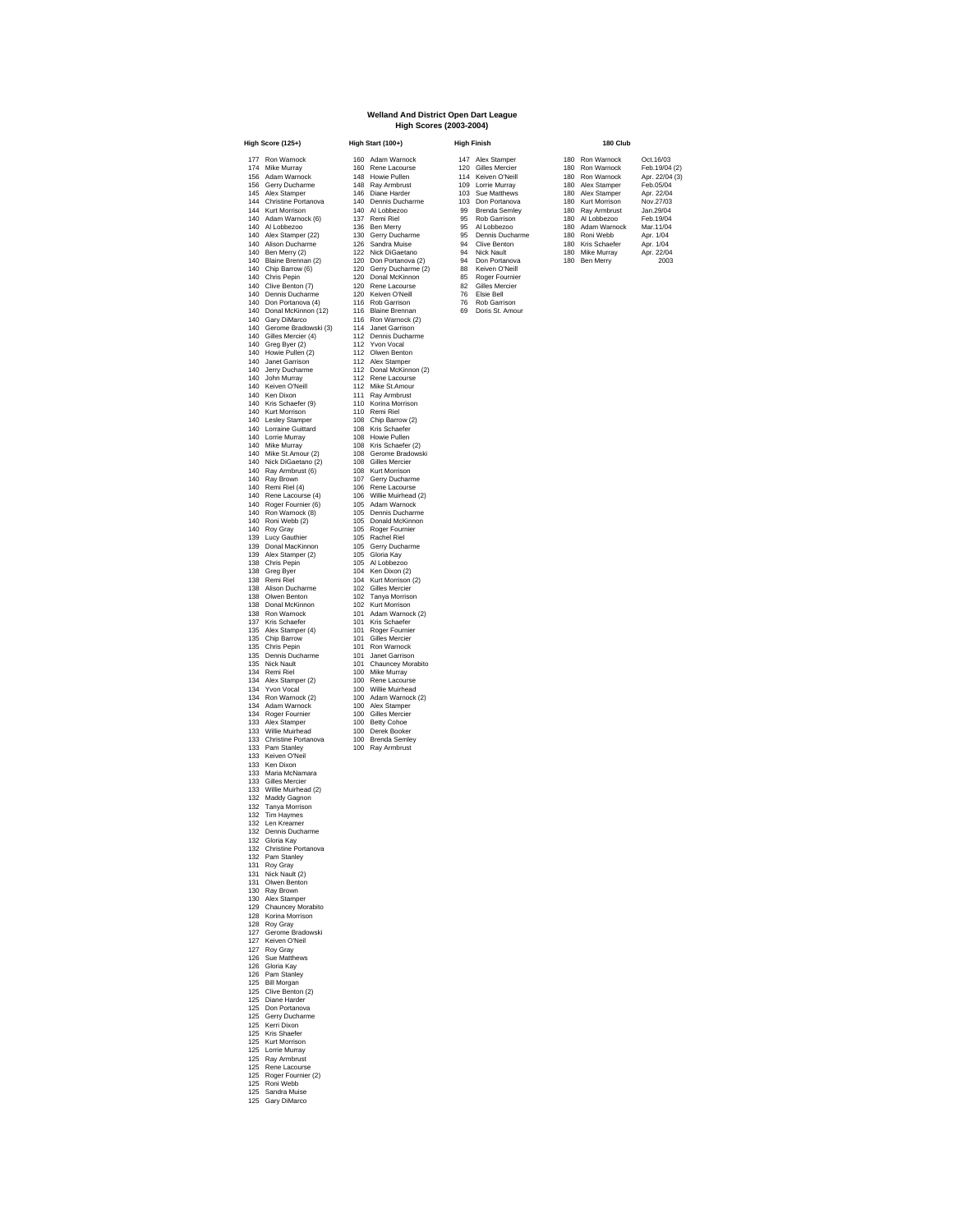|                          |            | <b>Rank By Average</b> |           |           |
|--------------------------|------------|------------------------|-----------|-----------|
| No.                      | <b>AVG</b> | <b>Name</b>            | <b>GP</b> | <b>GF</b> |
| 1                        | 44.16%     | <b>Alex Stamper</b>    | 154       | 68        |
| $\overline{2}$           | 40.16%     | Ron Warnock            | 127       | 51        |
| 3                        | 35.06%     | <b>Rob Garrison</b>    | 154       | 54        |
| $\overline{\mathcal{A}}$ | 35.00%     | <b>Ray Armbrust</b>    | 160       | 56        |
| 5                        | 33.90%     | Al Lobbezoo            | 118       | 40        |
| 6                        | 32.23%     | Don Portanova          | 121       | 39        |
| $\overline{7}$           | 31.18%     | Donal McKinnon         | 170       | 53        |
| 8                        | 31.16%     | <b>Clive Benton</b>    | 138       | 43        |
| 9                        | 29.41%     | <b>Ben Merry</b>       | 153       | 45        |
| 10                       | 27.78%     | <b>Bill Morgan</b>     | 18        | 5         |
| 11                       | 27.59%     | <b>Chip Barrow</b>     | 174       | 48        |
| 12                       | 27.45%     | Rene Lacourse          | 153       | 42        |
| 13                       | 26.61%     | <b>Adam Warnock</b>    | 124       | 33        |
| 14                       | 25.75%     | <b>Kris Schaefer</b>   | 167       | 43        |
| 15                       | 25.45%     | <b>Gerry Ducharme</b>  | 165       | 42        |
| 16                       | 25.40%     | Mike St. Amour         | 126       | 32        |
| 17                       | 25.00%     | <b>Remi Riel</b>       | 160       | 40        |
| 18                       | 24.56%     | <b>Tanya Morrison</b>  | 57        | 14        |
| 19                       | 24.07%     | <b>Howie Pullen</b>    | 54        | 13        |
| 20                       | 23.84%     | Dennis Ducharme        | 172       | 41        |
| 21                       | 23.61%     | <b>Gilles Mercier</b>  | 144       | 34        |
| 22                       | 22.90%     | Mike Murray            | 131       | 30        |
| 23                       | 22.88%     | <b>Roger Fournier</b>  | 153       | 35        |
| 24                       | 22.67%     | <b>Blaine Brennan</b>  | 150       | 34        |
| 25                       | 21.77%     | Roni Webb              | 124       | 27        |
| 26                       | 21.66%     | Keiven O'Neill         | 157       | 34        |
| 27                       | 20.83%     | <b>John Murray</b>     | 72        | 15        |
| 28                       | 20.69%     | Gerome Bradowski       | 145       | 30        |
| 29                       | 20.67%     | Gloria Kay             | 150       | 31        |
| 30                       | 20.14%     | Gary DiMarco           | 139       | 28        |
| 31                       | 20.00%     | Dean Camp              | 65        | 13        |
| 32                       | 19.75%     | <b>Rachel Riel</b>     | 162       | 32        |

# **Welland And District Open Dart League Player Averages (2003-2004)**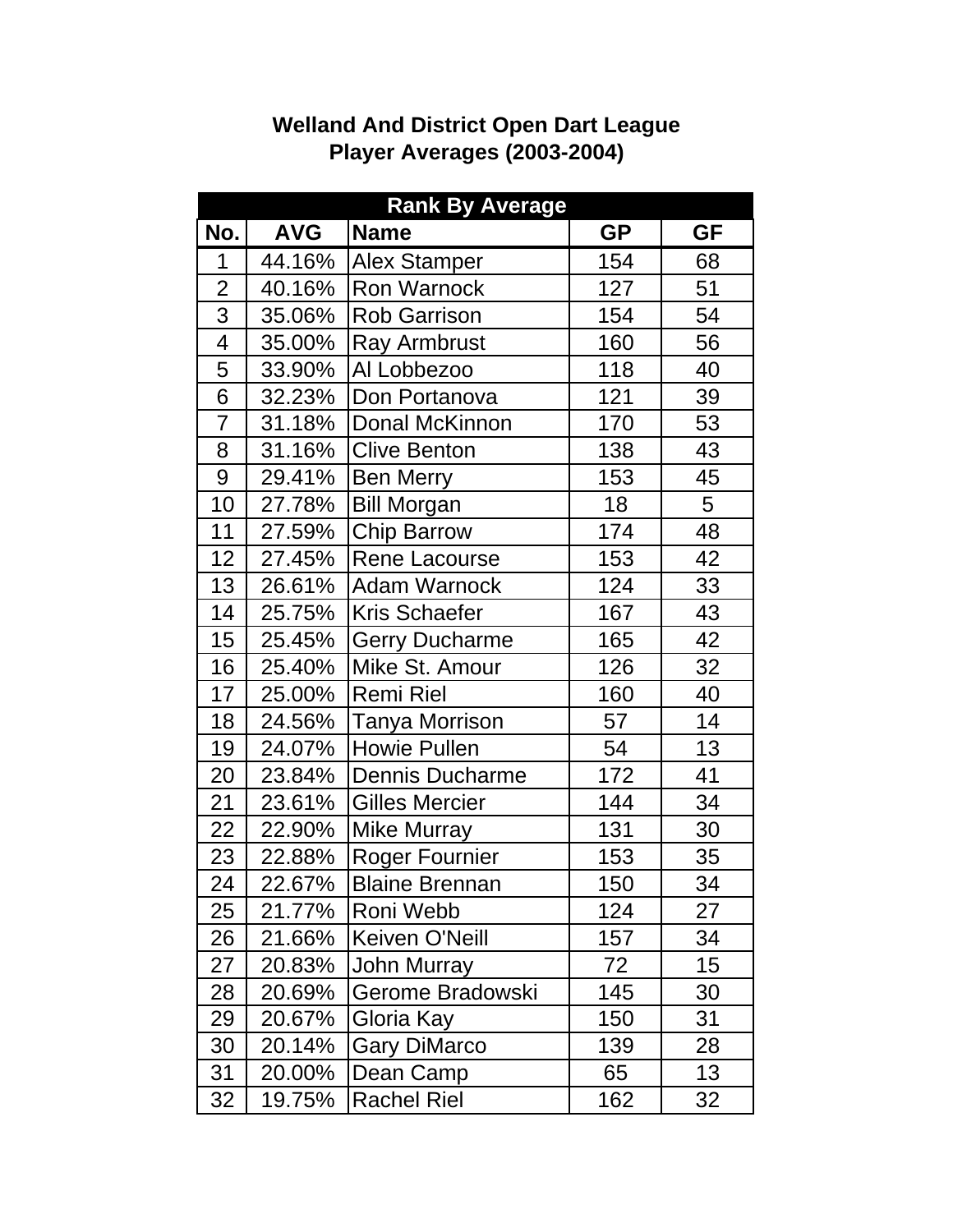| 33 | 18.42% | Sandra Muise               | 152 | 28              |
|----|--------|----------------------------|-----|-----------------|
| 34 | 18.42% | Diane Harder               | 152 | 28              |
| 35 | 18.39% | <b>Tim Haymes</b>          | 87  | 16              |
| 36 | 18.31% | <b>Willie Muirhead</b>     | 142 | 26              |
| 37 | 18.28% | <b>Yvon Vocal</b>          | 93  | 17              |
| 38 | 17.86% | <b>Maddy Gagnon</b>        | 140 | 25              |
| 39 | 17.44% | <b>Brenda Semley</b>       | 86  | 15              |
| 40 | 16.67% | <b>Chauncey Morabito</b>   | 90  | 15              |
| 41 | 16.67% | <b>Lesley Stamper</b>      | 60  | 10              |
| 42 | 16.55% | <b>Chris Pepin</b>         | 145 | 24              |
| 43 | 16.45% | <b>Kurt Morrison</b>       | 152 | 25              |
| 44 | 16.35% | <b>Ken Dixon</b>           | 159 | 26              |
| 45 | 16.03% | <b>Christine Portanova</b> | 131 | 21              |
| 46 | 16.00% | Len Kreamer                | 50  | 8               |
| 47 | 15.44% | Nick DiGaetano             | 136 | 21              |
| 48 | 15.19% | <b>Alison Ducharme</b>     | 158 | 24              |
| 49 | 15.07% | <b>Carole Rogers</b>       | 73  | 11              |
| 50 | 14.79% | Karen Ryan                 | 142 | 21              |
| 51 | 14.69% | <b>Janet Garrison</b>      | 143 | 21              |
| 52 | 14.63% | <b>Ray Brown</b>           | 82  | 12              |
| 53 | 14.63% | Lousie Brown               | 123 | 18              |
| 54 | 14.41% | Korina Morrison            | 118 | 17              |
| 55 | 14.29% | <b>Greg Beyer</b>          | 105 | 15              |
| 56 | 13.99% | Lorrie Murray              | 143 | 20              |
| 57 | 13.38% | <b>Kerri Dixon</b>         | 142 | 19              |
| 58 | 13.16% | <b>Derek Booker</b>        | 76  | 10              |
| 59 | 12.84% | Sue Matthews               | 148 | 19              |
| 60 | 12.50% | <b>Wendy Nault</b>         | 72  | 9               |
| 61 | 12.36% | <b>Margaret Russell</b>    | 89  | 11              |
| 62 | 12.32% | Diane Nagy                 | 138 | 17              |
| 63 | 12.18% | <b>Nick Nault</b>          | 156 | 19              |
| 64 | 11.54% | Roy Gray                   | 156 | 18              |
| 65 | 11.35% | <b>Betty Cohoe</b>         | 141 | 16              |
| 66 | 10.95% | <b>Lorraine Guitard</b>    | 137 | 15              |
| 67 | 10.53% | <b>Olwen Benton</b>        | 114 | 12              |
| 68 | 10.53% | Marge Smagata              | 114 | 12 <sub>2</sub> |
| 69 | 10.26% | <b>Pam Stanley</b>         | 156 | 16              |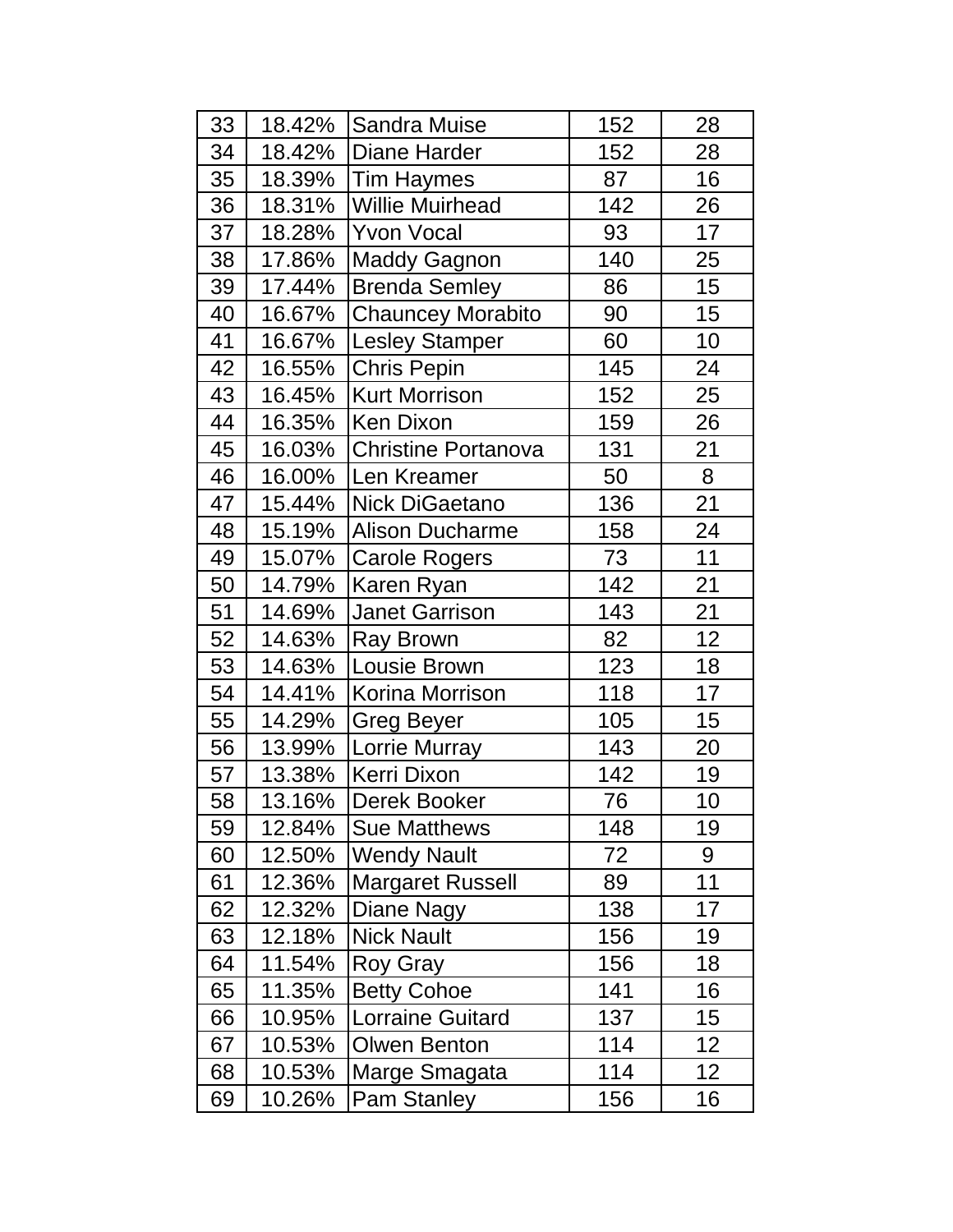| 70 | 10.00% | <b>Brenda McFarlane</b> | 70  |    |
|----|--------|-------------------------|-----|----|
| 71 | 9.70%  | Maria McNamara          | 134 | 13 |
| 72 | 8.78%  | <b>Lucy Gauthier</b>    | 148 | 13 |
| 73 | 8.33%  | <b>Elsie Bell</b>       | 108 | 9  |
| 74 | 8.28%  | <b>Tony Stanley</b>     | 157 | 13 |
| 75 | 8.00%  | <b>Natalie Fournier</b> | 150 | 12 |
| 76 | 7.63%  | Kim Tanguay             | 118 | 9  |
| 77 | 6.67%  | Doris St. Amour         | 60  | 4  |
| 78 | 5.41%  | Dee Kreamer             | 74  | 4  |
| 79 | 4.17%  | <b>Mary Merry</b>       | 120 | 5  |
| 80 | 2.10%  | <b>Kim Pepin</b>        | 143 | 3  |
| 81 | 1.56%  | Asia Yarema             | 64  |    |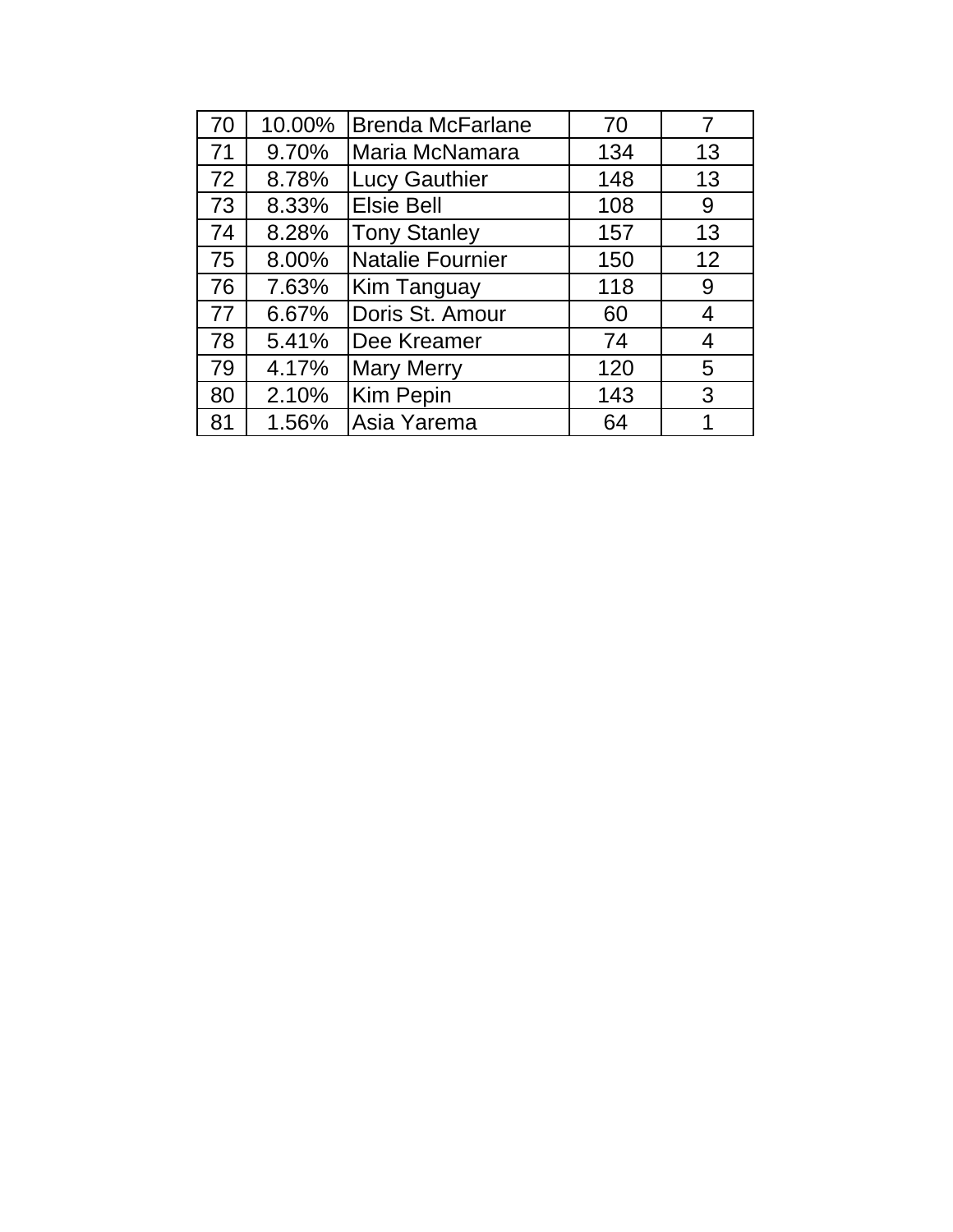|    |           | <b>Rank By Games Finished</b> |                        |
|----|-----------|-------------------------------|------------------------|
| GF | <b>GP</b> | Avg                           | <b>Name</b>            |
| 68 | 154       | 44.16%                        | <b>Alex Stamper</b>    |
| 56 | 160       | 35.00%                        | <b>Ray Armbrust</b>    |
| 54 | 154       | 35.06%                        | <b>Rob Garrison</b>    |
| 53 | 170       | 31.18%                        | Donal McKinnon         |
| 51 | 127       | 40.16%                        | <b>Ron Warnock</b>     |
| 48 | 174       | 27.59%                        | <b>Chip Barrow</b>     |
| 45 | 153       | 29.41%                        | <b>Ben Merry</b>       |
| 43 | 138       | 31.16%                        | <b>Clive Benton</b>    |
| 43 | 167       | 25.75%                        | Kris Schaefer          |
| 42 | 153       | 27.45%                        | Rene Lacourse          |
| 42 | 165       | 25.45%                        | <b>Gerry Ducharme</b>  |
| 41 | 172       | 23.84%                        | Dennis Ducharme        |
| 40 | 118       | 33.90%                        | Al Lobbezoo            |
| 40 | 160       | 25.00%                        | <b>Remi Riel</b>       |
| 39 | 121       | 32.23%                        | Don Portanova          |
| 35 | 153       | 22.88%                        | <b>Roger Fournier</b>  |
| 34 | 150       | 22.67%                        | <b>Blaine Brennan</b>  |
| 34 | 144       | 23.61%                        | <b>Gilles Mercier</b>  |
| 34 | 157       | 21.66%                        | Keiven O'Neill         |
| 33 | 124       | 26.61%                        | <b>Adam Warnock</b>    |
| 32 | 126       | 25.40%                        | Mike St. Amour         |
| 32 | 162       | 19.75%                        | <b>Rachel Riel</b>     |
| 31 | 150       | 20.67%                        | Gloria Kay             |
| 30 | 131       | 22.90%                        | Mike Murray            |
| 30 | 145       | 20.69%                        | Gerome Bradowski       |
| 28 | 139       | 20.14%                        | <b>Gary DiMarco</b>    |
| 28 | 152       | 18.42%                        | Diane Harder           |
| 28 | 152       | 18.42%                        | Sandra Muise           |
| 27 | 124       | 21.77%                        | Roni Webb              |
| 26 | 159       | 16.35%                        | <b>Ken Dixon</b>       |
| 26 | 142       | 18.31%                        | <b>Willie Muirhead</b> |
| 25 | 152       | 16.45%                        | <b>Kurt Morrison</b>   |

# **Welland & District Open Dart League Games Finished (2003-2004)**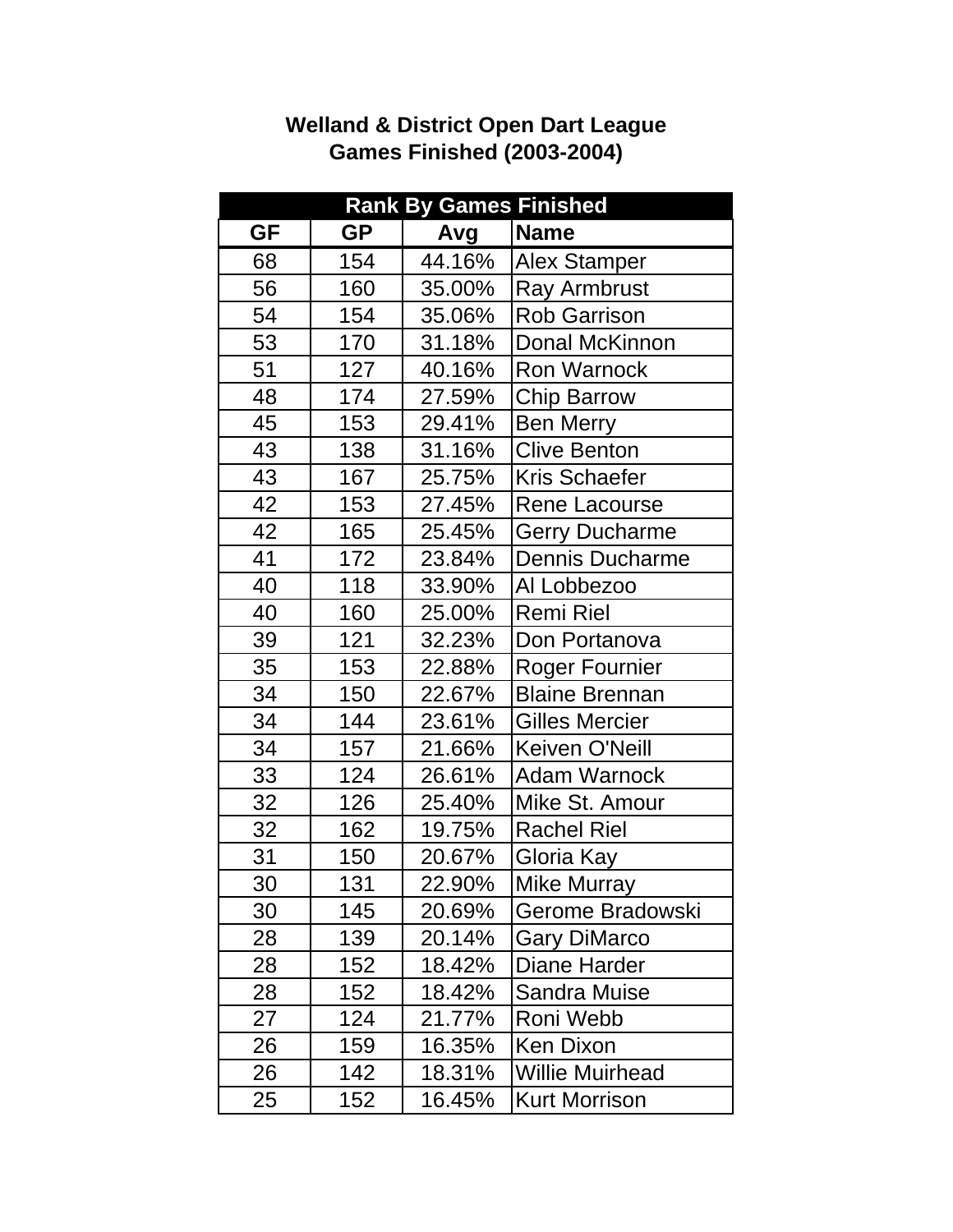| 25 | 140 | 17.86% | <b>Maddy Gagnon</b>        |
|----|-----|--------|----------------------------|
| 24 | 145 | 16.55% | Chris Pepin                |
| 24 | 158 | 15.19% | <b>Alison Ducharme</b>     |
| 21 | 136 | 15.44% | Nick DiGaetano             |
| 21 | 142 | 14.79% | Karen Ryan                 |
| 21 | 131 | 16.03% | <b>Christine Portanova</b> |
| 21 | 143 | 14.69% | <b>Janet Garrison</b>      |
| 20 | 143 | 13.99% | Lorrie Murray              |
| 19 | 142 | 13.38% | Kerri Dixon                |
| 19 | 156 | 12.18% | <b>Nick Nault</b>          |
| 19 | 148 | 12.84% | <b>Sue Matthews</b>        |
| 18 | 123 | 14.63% | Lousie Brown               |
| 18 | 156 | 11.54% | <b>Roy Gray</b>            |
| 17 | 138 | 12.32% | Diane Nagy                 |
| 17 | 93  | 18.28% | <b>Yvon Vocal</b>          |
| 17 | 118 | 14.41% | Korina Morrison            |
| 16 | 87  | 18.39% | <b>Tim Haymes</b>          |
| 16 | 141 | 11.35% | <b>Betty Cohoe</b>         |
| 16 | 156 | 10.26% | Pam Stanley                |
| 15 | 86  | 17.44% | <b>Brenda Semley</b>       |
| 15 | 105 | 14.29% | <b>Greg Beyer</b>          |
| 15 | 137 | 10.95% | <b>Lorraine Guitard</b>    |
| 15 | 72  | 20.83% | John Murray                |
| 15 | 90  | 16.67% | <b>Chauncey Morabito</b>   |
| 14 | 57  | 24.56% | <b>Tanya Morrison</b>      |
| 13 | 65  | 20.00% | Dean Camp                  |
| 13 | 54  | 24.07% | Howie Pullen               |
| 13 | 157 | 8.28%  | <b>Tony Stanley</b>        |
| 13 | 134 | 9.70%  | Maria McNamara             |
| 13 | 148 | 8.78%  | <b>Lucy Gauthier</b>       |
| 12 | 82  | 14.63% | <b>Ray Brown</b>           |
| 12 | 114 | 10.53% | <b>Olwen Benton</b>        |
| 12 | 114 | 10.53% | Marge Smagata              |
| 12 | 150 | 8.00%  | <b>Natalie Fournier</b>    |
| 11 | 73  | 15.07% | <b>Carole Rogers</b>       |
| 11 | 89  | 12.36% | <b>Margaret Russell</b>    |
| 10 | 60  | 16.67% | <b>Lesley Stamper</b>      |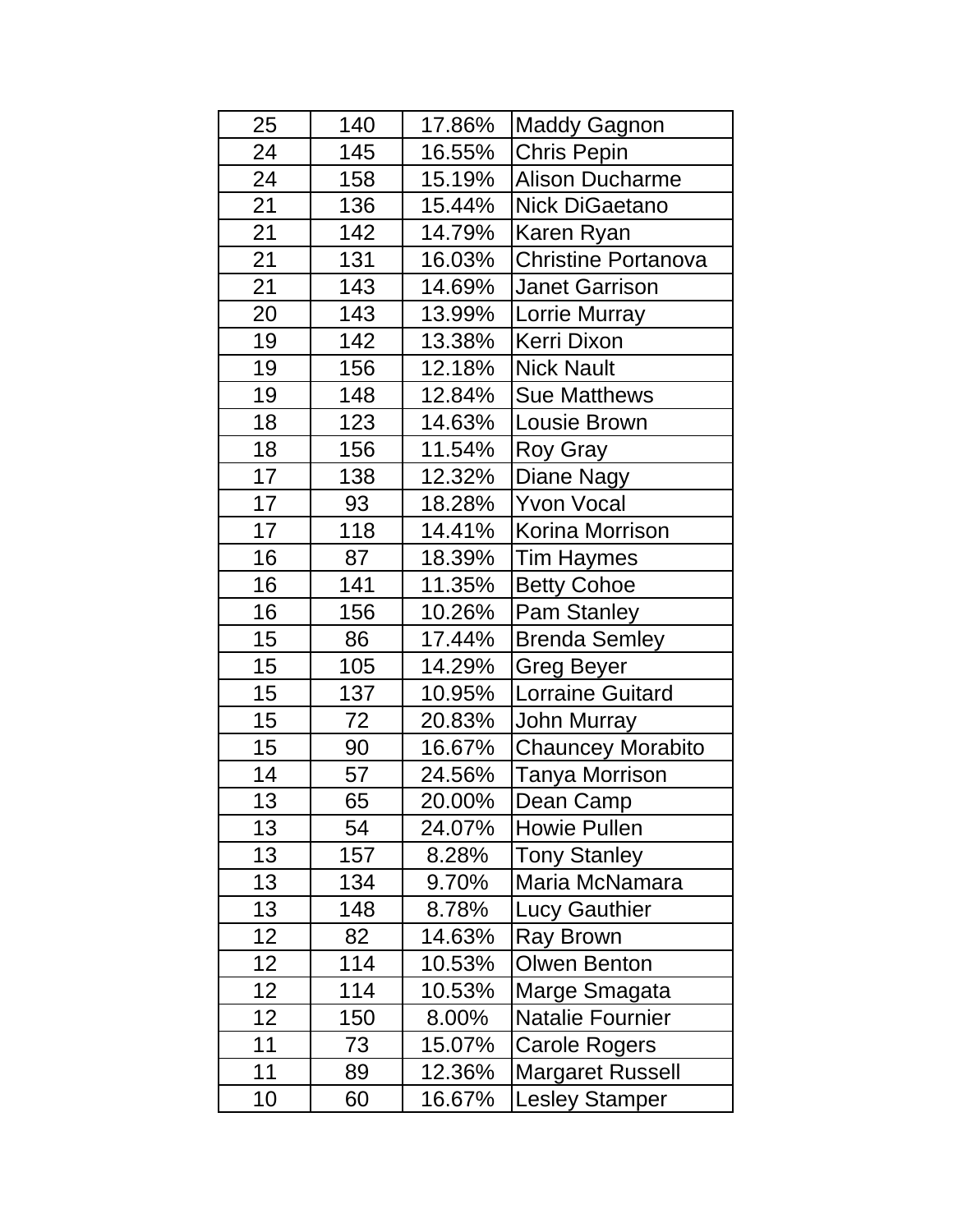| 10 | 76  | 13.16% | Derek Booker            |
|----|-----|--------|-------------------------|
| 9  | 72  | 12.50% | <b>Wendy Nault</b>      |
| 9  | 108 | 8.33%  | <b>Elsie Bell</b>       |
| 9  | 118 | 7.63%  | Kim Tanguay             |
| 8  | 50  | 16.00% | Len Kreamer             |
| 7  | 70  | 10.00% | <b>Brenda McFarlane</b> |
| 5  | 18  | 27.78% | <b>Bill Morgan</b>      |
| 5  | 18  | 27.78% | <b>Bill Morgan</b>      |
| 5  | 120 | 4.17%  | <b>Mary Merry</b>       |
| 4  | 74  | 5.41%  | Dee Kreamer             |
| 4  | 60  | 6.67%  | Doris St. Amour         |
| 3  | 143 | 2.10%  | <b>Kim Pepin</b>        |